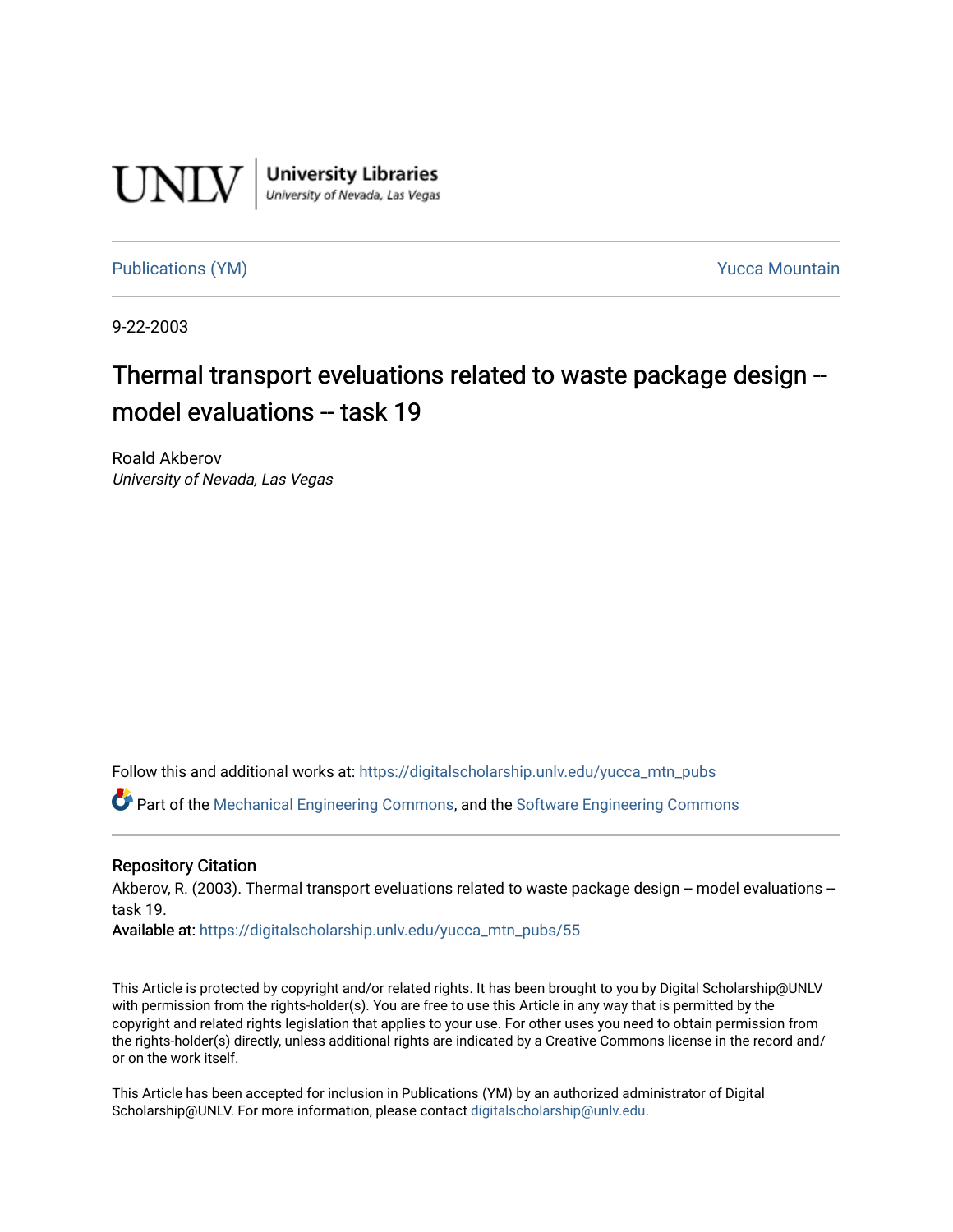## THERMAL TRANSPORT EVALUATIONS RELATED TO WASTE PACKAGE DESIGN - MODEL EVALUATIONS - TASK 19 -

### **FINAL REPORT**

### **Nevada Center for Advanced Computational Methods** University of Nevada, Las Vegas Las Vegas, Nevada

Cooperative Agreement: DE.FC28-98NV12081

September 22, 2003

| Originators: |                                                    | 9/22/03     |
|--------------|----------------------------------------------------|-------------|
|              | Roald Akberov                                      | <b>Date</b> |
| Approvals:   | 77                                                 |             |
|              | Principa/Investigator,<br>Darrell'W. Pepper        | <b>Date</b> |
|              |                                                    |             |
|              | Technical Review,<br><b>Hsuan-Tsung Sean Hsieh</b> | Date        |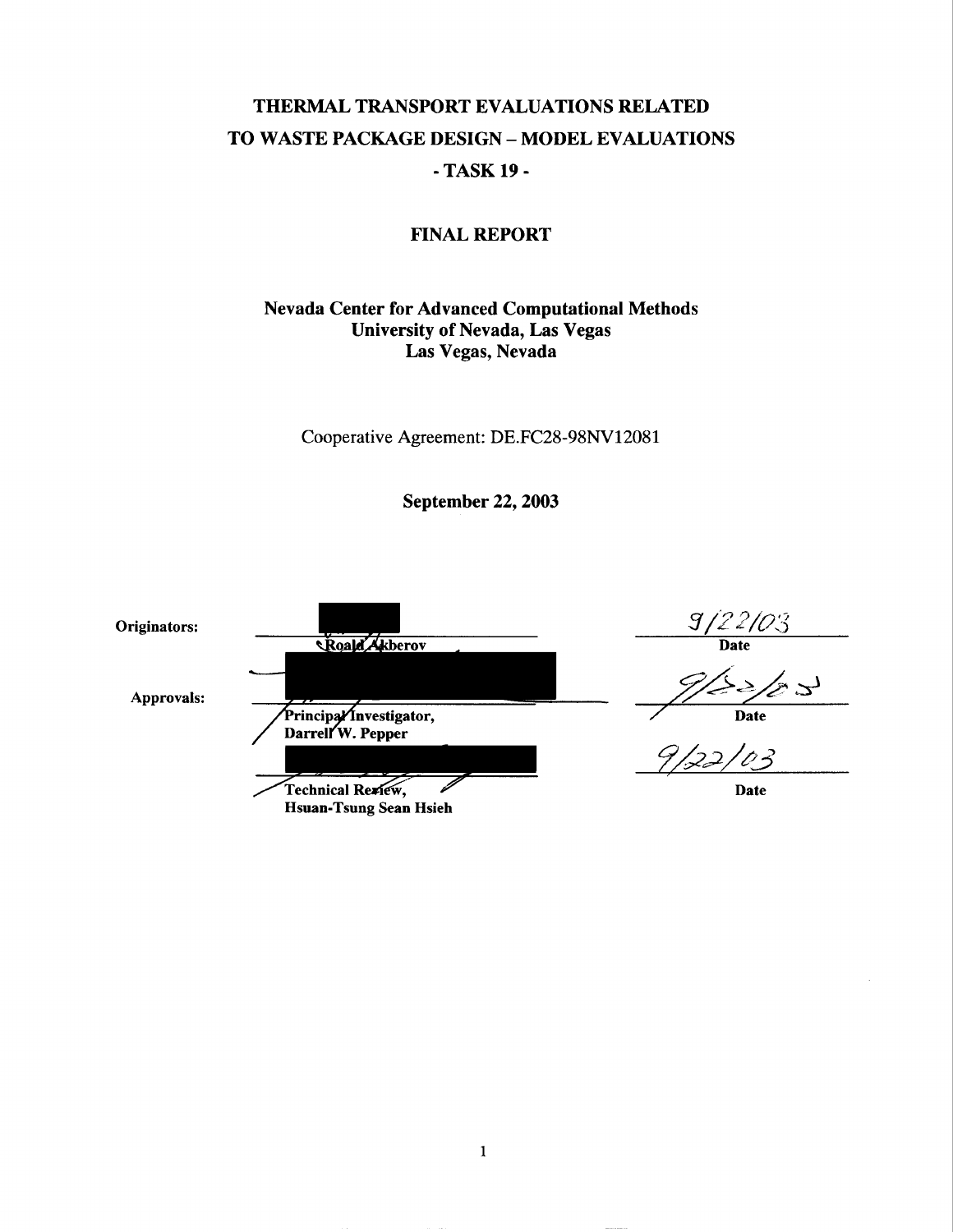### **TABLE OF CONTENTS**

| 1                       |  |
|-------------------------|--|
| $\boldsymbol{2}$        |  |
| $\overline{\mathbf{3}}$ |  |
| $\overline{\mathbf{4}}$ |  |
| 4.1                     |  |
| 4.1.1                   |  |
| 4.1.2                   |  |
| 4.1.3                   |  |
| 4.2                     |  |
| 4.3                     |  |
| 5 <sup>1</sup>          |  |
| 5.1                     |  |
| 5.2                     |  |
| 5.3                     |  |
| 6                       |  |
| 6.1                     |  |
| 6.1.1                   |  |
| 6.1.2                   |  |
| 6.1.3                   |  |
| 6.2                     |  |
| 6.2.1                   |  |
| 6.2.2                   |  |
| 6.3                     |  |
| 6.3.1                   |  |
| 6.3.2                   |  |
| 7                       |  |
| 8                       |  |
| 9                       |  |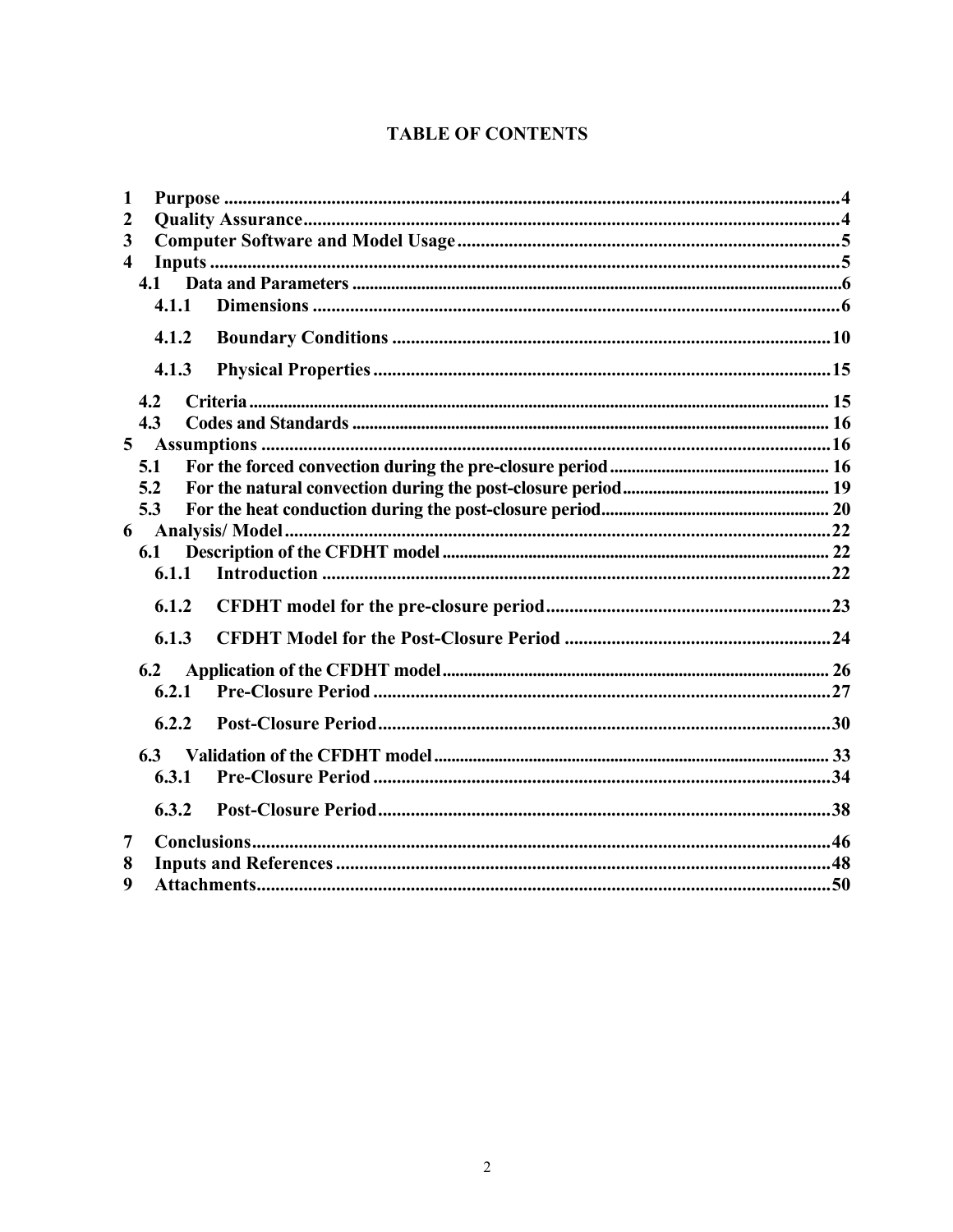### **TABLE OF FIGURES**

| Figure 4-6. The computational mesh $50 \times 50$ (on the left - the whole mesh, on the right - zoomed |  |
|--------------------------------------------------------------------------------------------------------|--|
| central part). The finite element in the middle is an approximation for the drift.  10                 |  |
|                                                                                                        |  |
|                                                                                                        |  |
|                                                                                                        |  |
| Figure 4-8. Boundary conditions for the natural convection calculations12                              |  |
|                                                                                                        |  |
| Figure 4-9. Boundary conditions for the heat conduction through rock calculations  13                  |  |
|                                                                                                        |  |
| Figure 4-10. Nondimensionalized boundary conditions for the heat conduction 14                         |  |
|                                                                                                        |  |
| Figure 6-1. Temperature contours for canister 1 for the air speed 1 m/s. (019RA.001) 28                |  |
| Figure 6-2. Temperature contours for canister 23 for the air speed 1 m/s. (019RA.001) 28               |  |
| Figure 6-3. Temperature contours for canister 46 for the air speed 1 m/s. (019RA.001) 29               |  |
| Figure 6-4. Temperature contours for canister 1 for the air speed 1.5 m/s. (019RA.001) 29              |  |
| Figure 6-5. Temperature contours for canister 23 for the air speed 1.5 m/s. (019RA.001) 30             |  |
| Figure 6-6. Temperature contours for canister 46 for the air speed 1.5 m/s. (019RA.001) 30             |  |
| Figure 6-7. Temperature contours in cross sections of the drift for natural convection calculations    |  |
|                                                                                                        |  |
|                                                                                                        |  |
| Figure 6-8. Velocity vectors in cross sections of the drift for natural convection calculations  32    |  |
| 32                                                                                                     |  |
| Figure 6-9. Velocity vectors in the longitudinal section passing through the drift axis for natural    |  |
|                                                                                                        |  |
| Figure 6-10. The temperature distribution in the mountain rock during the post-closure period .33      |  |
|                                                                                                        |  |
| Figure 6-11. Normalized Nusselt Number vs Distance from the Expansion (UCCSN-SIR-002) 38               |  |
| Figure 6-12. Temperature along the vertical line of symmetry below inner cylinder 42                   |  |
|                                                                                                        |  |
| Figure 6-13. Temperature along the vertical line of symmetry above inner cylinder 42                   |  |
|                                                                                                        |  |
| Figure 6-14 Computational domain with boundary conditions (UCCSN-SDR-001)  44                          |  |
|                                                                                                        |  |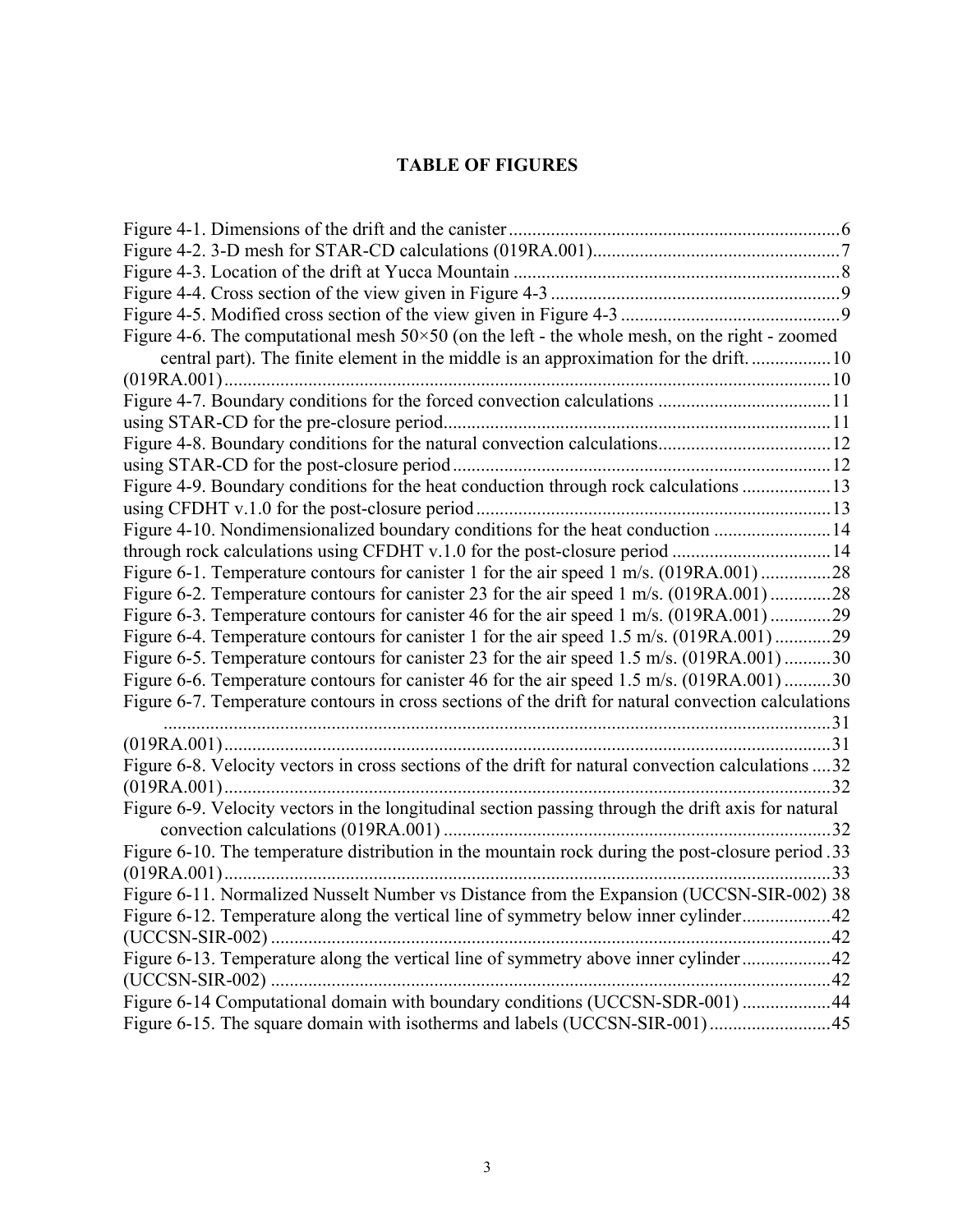## **1 Purpose**

The purpose of the "Thermal Transport Evaluations Related to Waste Package Design" Task # 19 of Cooperative Agreement Number DE-FC28-98NV12081 was to develop a new CFDHT model for heat transfer and fluid flow in the potential rsepository at the Yucca Mountain, Nevada and to study the effects of forced convection during the pre-closure period and natural convection during the postclosure period. The analysis was performed for the drift dimensions shown in Figure 4-1 below. The intended use of the model is to estimate the velocity and temperature distribution as well as the highest temperature in the drift during the pre-closure and post-closure periods. The validation of the model is documented in section 6 of this report. The analysis was performed using both STAR-CD v. 3.150 and CFDHT v. 1.0, which are qualified software. The final result is the maximum temperature value in the drift during the pre-closure and post-closure period and the velocity and temperature distribution around the canisters.

## **2 Quality Assurance**

The modeling was performed in accordance with the UCCSN QA program and specifically Quality Assurance Procedures:

| <b>QAP 3.0</b> | "Scientific Investigation Control" |
|----------------|------------------------------------|
| QAP 3.1        | "Control of Electronic Data"       |
| QAP 3.2        | "Software Management"              |
| QAP 3.3        | "Analysis and Models"              |

The portions of the Scientific Notebook, UCCSN-UNLV-023 Volume 2 "Thermal Transport Evaluations Related to Waste Package Design…" pertaining to this report were technically reviewed.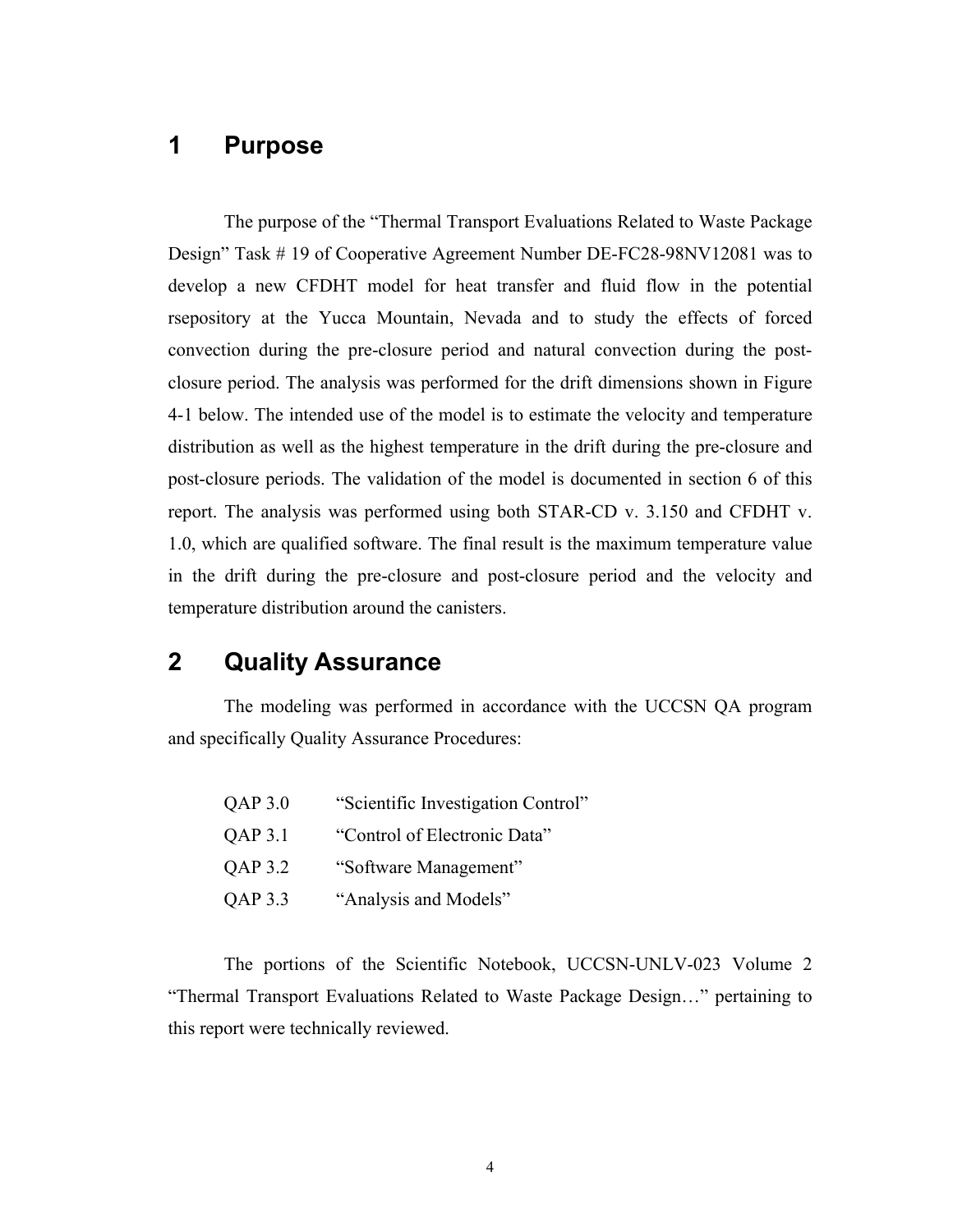## **3 Computer Software and Model Usage**

The computer software that was used for the simulation of Yucca Mountain drift flow Task 19 was STAR-CD v. 3.150 along with CFDHT v. 1.0. The STAR-CD software is installed on a SGI ONYX 3800 Super Computer running on IRIX 6.5 operating system, located at National Supercomputing Center for Energy and the Environment (NSCEE), at the University of Nevada, Las Vegas (UNLV). The software Tracking Number is UCCSN-002. STAR-CD v. 3.150 is qualified software and used only within the range of validation in accordance with QAP-3.2. The output from STAR-CD will be considered qualified. The CFDHT software is installed on a PC at Nevada Center for Advanced Computational Methods (NCACM), UNLV having the Windows 2000 operating system. The software Tracking Number is UCCSN-001. CFDHT v. 1.0 is qualified software and used only within the range of validation in accordance with QAP-3.2. Results from CFDHT v.1.0 will be designated as qualified. The Tecplot software v. 9.2-0-3 was used for data visualization. No macros or routines were used in Tecplot. All the data files obtained in the Tecplot format were verified manually using a hand calculator as required by UCCSN QAP-3.2. The validation of the model is provided in section 6 of this report, Models. No unqualified software or unqualified data are used.

## **4 Inputs**

The data identification number (DID) for the inputs and outputs supporting this analysis in all sections of this report except for section 6.3 is 019RA.001. All the tables and figures in section 6.3 are taken from Software Definition Report for STAR-CD v.3.150 UCCSN-SDR-002, Software Implementation Report for STAR-CD v.3.150 UCCSN-SIR-002, Software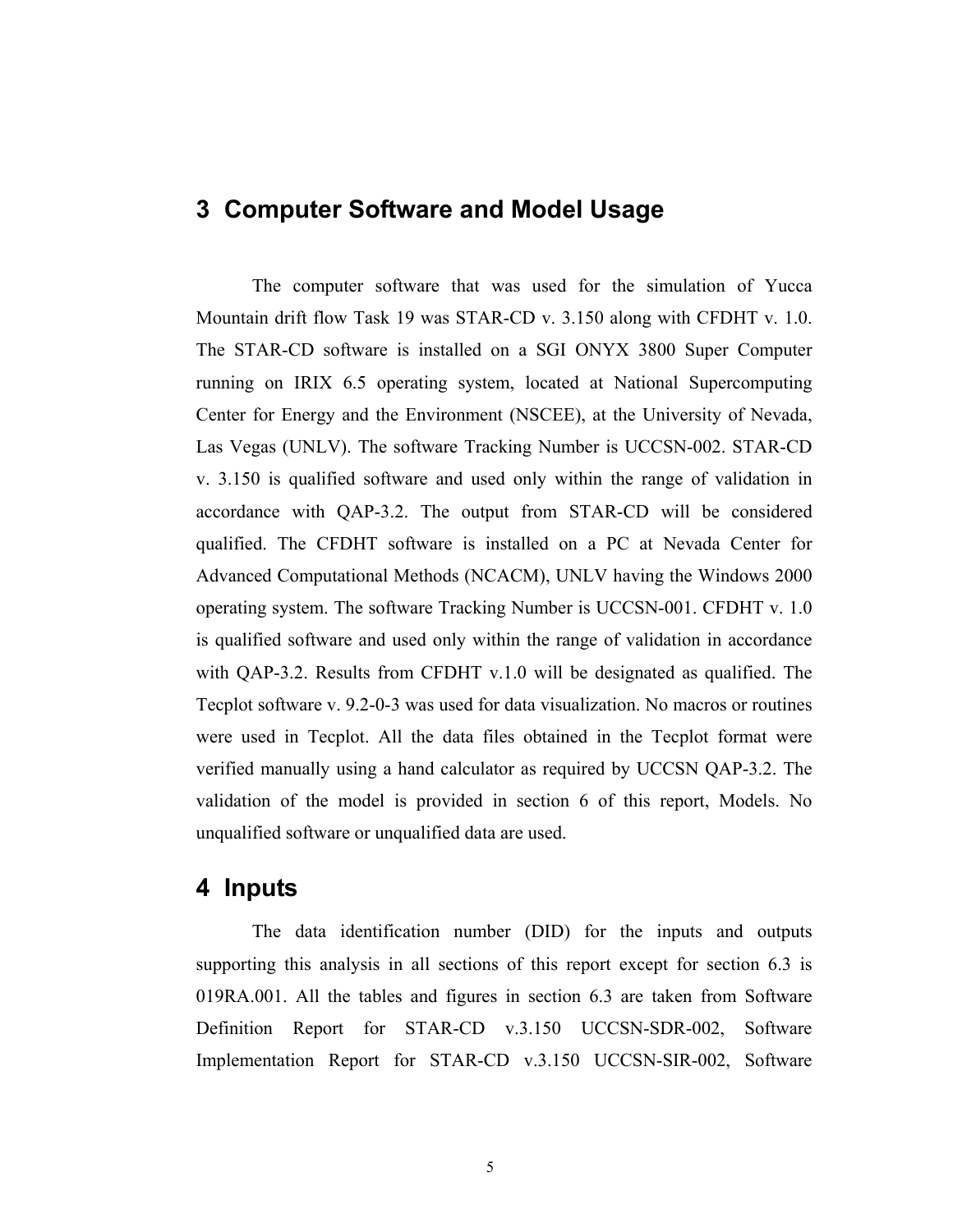Definition Report for CFDHT v.1.0 UCCSN-SDR-001, Software Implementation Report for CFDHT v.1.0 UCCSN-SIR-001.

### **4.1 Data and Parameters**

Several sets of inputs were used in the modeling. The inputs are grouped into three categories: Dimensions, Boundary Conditions and Physical Properties. Initial conditions are not considered since the developed model is a steady-state process model. The categories are explained below.

### **4.1.1 Dimensions**

The emplacement area at the Yucca Mountain site was approximated by a rectangular domain of 1060×2550 m [1,2]. The emplacement drifts run along the shorter length of the area. The canisters, all equalized to be 5 m in length and 1.2 m in diameter, were laid down on the floor of the drift in cradles as shown in Figure 4-1.



Figure 4-1. Dimensions of the drift and the canister

The number of canisters considered in the simulations was 67, so the spacing between canisters, i.e. the distance between any two canisters can be computed. Only one of the drifts was taken for the analyses.

The 3-d mesh used by STAR-CD for the forced convection calculations for the pre-closure period included only a part of the domain with 46 canisters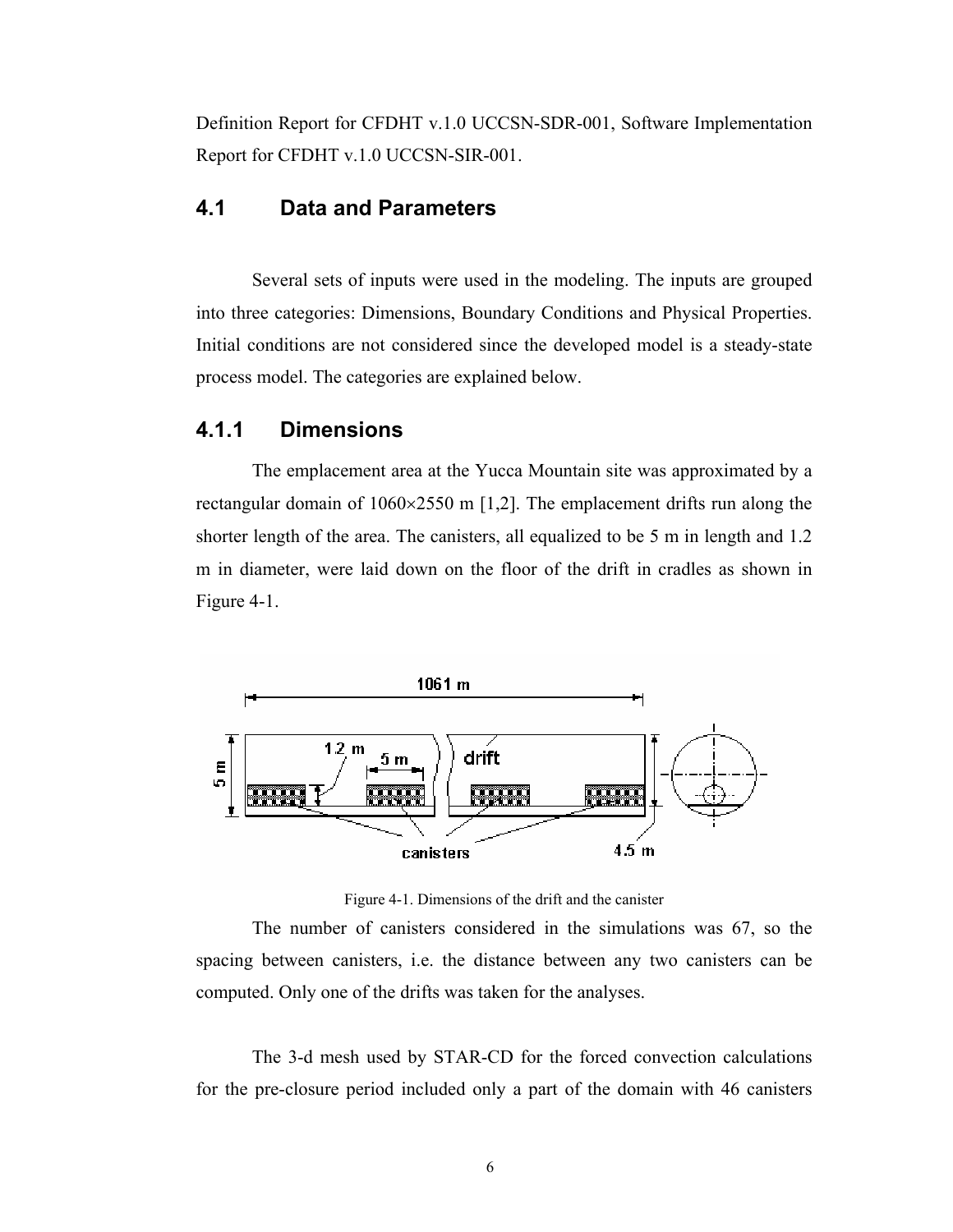instead of 67 for modeling the sequence of canisters in the drift. The mesh is made up of 216,476 tri-linear hexahedral finite elements (usually called "bricks") with the number of mesh nodes equal to 239,167. A portion of the mesh for the inlet part of the drift is shown in Fig. 4-2.



Figure 4-2. 3-D mesh for STAR-CD calculations (019RA.001)

The 3-D mesh used by STAR-CD for the natural convection calculations for the pre-closure period included only a part of the domain with 3 canisters instead of 67 for modeling the sequence of canisters in the drift. The mesh is made up of 11,052 tri-linear hexahedral finite elements with the number of mesh nodes equal to 12,575. The mesh is similar to the mesh shown in Figure 4-2, and therefore it will not be repeated here.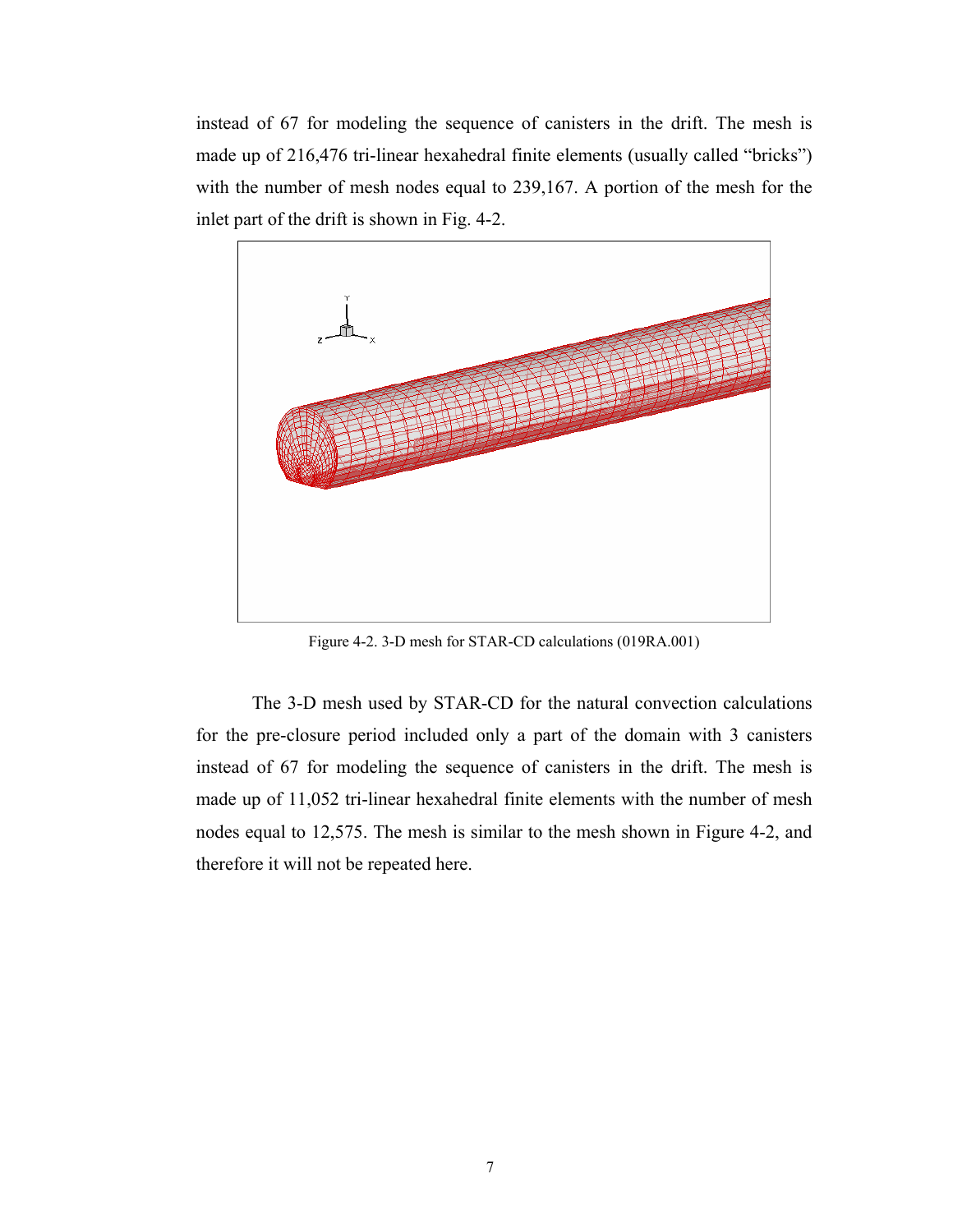

Figure 4-3. Location of the drift at Yucca Mountain

To provide temperature boundary conditions on the drift wall for the STAR-CD natural convection calculations for the post-closure period, the CFDHT v.1.0 software was used to calculate heat conduction through the mountain rock. A similar approach was used by Moujaes [3]. The dimensions given in Figure 4-3 were used in the numerical calculations. In the figure,  $d=1.2$ m is the diameter of the canister, and D=5.0 m is the diameter of the drift. The two distances in the figure denoted as 300 m are the distance from the drift center to the ground surface and the distance from the drift center to the water table. For the heat conduction calculations, the canisters were not considered, only the drift.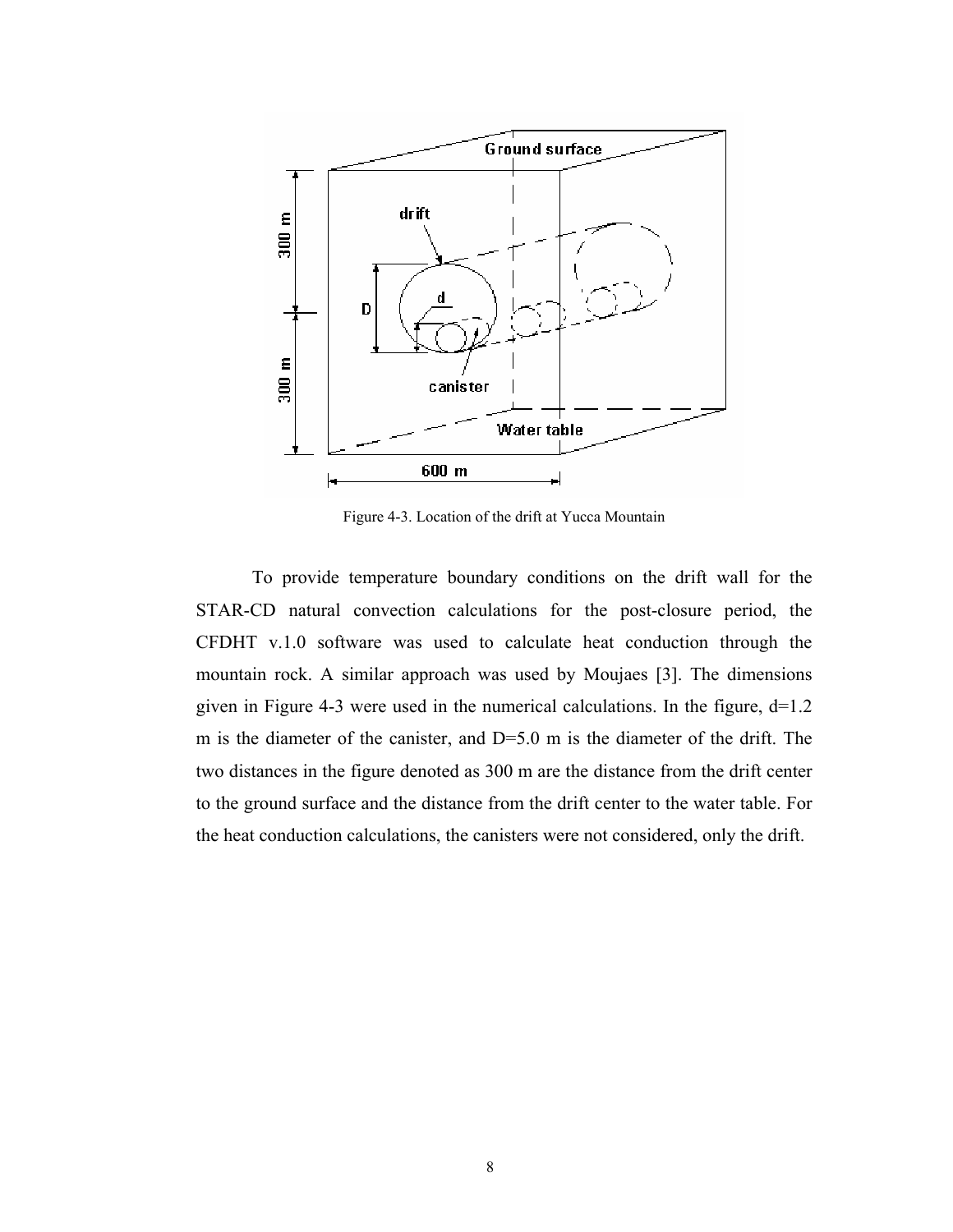

Figure 4-4. Cross section of the view given in Figure 4-3

The CFDHT v.1.0 software performs analyses using the finite element techniques with quadrilateral elements. The diameter of the drift D=5.0 m is relatively small in comparison with the width and height of the two-dimensional cross section of the view in Figure 4-3, which is 600 m. Therefore, the drift for simulations will be approximated as a square of the side length D=5.0 m as shown in Figure 4-5.



Figure 4-5. Modified cross section of the view given in Figure 4-3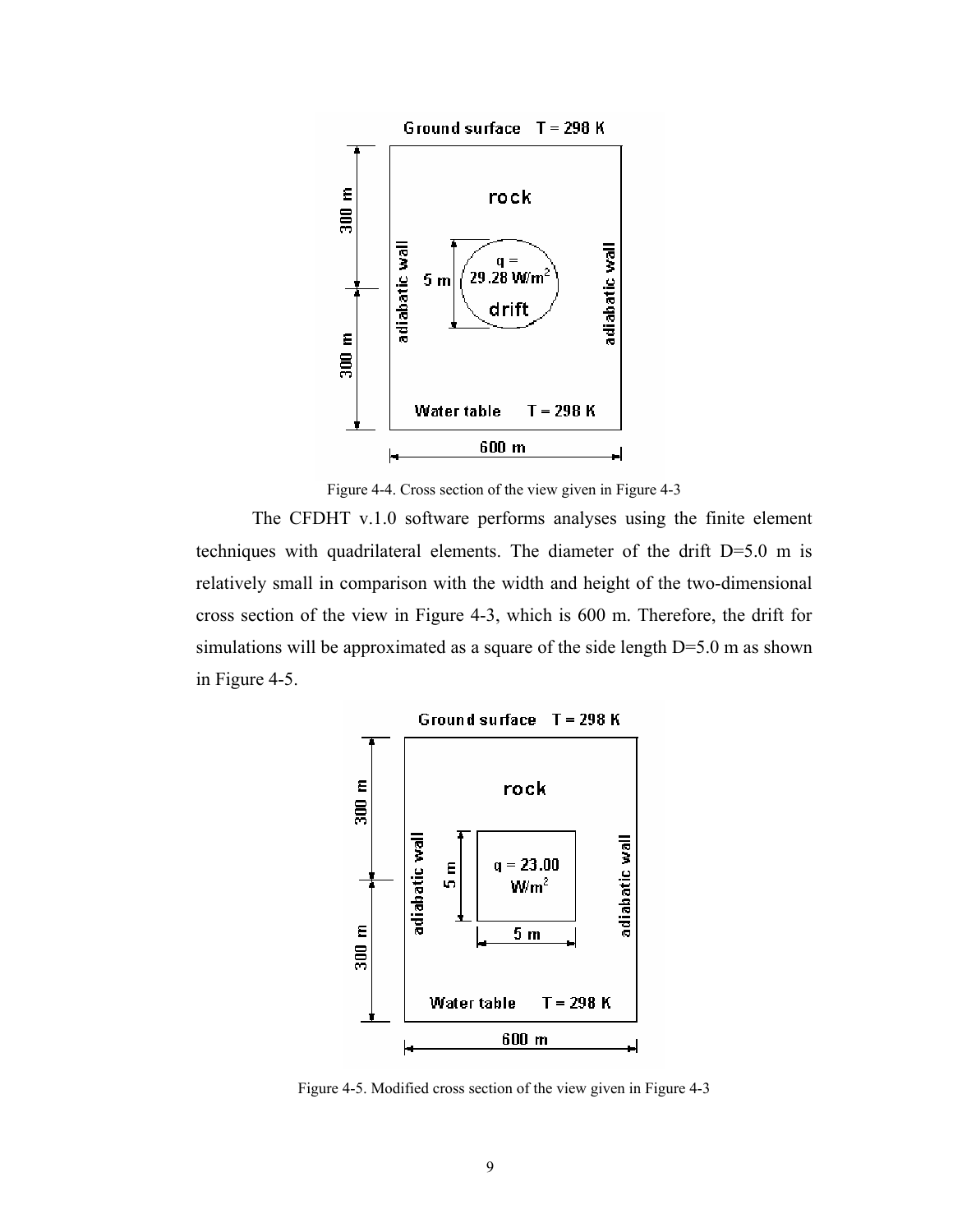The 2-D mesh used by CFDHT v.1.0 for the heat conduction problem for the post-closure period is made up of 2,401 bi-linear quadrilateral finite elements with the number of mesh nodes equal to 2,500. The mesh is shown in Figure 4-6 below:



Figure 4-6. The computational mesh  $50 \times 50$  (on the left - the whole mesh, on the right - zoomed central part). The finite element in the middle is an approximation for the drift. (019RA.001)

The width and height of the domain in Figure 4-6 are equal to 1.0, because they are nondimensionalized dimensions.

## **4.1.2 Boundary Conditions**

All the calculations performed using both STAR-CD v.3.150 and CFDHT v.1.0 were performed for steady-state conditions.

For the *forced convection* calculations performed by STAR-CD v.3.150, the boundary conditions are given in Figure 4-7 below.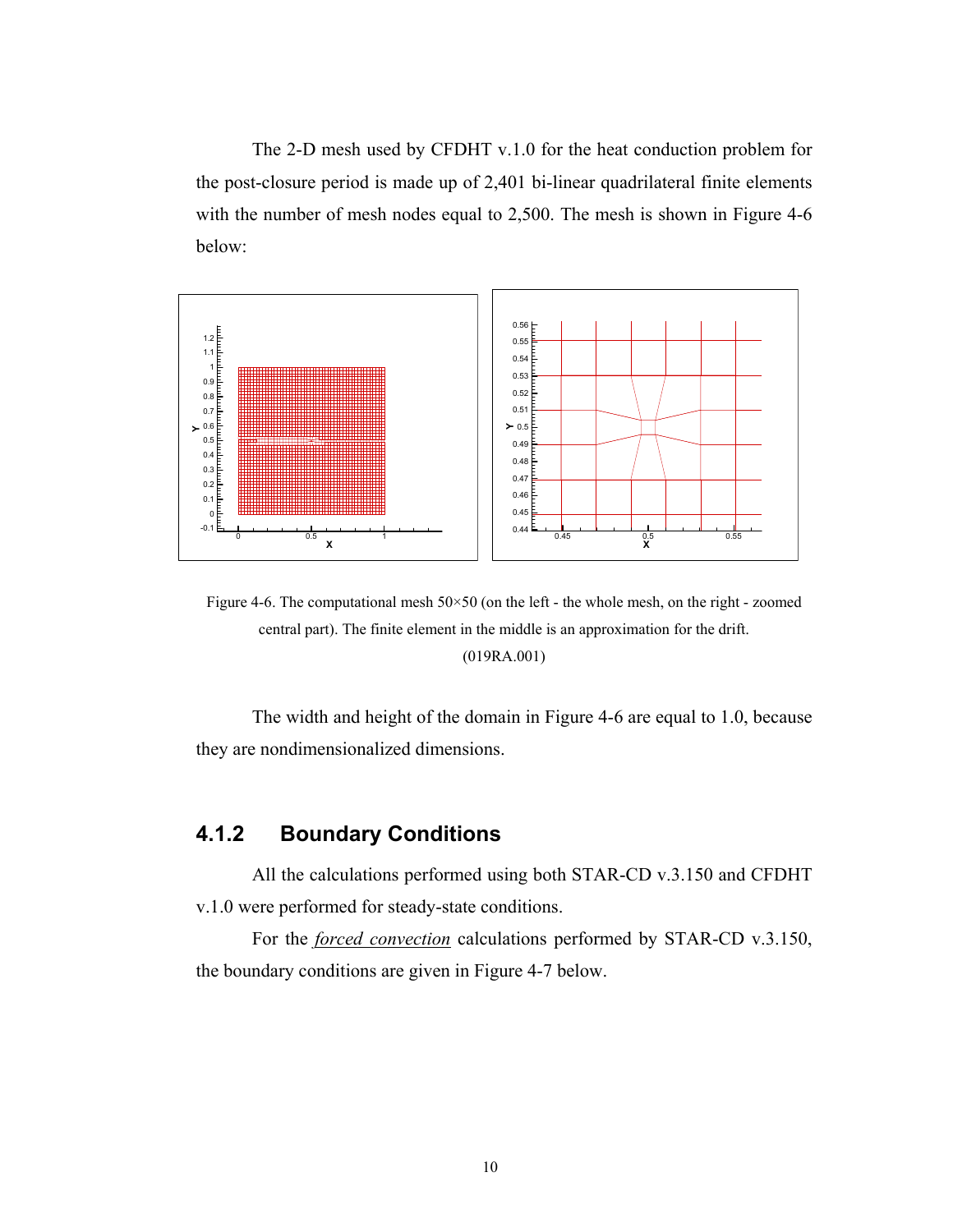

Figure 4-7. Boundary conditions for the forced convection calculations using STAR-CD for the pre-closure period

In the figure, q is the heat flux from the canister; u, v, w are components of the velocity vector defined along X, Y, Z coordinate axes.

The various boundary conditions for the forced convection calculations are:

- 1. The drift wall and the bottom floor on which canisters are laid are taken as adiabatic wall boundary condition. Non-slip boundary condition for velocities is assumed.
- 2. On the canisters surface constant heat flux of  $345.2 \text{ W/m}^2$  is applied. Non-slip boundary condition for velocities is assumed.
- 3. Velocity at the inlet is uniform with a magnitude of 1 m/s and 1.5 m/s.
- 4. At the outlet pressure outlet boundary condition is chosen.

The value of the heat flux of 345.2  $W/m^2$  is found based on the following.

Each canister in the drift has thermal loading equal to 7,284*W*. The area of one canister

$$
A_{canister} = 3.14159 \times 1.2 \times 5.0 + 2 \times 3.14159 \times 0.6^2 = 18.85 + 2.26 = 21.11 m^2
$$

Thus,

$$
q_{can} = 7{,}284/21.11 = 345.2
$$
 W/m<sup>2</sup>

For the *natural convection* calculations performed by STAR-CD v.3.150, the boundary conditions are given in Figure 4-8 below.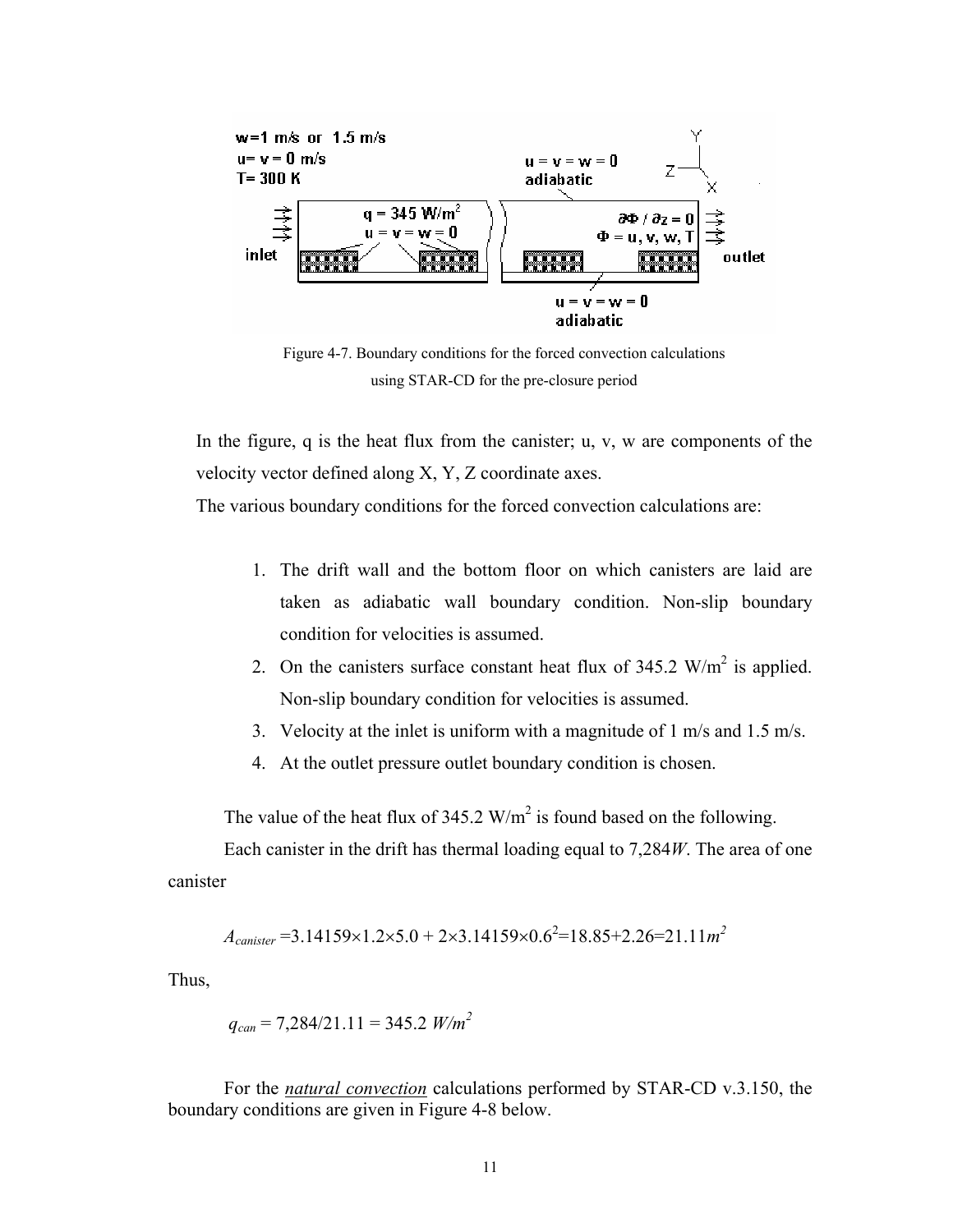

Figure 4-8. Boundary conditions for the natural convection calculations using STAR-CD for the post-closure period

In the figure, q is the heat flux from the canister; u, v, w are components of the velocity vector defined along X, Y, Z coordinate axes.

The various boundary conditions for the natural convection calculations are:

- 1. The drift wall and the bottom floor on which canisters are laid are taken as isothermal wall boundary condition with the temperature provided with the CFDHT calculations of heat conduction through the mountain rock, i.e. Twall=413*K*. Non-slip boundary condition for velocities is assumed.
- 2. On the canisters surface constant heat flux of  $345.2 \text{ W/m}^2$  is applied. Non-slip boundary condition for velocities is assumed.

For the *heat conduction* calculations performed by CFDHT v.1.0, the boundary conditions are given in Figure 4-9 below.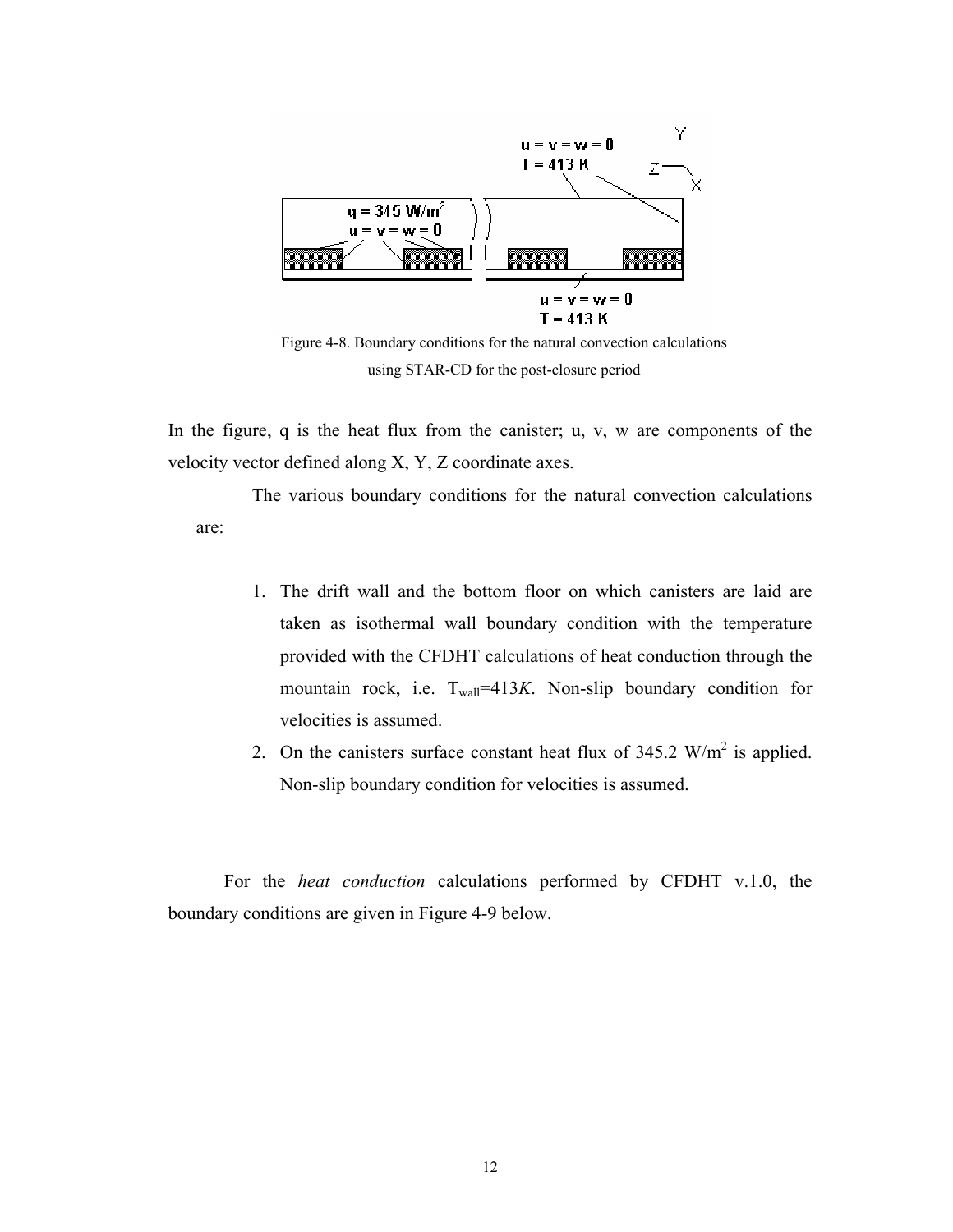

Figure 4-9. Boundary conditions for the heat conduction through rock calculations using CFDHT v.1.0 for the post-closure period

In the figure, q is the heat flux from the drift wall; T is the static temperature. The various boundary conditions for the heat conduction calculations are:

- 1. The ground surface and the water table boundaries are considered isothermal with the average temperature equal to 25°*C* or 298*K* .
- 2. Through the outer drift wall surface constant heat flux of 23  $W/m^2$  is applied.
- 3. The left and right boundaries are considered adiabatic.

The value of the heat flux of 23  $W/m^2$  is found based on the following. Each canister in the drift has thermal loading equal to 7,284 W. The number of canisters in the drift is equal to 67. So, the thermal loading of one drift is  $67\times7,284=488,028$  W. The area of the drift can be found from  $A_{drift}$ =4×5.0×1,061=21,220 m<sup>2</sup>. The heat flux is imposed on the drift wall instead of the canister. It can be taken that the drift contains a source of heat of magnitude 488,028*W*, and the heat is equally distributed to the surface of the drift. Then the heat flux from the drift wall to the rock can be found as *q*=488,028/21,220=23.00 W/m2 .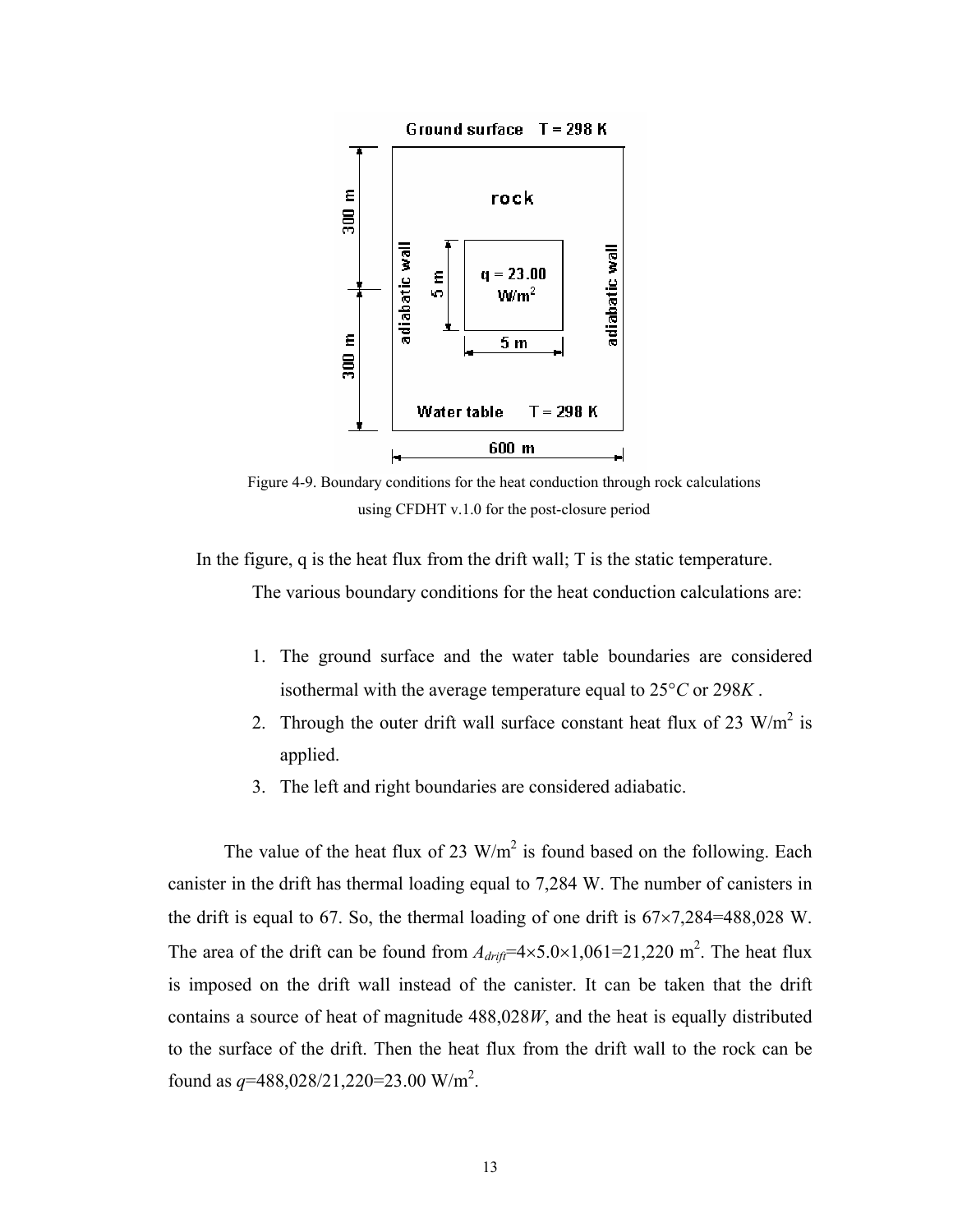Since the CFDHT v.1.0 performs non-dimensional analyses, the boundary conditions as well as the dimensions must be nondimensionalized. In Figure 4-10 below, the dimensionless domain for the heat conduction calculations is shown



Figure 4-10. Nondimensionalized boundary conditions for the heat conduction through rock calculations using CFDHT v.1.0 for the post-closure period

In the figure, the over bar denotes nondimensionalized parameters. Since CFDHT v.1.0 calculates the heat conduction by means of reducing the energy equation to the heat conduction equation, non-slip boundary conditions must be taken on all boundaries.

The dimensionless boundary temperature and heat flux were found as follows

$$
\overline{T} = \frac{T}{T_{top}} = 1, \qquad \qquad \overline{q} = \frac{q}{\kappa T_{top} / H} = \frac{23.00}{3.298 / 600} = 15.44
$$

where  $T_{top}$  is the temperature on the ground surface,

*H* is the distance between the ground surface and the water table

The dimensionless geometric dimensions were obtained from their dimensional counterparts by dividing the latter by *H*.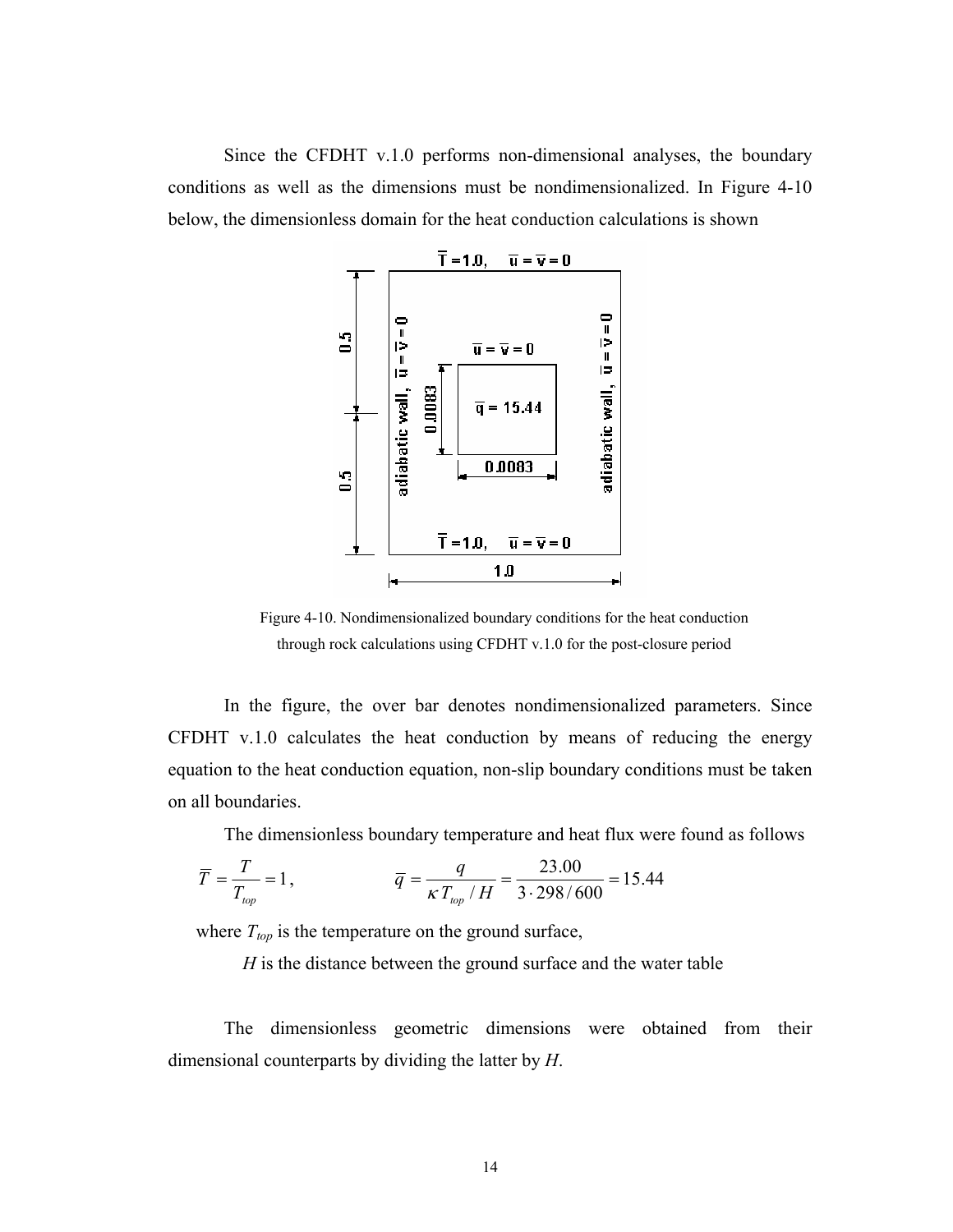## **4.1.3 Physical Properties**

For the *forced convection* problem, the air properties are taken as

| Density of air $(\rho)$ : | 1.184 kg/m <sup>3</sup>       |
|---------------------------|-------------------------------|
| Viscosity $(\mu)$ :       | $0.00001855 \text{ kg/(m·s)}$ |
| Specific Heat $(C_v)$ :   | 718.87 $J/(kg·K)$             |

For the *natural convection* problem, the last two air properties given on the list above, i.e. viscosity  $(\mu)$  and specific heat  $(C_v)$  are taken as for forced convection problem. The density of the air cannot be taken constant due to compressibility effects caused by the buoyancy in the natural convective system. STAR-CD v.3.150 calculates the density of the air in all mesh points based on the calculated temperature values [9].

For the *heat conduction* problem, the rock is modeled as a continuum with average properties (the approach and the properties of rock were borrowed from Moujaes [3]).

Density of rock (ρ):  $2,640 \text{ kg/m}^3$ Thermal Conductivity  $(\kappa)$ :  $\kappa=3$  W/(m⋅K) Specific Heat  $(C_p)$ : 800 J/(kg⋅K)

### **4.2 Criteria**

There are no specific criteria that are directly applicable to the numerical analysis.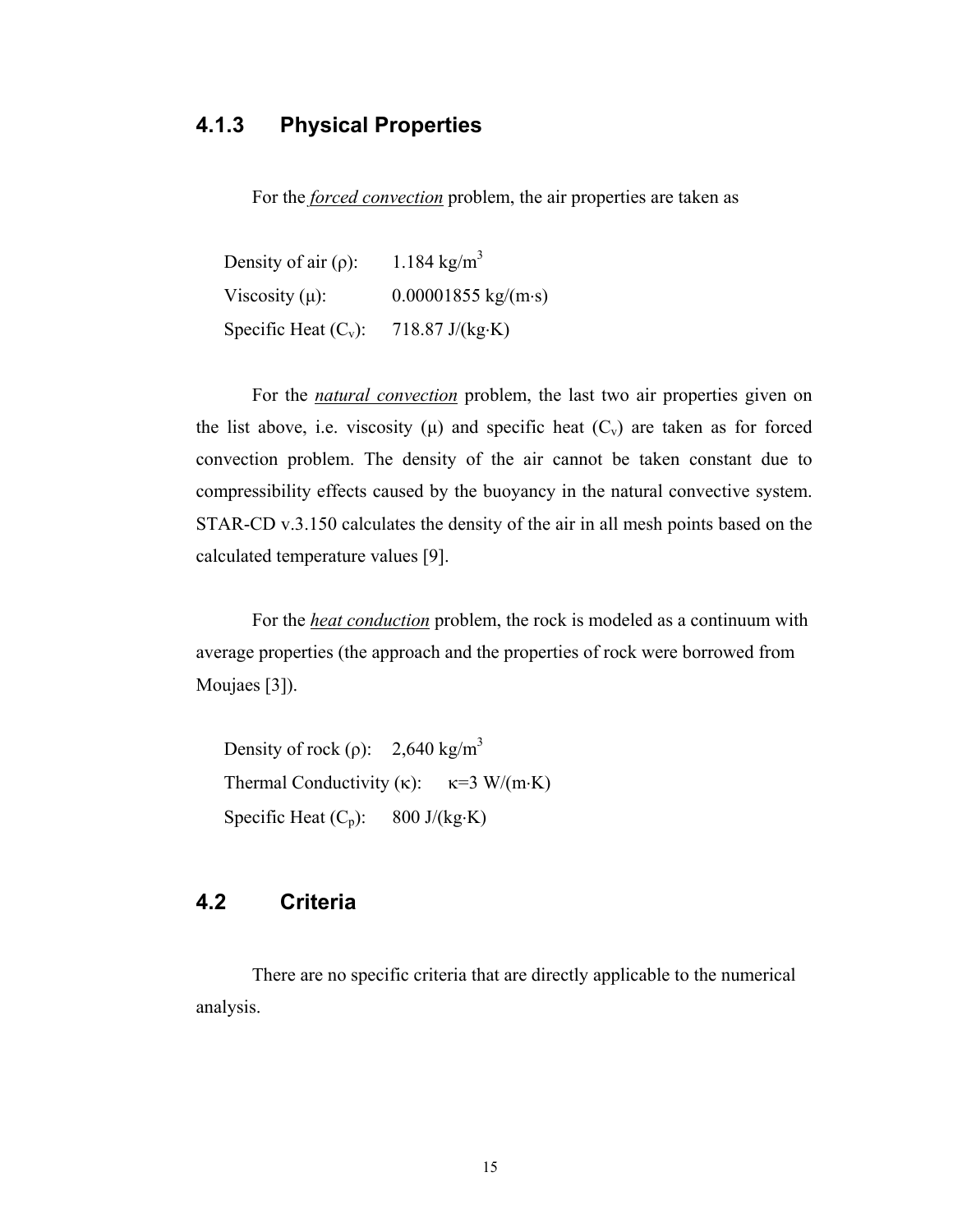## **4.3 Codes and Standards**

There are no codes or standards directly applicable to the numerical analysis.

## **5 Assumptions**

The assumptions considered in this section make up a part of the process model, which is described in detail in section 6 of this report.

## **5.1 For the forced convection during the pre-closure period**

1. Steady-state solution exists and takes place.

*Rationale:* Several reasons can be given for using this assumption. The reasons are explained below. First, the waste package heat generation within the Yucca Mountain drift is sufficiently well characterized physically, and the laws of heat decay are based on mathematical relations in the exponential form. However, if only the worst scenario is of principal interest, the heat decay can be neglected. The worst scenario can imply the heat due to some unpredictable barriers in the complex system of the Yucca Mountain repository design does not decay with time. Consequently, heat flux from the waste package is not a function of time. Second, the turbulent forced convective air flow in the Yucca Mountain drift implies the thermal-fluid parameters such as static temperature, velocity, etc in every point within the drift are functions of time. It is an established approach to decompose the parameter to the time-mean value (static in time) and the fluctuating (changing in time) part, and use empirical approach to model the fluctuations so that the process is modeled as timeindependent. Third, the forced convective air flow in the Yucca Mountain drift can be modeled as a flow over a series of backward facing steps. This type of problems is known to cause time-dependent oscillations in some circumstances at the location of the reattachment point. The general theory of flows of this type does not exist; it is assumed time-dependent oscillations in the air are not in present. Fourth, the heat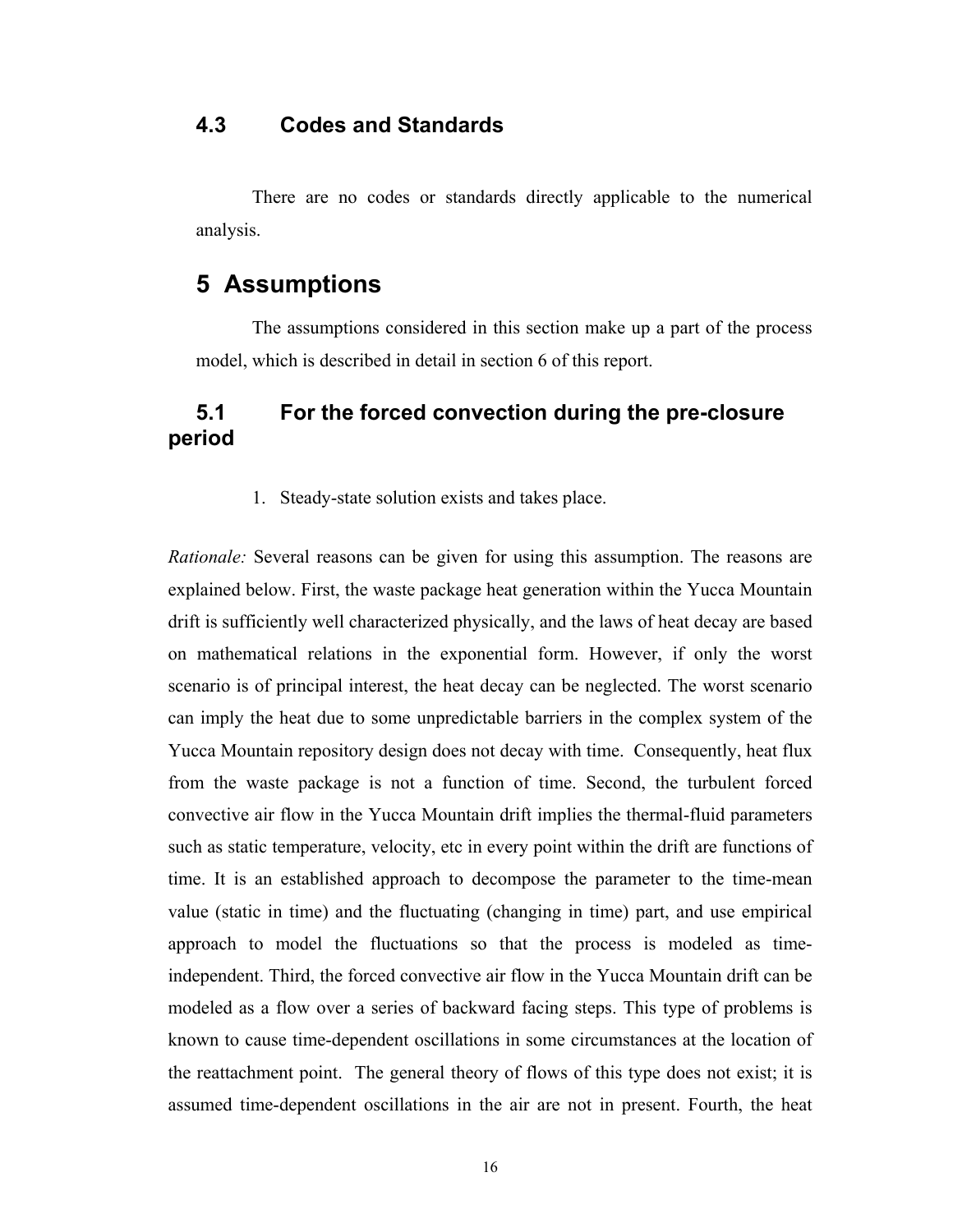removal from the drift to the rock is assumed negligibly small, and rationales for this assumption will be considered later. Combining the described reasons, i.e. (1) the heat flux is constant due to the worst scenario considerations; (2) the turbulent fluctuations are modeled using methods published in the peer-reviewed literature, i.e. turbulence models (e.g. standard k-ε model); (3) behind the backward-facing step in the Yucca Mountain drift the location of the reattachment point is assumed not changing with time because no direct data to our knowledge are available; (4) the heat removal from the drift to the rock is assumed negligible and the rationales for the approach will be considered later, the fluid flow and heat transfer process in the Yucca Mountain drift during the pre-closure period is modeled as a steady-state process.

2. The canister load is constant throughout the pre-closure period.

*Rationale:* The reason for using this assumption has been mentioned in the first assumption consideration. The reason is repeated in brief below. Heat from the nuclear waste package to be emplaced to the Yucca Mountain drift decays with time according to the exponential law. If only the worst scenario is of principal interest, the heat decay can be neglected. The worst scenario can imply the heat due to some unpredictable barriers in the complex system of the Yucca Mountain repository design does not decay with time. Consequently, the heat flux and the canister load in the Yucca Mountain drift are constant throughout the pre-closure period.

3. Gravitational forces have no effect on the flow.

*Rationale:* Actual parameters, such as pressure, velocity and static temperature, are complex functions of the drift geometry, roughness of the drift wall, body forces, etc are subject to the solution of the fundamental equations of the fluid dynamics and heat transfer. Because a general model for these effects does not exist, and the Yucca Mountain drift will occupy a horizontal position, and the speed of the ventilating air will be considered high enough to carry away falling down due to gravity air particles, the gravity force can be neglected in the approximation.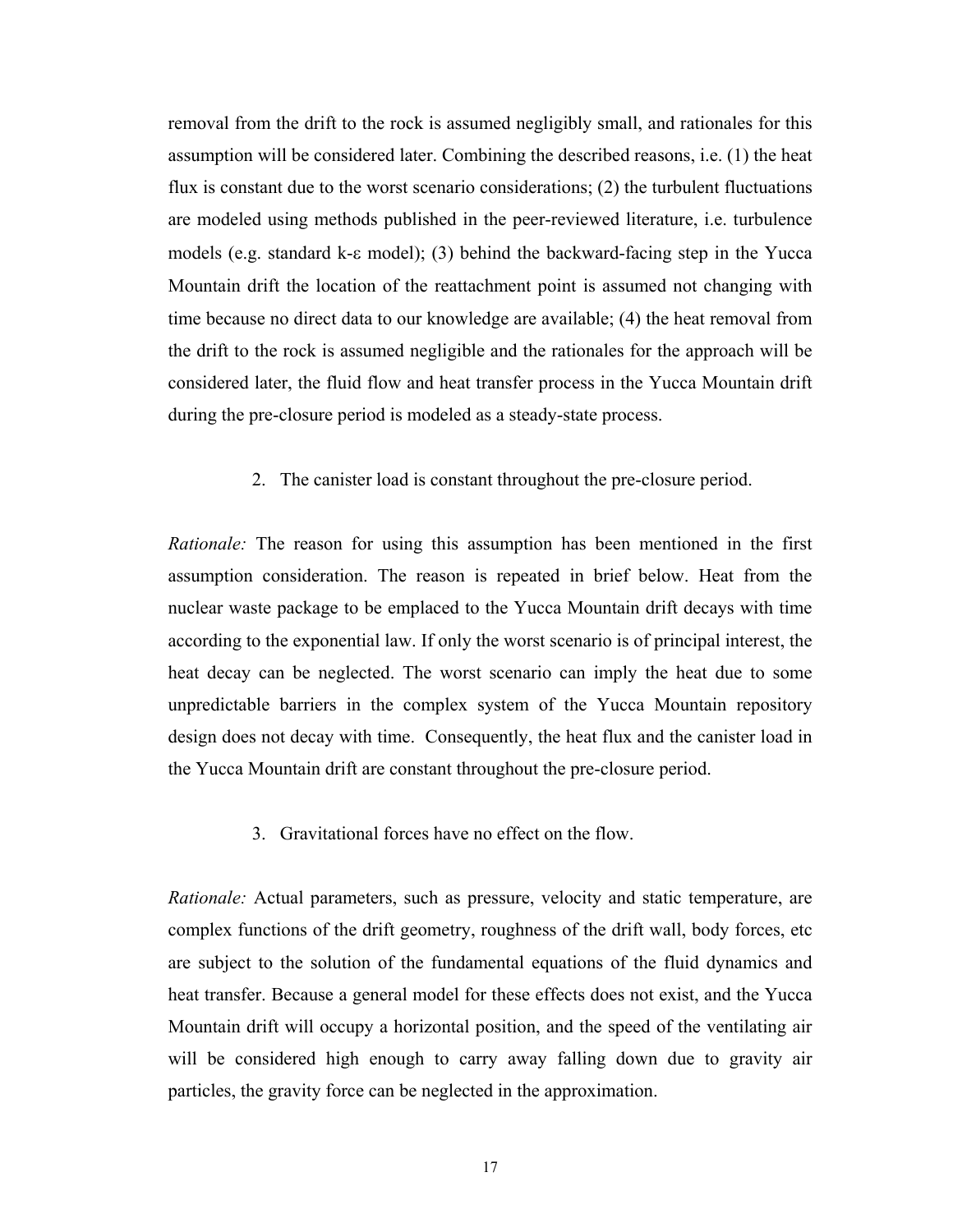4. All the canisters are of the same size and the same load.

*Rationale:* This is an established approach in the peer-reviewed literature, which is close to the real case situation and allows significant simplification of the model.

> 5. The distribution of heat flux from the canister over the canister surface is uniform.

*Rationale:* This is also an established approach in the peer-reviewed literature, which is close to the real case situation and allows significant simplification of the model.

> 6. The heat transfer to the rock is a path of higher resistance than that to the ventilating air, and therefore negligible, and the walls of the drift and the floor are therefore adiabatic.

*Rationale:* Because a general model for heat transfer and fluid flow in the Yucca Mountain drift in the pre-closure period is not well established to our knowledge, the effects of heat removal from the drift via conduction through the rock in the preclosure period are not documented in detail in the open literature. The adiabatic walls will be considered as a reasonable approximation for the forced convective flow situation in the Yucca mountain repository in the pre-closure period.

7. Radiation heat transfer can be neglected.

*Rationale:* Because a general model for heat transfer and fluid flow in the Yucca Mountain drift in the pre-closure period is not well established to our knowledge, the effects of radiation heat transfer from the canister surface to the air in the pre-closure period are not well documented in the open literature. Therefore, based on the assumption that the temperature on the canister surfaces will be low enough in the pre-closure period due to the forced ventilation system, the adiabatic walls will be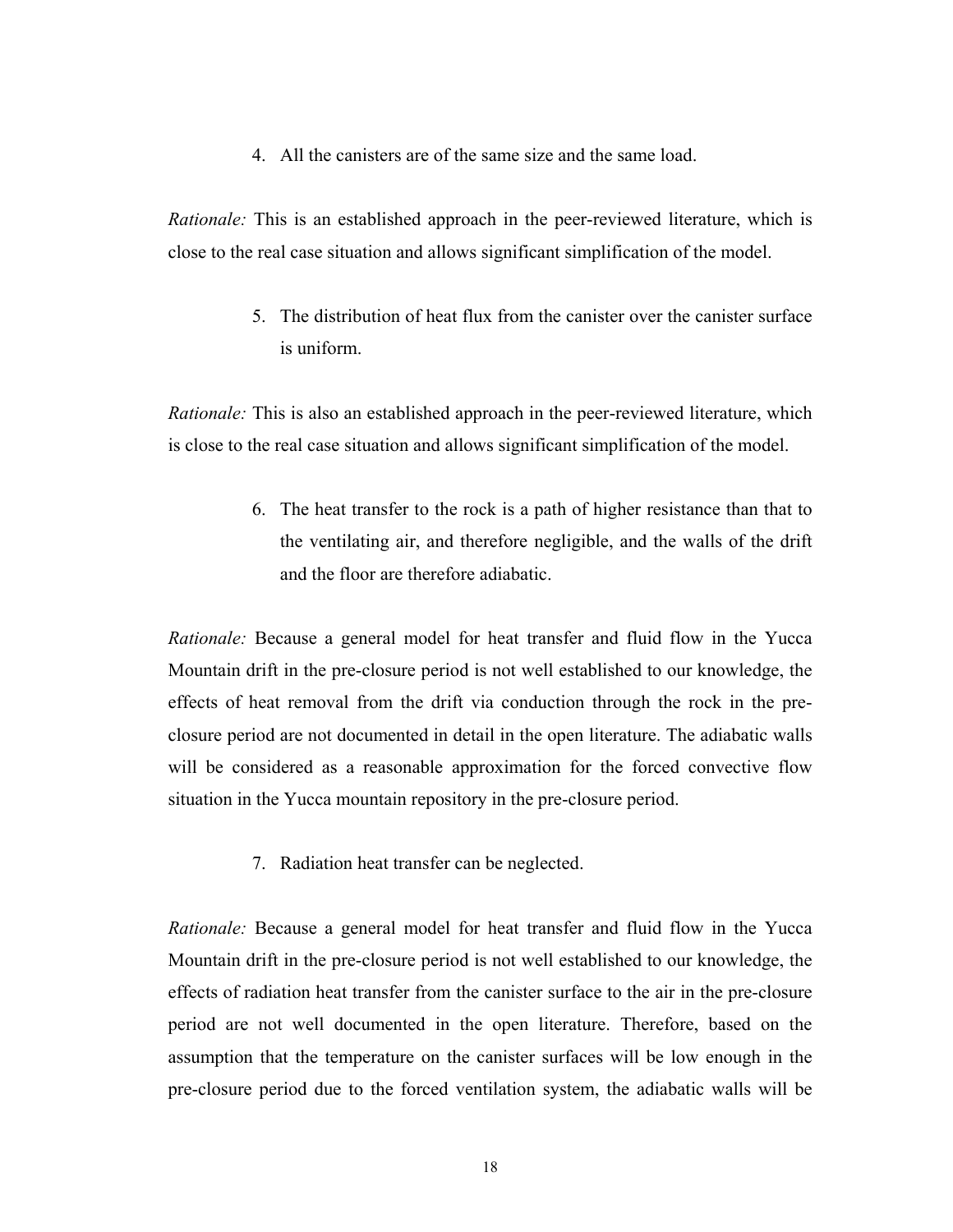considered as a reasonable approximation for the thermal situation in the Yucca mountain drift during the pre-closure period.

8. The uniform distribution of the ventilating air takes place at the inlet.

*Rationale:* Because the ventilation system to be used in the pre-closure period for cooling canisters emplaced in the Yucca Mountain drift is not yet established, then for the simplification purpose the uniform distribution of the ventilating air at the inlet to the Yucca mountain drift during the pre-closure period is considered.

## **5.2 For the natural convection during the post-closure period**

1. Steady-state solution exists and takes place

*Rationale:* Several reasons given above for the explaining of using this assumption for the pre-closure period can be used for the post-closure period as well.

> 2. The canister load is constant throughout the post-closure period and equal to the load of the pre-closure period.

*Rationale:* Several reasons given above for the explaining of using this assumption for the pre-closure period can be used for the post-closure period as well.

> 3. The distribution of heat flux from the canister over the canister surface is uniform.

*Rationale:* Several reasons given above for the explaining of using this assumption for the pre-closure period can be used for the post-closure period as well.

4. The heat transfer to the rock takes place.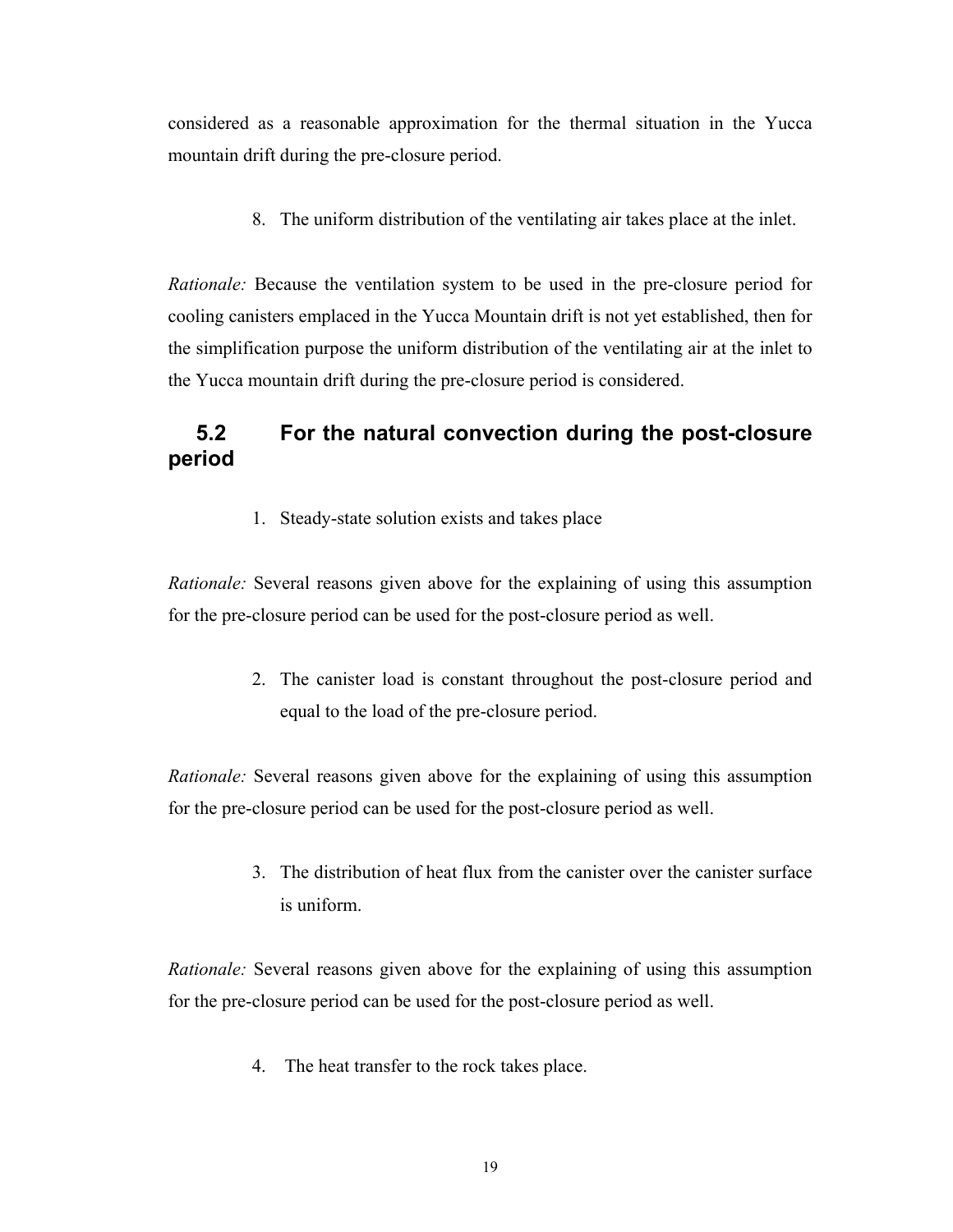*Rationale:* The heat transfer to the rock in the post-closure period cannot be neglected as it was done for the pre-closure period. As the forced ventilation is off, the heat path through the rock is the only path for removal of heat from the Yucca Mountain repository in the post-closure period.

5. Radiation heat transfer can be neglected.

*Rationale:* Several reasons given above for the explaining of using this assumption for the pre-closure period can be used for the post-closure period as well.

> 6. The walls of the drift and the floor are isothermal with the uniform temperature distribution.

*Rationale:* Because a general model for heat transfer and fluid flow in the Yucca Mountain drift in the post-closure period is not well established to our knowledge, the temperature distribution on the drift wall is not known a priori. Isothermal wall assumptions are taken due to the consideration that the temperature on the wall in the post-closure period will be maintained constant due to the heat transfer to the rock.

## **5.3 For the heat conduction during the post-closure period**

1. Steady-state solution exists and takes place

*Rationale:* Several reasons can be given for using this assumption. Most of the reasons are identical to those for the forced convection during the pre-closure period. Here is a summary of the reasons: (1) the heat flux from the waste package is constant due to the worst scenario considerations; (2) the turbulent fluctuations of the natural convective flow inside the drift are modeled using methods published in the peer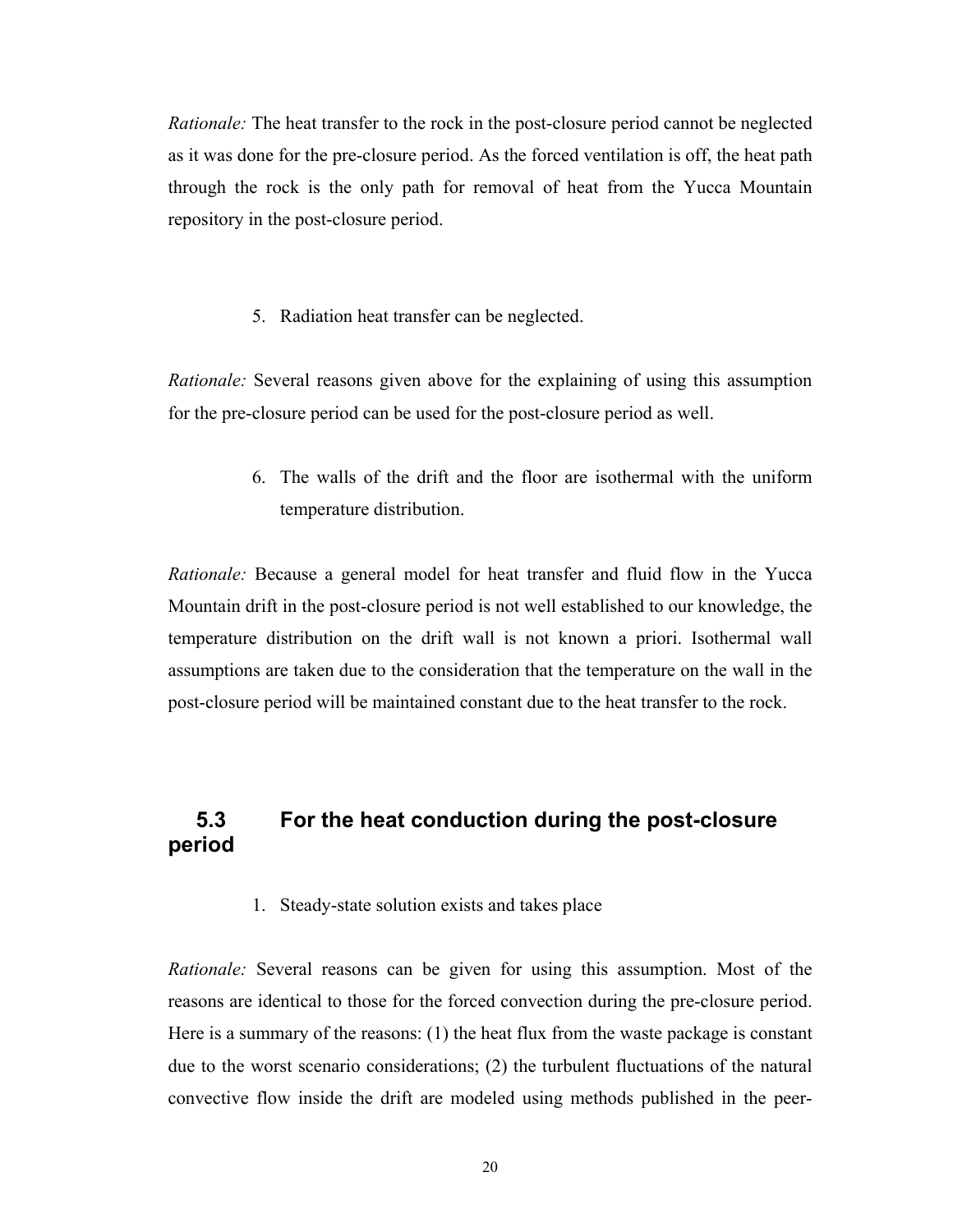reviewed literature, i.e. turbulence models (e.g. standard k-ε model); (3) the temperature on the ground surface and water table is maintained constant due to natural conditions.

> 2. The drifts at the emplacement area have no effect on each other, and therefore one drift can be considered separately from the others.

*Rationale:* Because a general model for heat transfer through the Yucca Mountain rock does not exist to our knowledge, for simplification purposes one drift is considered perfectly isolated from the other drifts.

> 3. The drift is a uniform source of heat with the heat flux on the drift wall calculated based on the thermal loading of 67 canisters located inside the drift.

*Rationale:* This is a common approach in the peer-reviewed literature (e.g. Moujaes)

4. The thermal loading of canisters and therefore the heat flux from the drift wall to the rock is constant throughout the post-closure period and equal to the loading of the pre-closure period.

*Rationale:* The assumption is based on the worst scenario considerations.

5. The temperature of the rock on the ground surface and the water table layer is constant throughout the year and equal to 25 °C. Note: the Topopah Spring Tuff contains the Repository Host Horizon (RHH). The ambient rock temperature in the RHH is 26.1°C. This information is based on CRWMS M&O 1999b, Table 6-3, p.34. This value of the ambient rock temperature, i.e. 26.1°C is close to the value used by Mojaes and in this report, i.e. 25°C.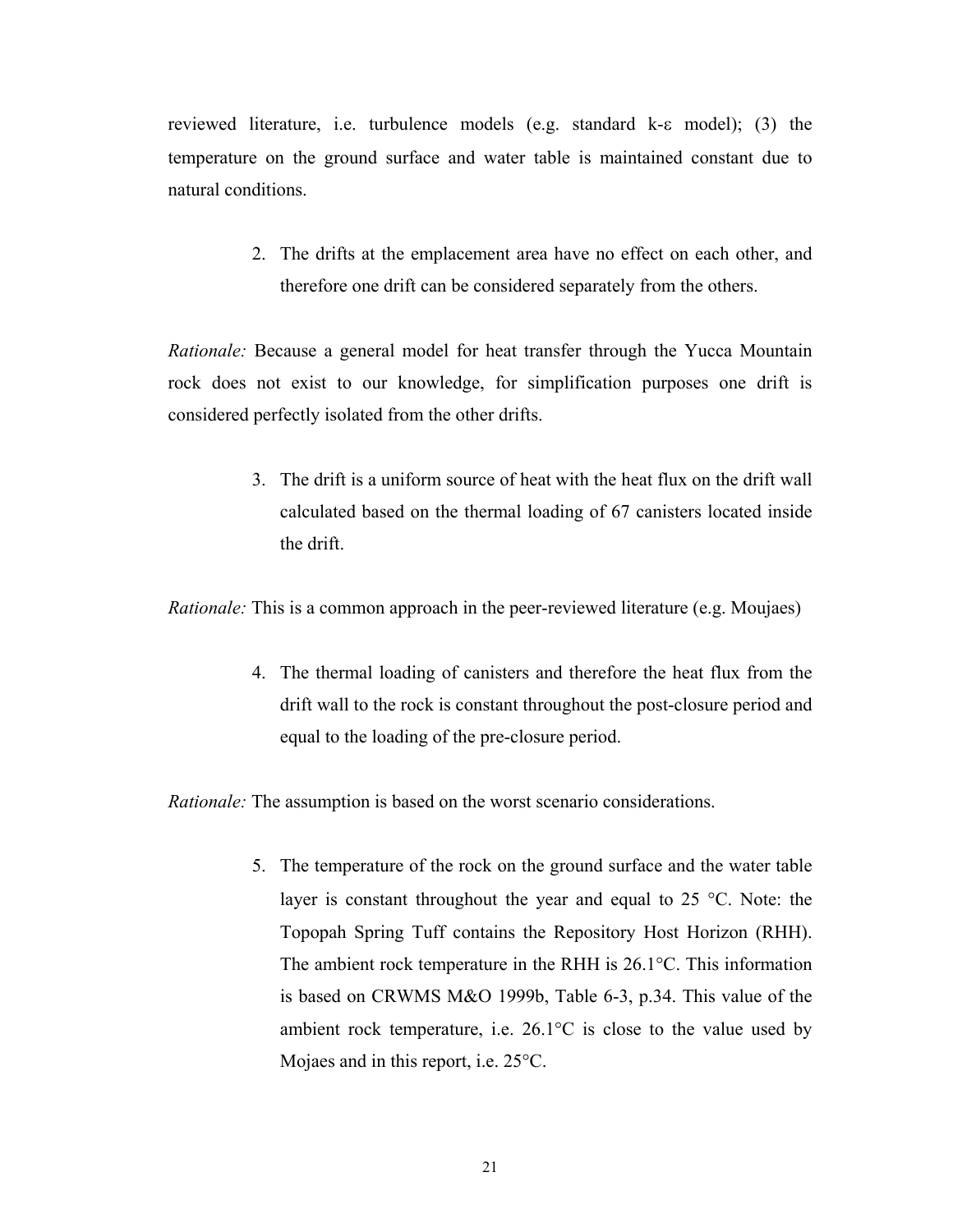*Rationale:* This is an established value in the peer-reviewed literature (e.g. Moujaes). However, data exist about the ambient rock temperature in the Topopah Spring Tuff, which is 26.1°C. This information is located at CRWMS M&O 1999b, Table 6-3, p.34. This value of the ambient rock temperature, i.e. 26.1°C is close to the value used by Moujaes and in this report, i.e. 25°C. The correction of the value should negligibly affect the analysis.

6. The vertical boundaries of the computational domain are located far enough from the heat generating drift wall, and therefore they are adiabatic.

*Rationale:* The assumption that the vertical walls are adiabatic is primarily based on the assumption made earlier that the drifts at the emplacement area have no effect on each other. In this condition, the vertical boundaries must be located far enough from the drift to eliminate the influence of the heat accumulation on the vertical boundaries due to the perfect insulation of the boundaries on the drift wall temperature.

7. Rock at the Yucca Mountain is a continuum with average properties.

*Rationale:* This is an established approach in the peer-reviewed literature (e.g. Moujaes).

All of these assumptions will be used in section 6 of this report.

## **6 Analysis/ Model**

- **6.1 Description of the CFDHT model**
- **6.1.1 Introduction**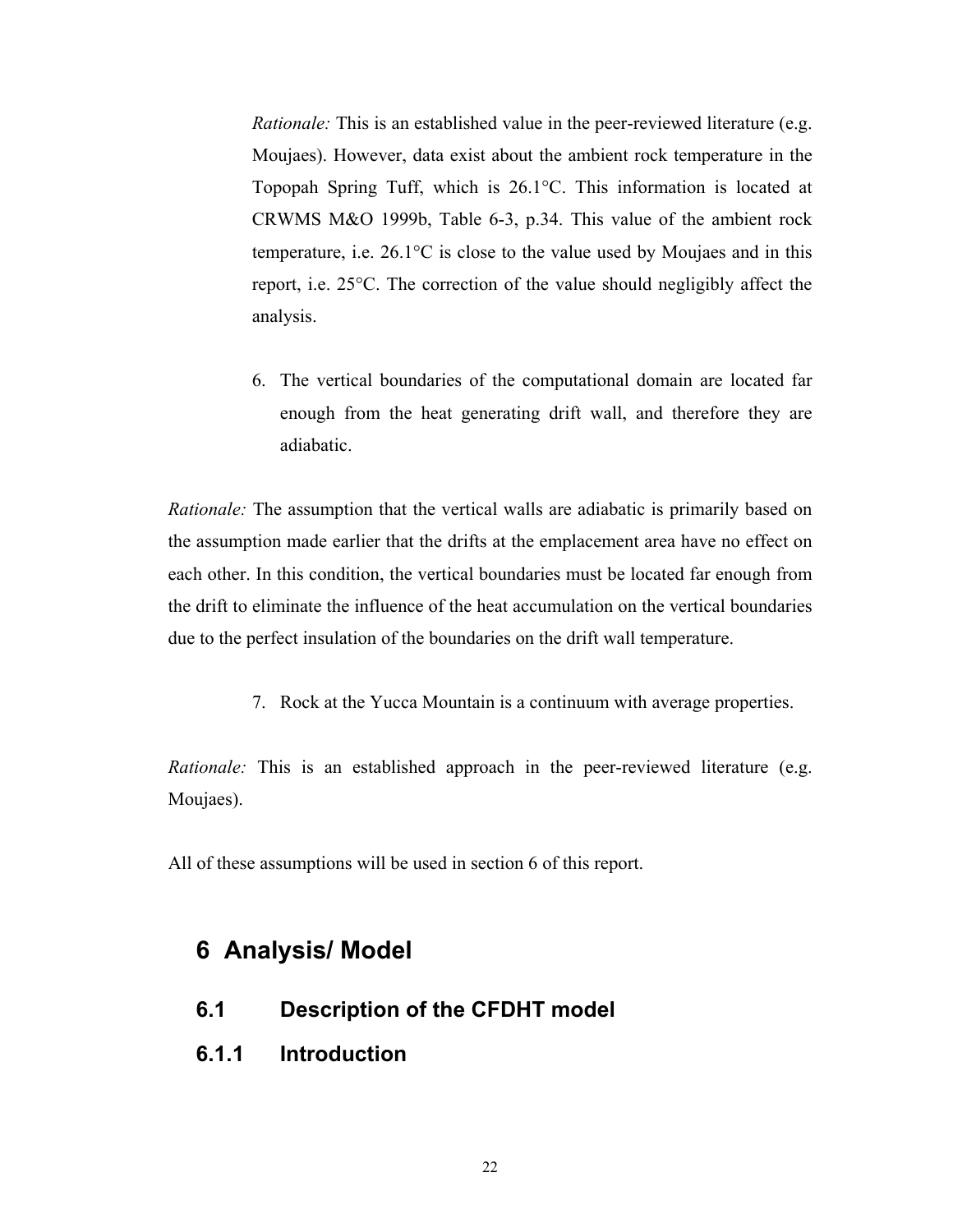The design of the canisters to be used for the long-term storage of highlevel nuclear waste has progressed from the borehole model indicated in the original site characterization plan for the Yucca Mountain repository program to the drift emplaced multipurpose containers. These containers may contain 21 or more pressurized water reactor fuel assemblies. The zirconium alloy cladding and uranium oxide fuel pellets make up the fuel assemblies.

Removal of heat is important if the zircaloy cladding degradation temperature of 350°C is not to be exceeded. Above this temperature, the oxide layer on the zircaloy cladding grows continuously leading to early failure. Operation of the repository is currently planned in two periods of time – preclosure (before repository closure) and post-closure (after repository closure). In the pre-closure drift system, air ventilation will provide forced convection cooling of the canister walls that will remove decay heat. In the post-closure drift system, air ventilation will be discontinued and the heat will be removed from the canister surface by natural convection.

The proper design of the required repository ventilation system must be based on knowledge of the heat transfer flow patterns between the canister surface and the drift wall. Convective heat transfer from the canisters may be determined through appropriate computer models. In this sixth section of the report we will introduce a new ventilation model, CFDHT, for both pre-closure and post-closure periods. The model will be used to assess the performance of the proposed repository system both in the pre-closure and post-closure periods by analyzing the maximum temperature in the drift at the real case conditions, locations of hot spots in the drift, and required ventilation speed of the air.

Then, we will give validation of the model at the end.

## **6.1.2 CFDHT model for the pre-closure period 6.1.2.1 Forced Convection**

The dimensions of the drift are shown in Figure 4-1. The dimensions are taken from the peer-reviewed literature (Danko, 1995). Of the required 67 canisters in the drift and the total length of 1,061 m we considered a part of the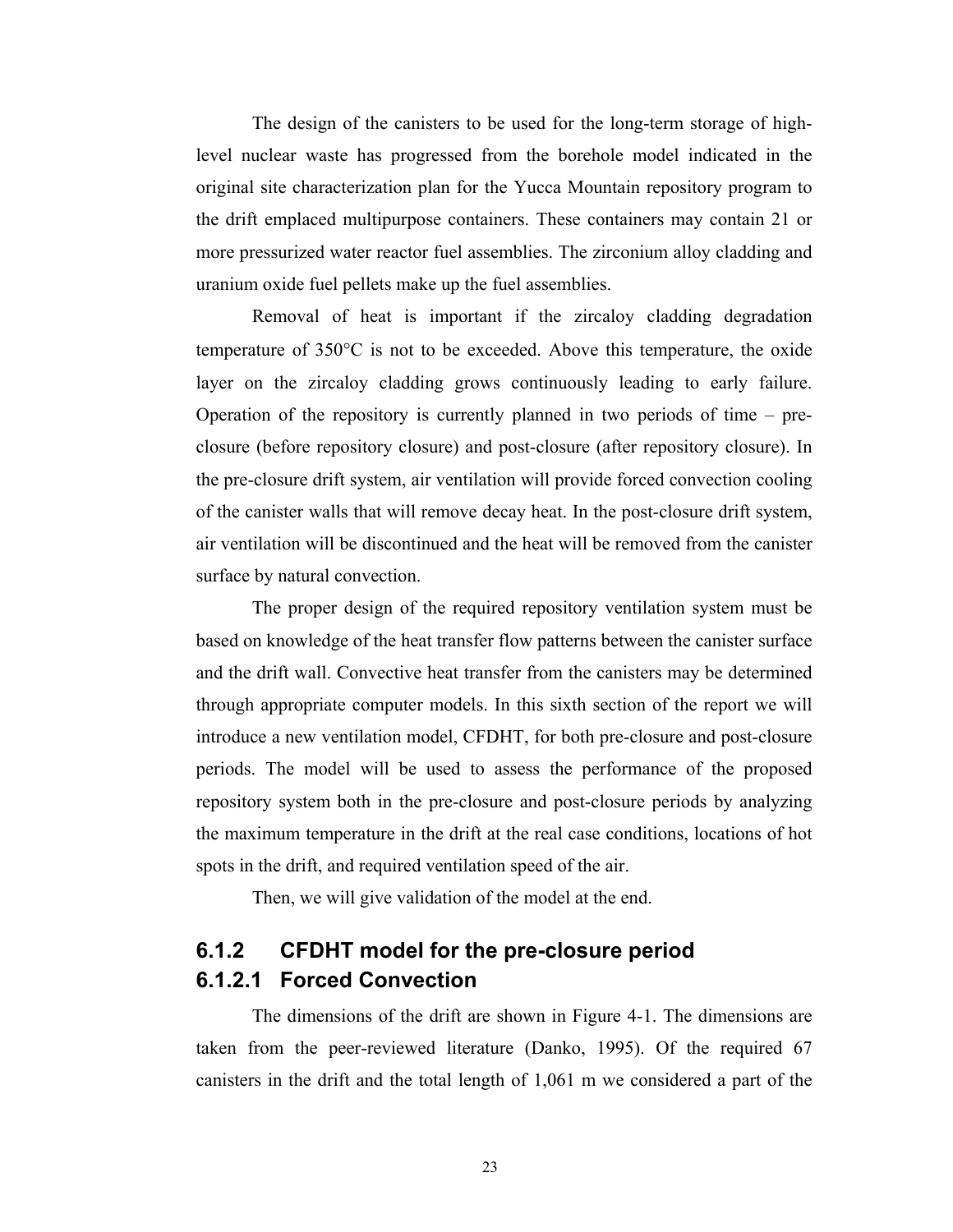length, which included only 46 canisters for modeling the sequence of canisters in the drift. In the CFDHT model for the pre-closure period, we insulated the temperature calculation in the drift from the calculation of the surrounding rock, which corresponds to the worst scenario of the waste storage when heat cannot be removed from the repository through the rock and the drift wall temperature increases significantly due to the heat transfer from the air. The ventilating air enters the drift from the left and exits from the right. Only a small amount of heat reaches the wall of the repository via the air by convection, thus the drift wall remains cool. Since the drift is insulated in this study, we only consider one drift assuming the situation in the other drifts to be similar.

As we are considering ventilation, all the heat is carried away from the canisters by the ventilating air. The cooling of canisters by the air reduces the temperature on the canister surface significantly, depending on air speed at the inlet, thereby making the radiation heat transfer from the canister to the drift wall negligibly small. The ventilating air flow in the drift is highly turbulent. The modeling is carried out using STAR-CD v. 3.150, well known commercial Computational Fluid Dynamics (CFD) software. In addition STAR-CD v. 3.150 was benchmarked for Yucca Mountain work. The input parameters described in section 4, Inputs, are taken from the databases of STAR-CD v.3.150, which was benchmarked for Yucca Mountain work and peer-reviewed literature, and this helps to build confidence in the model.

## **6.1.3 CFDHT Model for the Post-Closure Period 6.1.3.1 Natural Convection**

Of the required 67 canisters in the drift and the total length of 1,061 m for natural convection calculations in the post-closure period we considered a part of the length, which included only 3 canisters for modeling the sequence of canisters in the drift. During the post-closure period, the forced ventilation is off, and the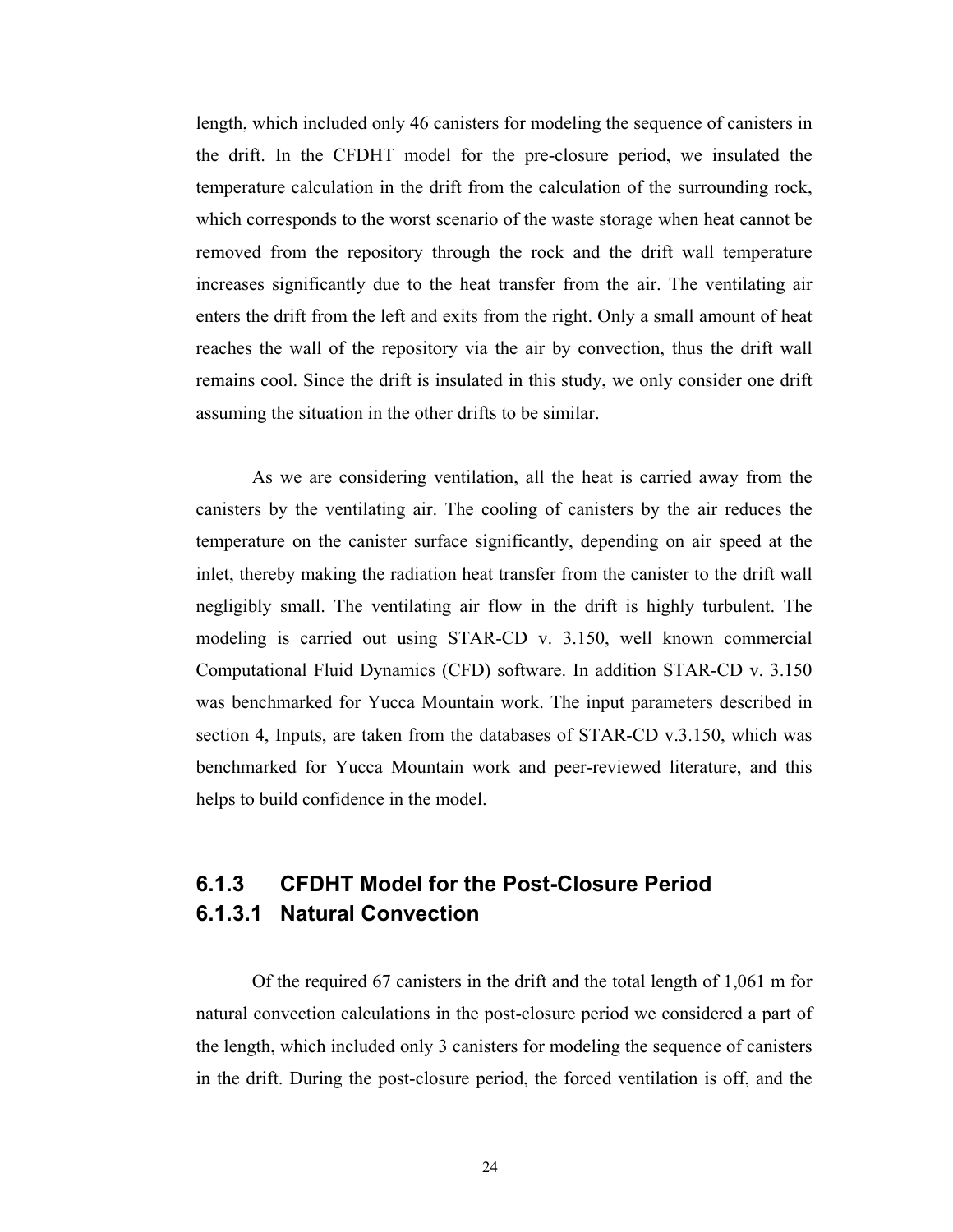heat can be removed from the drift only through the rock. Thus, in this model for the post-closure period, the temperature calculation in the drift was coupled with the heat conduction calculation through the surrounding rock through the temperature boundary condition. The calculation of heat conduction through the rock performed using the CFDHT v. 1.0 software gave the temperature boundary condition for the drift wall, which was used for calculation of natural convection in the drift. The free convective air flow in the Yucca Mountain drift is highly turbulent. The modeling of natural convection is carried out using STAR-CD v. 3.150. The input parameters described in section 4, Inputs, are taken from the databases of STAR-CD v.3.150, which was benchmarked for Yucca Mountain work and peer-reviewed literature, and this helps to build confidence in the model.

### **6.1.3.2 Heat Conduction**

The purpose of the calculation of heat conduction through the rock is to provide a boundary condition for temperature on the drift wall for STAR-CD v.3.150 simulation of natural convection during the post-closure period. The computational domain with geometric dimensions shown in figures 4-3 and 4-4 was approximated as a two-dimensional area of the square shape with various types of boundary conditions on horizontal and vertical boundaries. The horizontal boundaries of the computational domain were moved far away from the drift to the locations, where the temperature is maintained constant due to natural conditions. Such locations are the ground surface and the water table levels. On the ground surface level the temperature changes of the rock throughout the year were neglected, and the average annual temperature instead was used for calculations. Temperature on both the ground surface and water table was taken equal to 25°C. The vertical boundaries of the computational domain were also moved far away from the drift to the locations where the change of temperature in the horizontal direction could be neglected. Based on the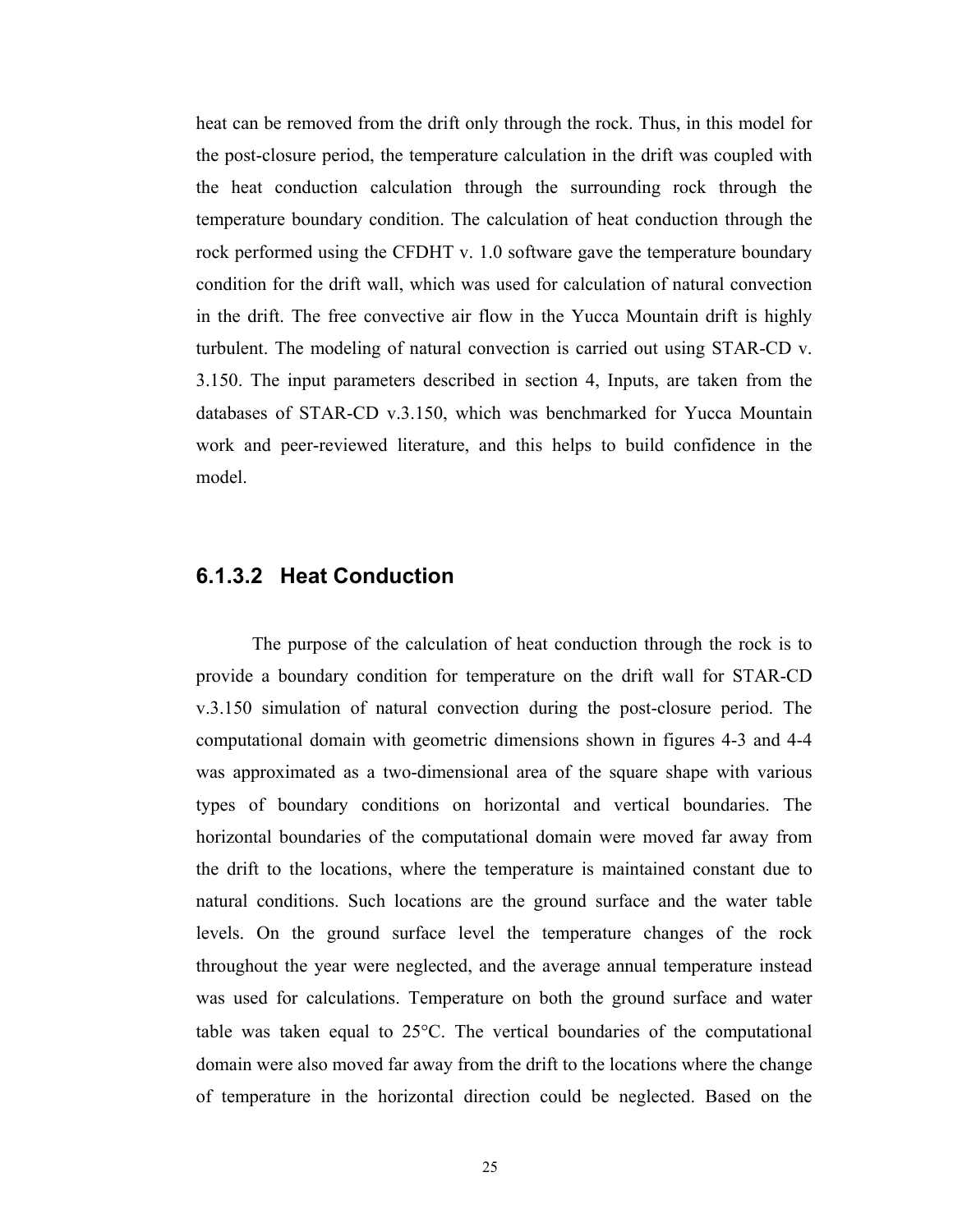geometry independent analysis, the locations for the vertical boundaries were chosen as 300 m to the left and 300 m to the right of the drift center. The difference in computed temperature on the drift wall for the locations of the horizontal boundaries 150 m and 300 m was 5.5 %, whereas the difference in calculated temperature on the drift wall for the locations 300 m and 600 m was roughly twice smaller, i.e. only 2.5%. Thus, the location 300 m proved to be a good location for the vertical boundaries.

The modeling of heat conduction was carried out using CFDHT v.1.0 software that performs 2-D finite element steady-state incompressible thermalfluid analysis based on solving momentum and energy equations in the dimensionless form. The heat conduction equation is solved by CFDHT v.1.0 by means of reducing the energy equation to the heat conduction equation. The CFDHT v.1.0 was benchmarked for Yucca Mountain work. The computational mesh used for the analysis is shown in Figure 4-6. Since the drift diameter is significantly smaller than the height and the width of the domain, the circular cross section of the drift was approximated by only one finite element of a square shape located in the center of the mesh as shown in Figure 4-6. The dimensionless heat flux imposed for all four sides of the element was based on the thermal loading of canisters at the time of emplacement. The computational domain with boundary conditions in the dimensionless form is shown in Figure 4-10. The found dimensionless values of temperature were converted to dimensional values by multiplying them by the temperature on the ground surface, i.e. 298 *K*. The rock at the Yucca Mountain is modeled as continuum with average properties. The input parameters described in section 4, Inputs, are taken from the peerreviewed literature such as scientific journals, and this helps to build confidence in the model.

### **6.2 Application of the CFDHT model**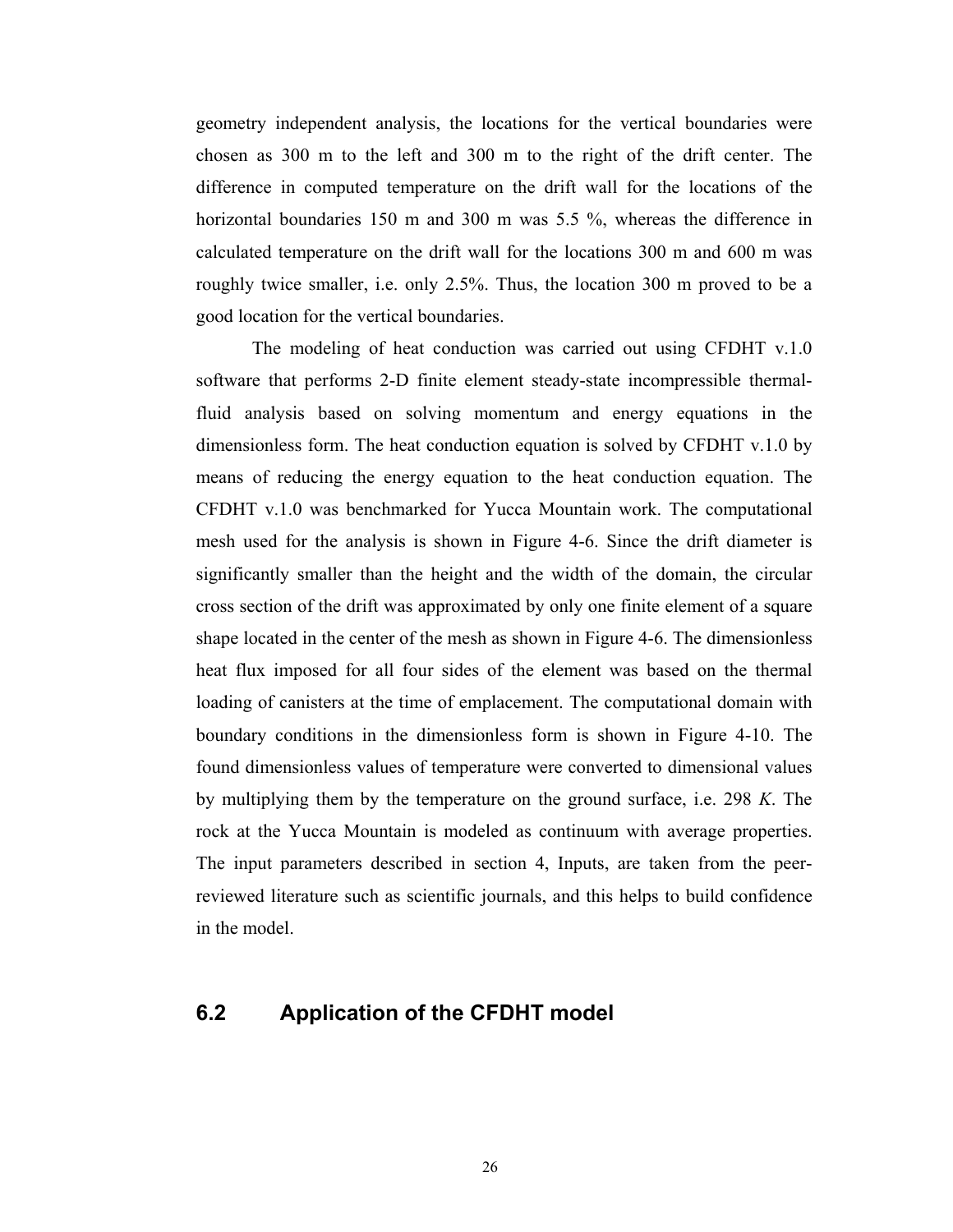### **6.2.1 Pre-Closure Period**

Two speeds of the ventilating air at the inlet were considered, i.e.  $w_{in} = 1 m/s$  and  $w_{in} = 1.5 m/s$ . The Reynolds number for the two cases:

for  $w_{in} = 1 m / s$ :

$$
\text{Re} = \frac{\rho \cdot w_{in} \cdot D}{\mu} = \frac{1.184 \cdot 1.0 \cdot 5.0}{0.00001855} = 319,137
$$

for  $w_{in} = 1.5 m / s$ :

$$
\text{Re} = \frac{\rho \cdot w_{in} \cdot D}{\mu} = \frac{1.184 \cdot 1.5 \cdot 5.0}{0.00001855} = 478,706
$$

Hence the flow is highly turbulent, and the standard k-ε turbulence model [5] was used for the STAR-CD v.3.150 simulation [8].

Only one computer run was required to analyze the temperature and velocity distribution in the drift at the forced convection conditions during the pre-closure period for each of the considered speeds of the ventilating air, i.e. 1 m/s and 1.5 m/s. The STAR-CD v.3.150 was run until solution reached convergence to the designated tolerance 0.001. The fact that the solution converged builds confidence in the model. No run non-convergences were observed.

The results of the run were imported to Tecplot v.9.2-0-3, which was used for post-processing.

The temperature contours from Tecplot for three canisters, namely canister 1, 23, 46 are shown for the inlet velocity 1 m/s in Figures 6-1, 6-2, 6-3, for inlet velocity 1.5 m/s in Figures 6-4, 6-5, 6-6.

#### *1.0 m/s*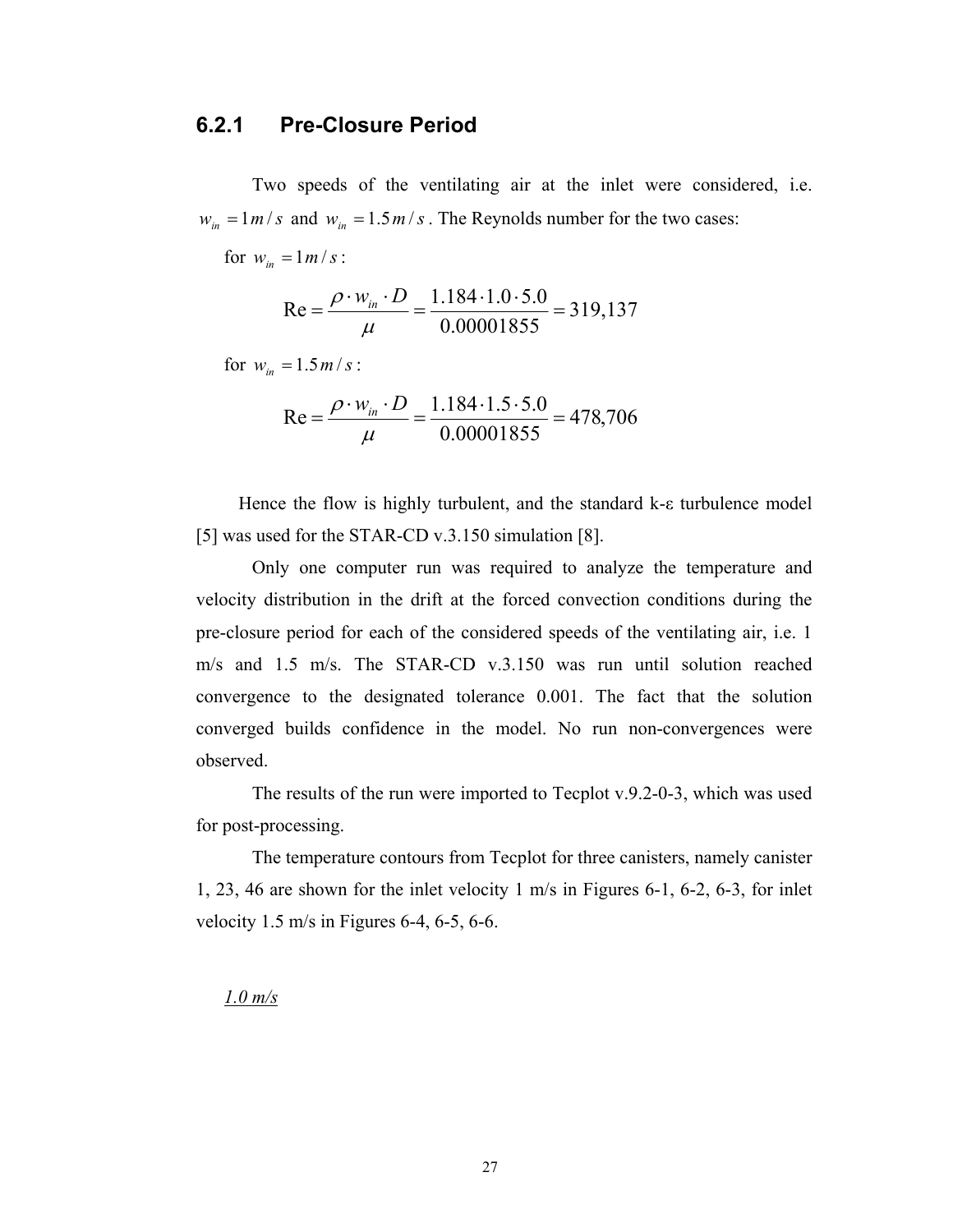

Figure 6-2. Temperature contours for canister 23 for the air speed 1 m/s. (019RA.001)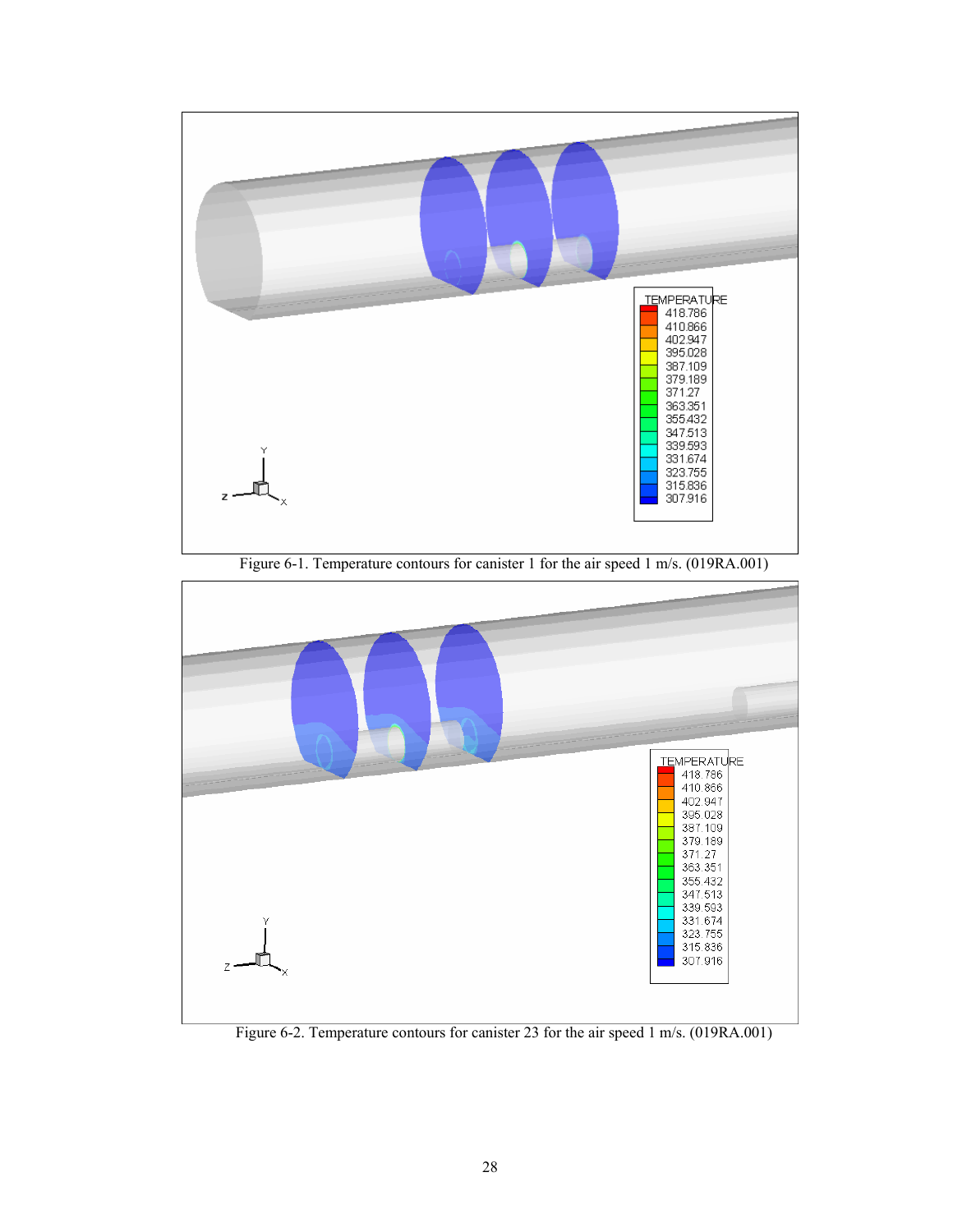

Figure 6-3. Temperature contours for canister 46 for the air speed 1 m/s. (019RA.001) *1.5 m/s*



Figure 6-4. Temperature contours for canister 1 for the air speed 1.5 m/s. (019RA.001)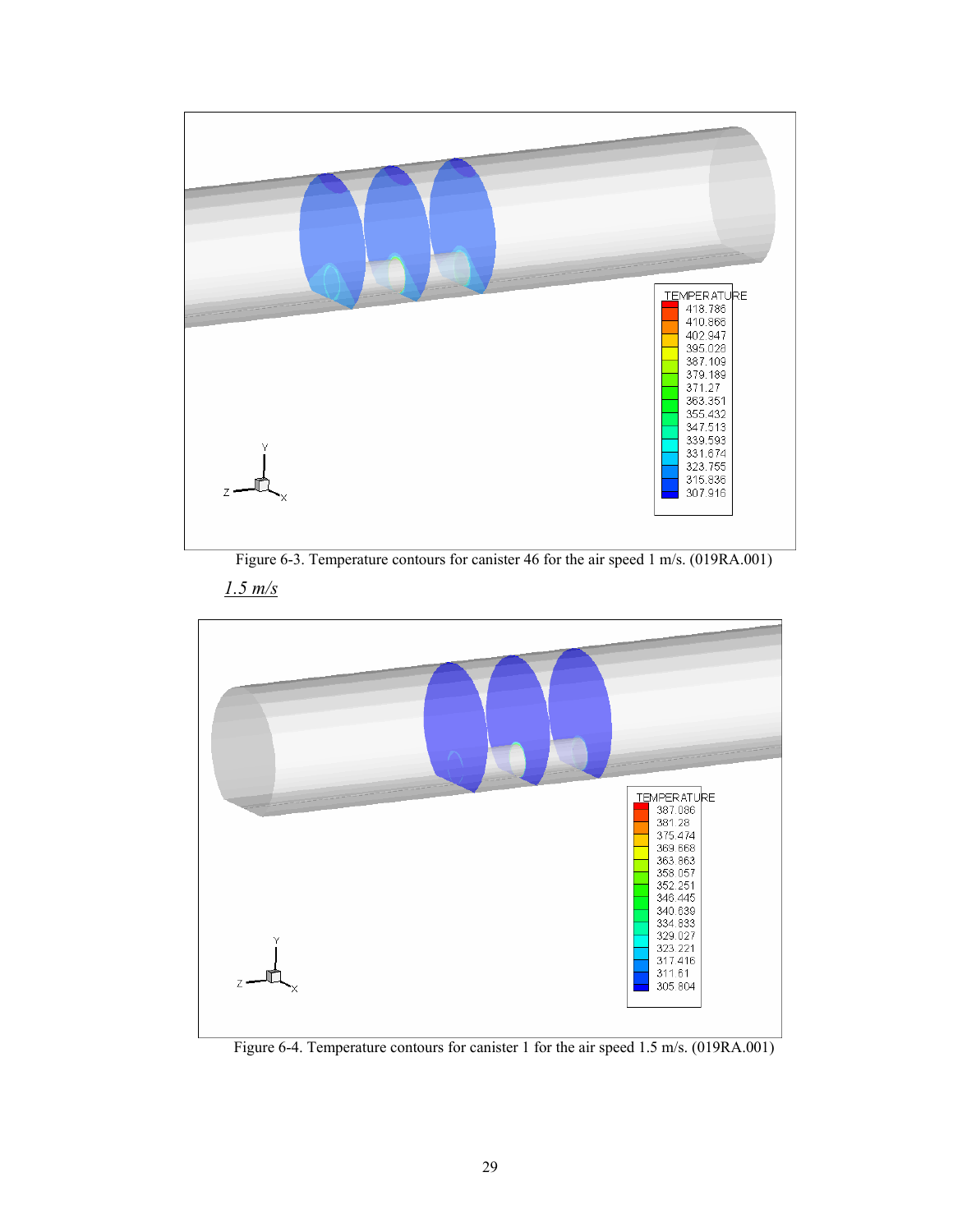

Figure 6-5. Temperature contours for canister 23 for the air speed 1.5 m/s. (019RA.001)



Figure 6-6. Temperature contours for canister 46 for the air speed 1.5 m/s. (019RA.001)

## **6.2.2 Post-Closure Period**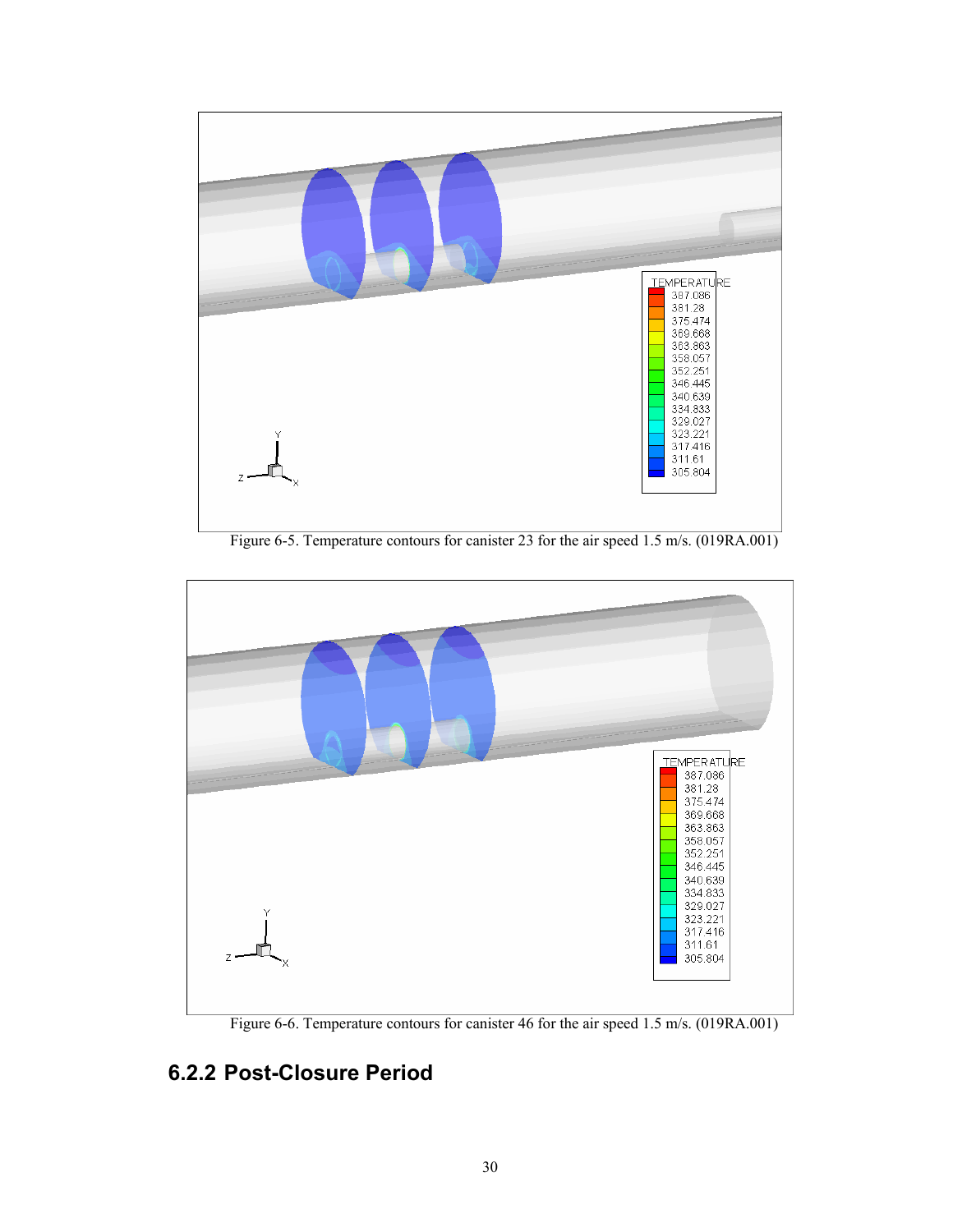The Rayleigh number based on the Yucca Mountain drift dimensions, air properties at the reference temperature, and the acceleration due to gravity is of order  $10^{12}$ , so the free (natural) convective air flow during the post-closure period in the drift is highly turbulent. The standard k-ε model was used for the STAR-CD v.3.150 simulations.

Only one computer run was required to analyze the temperature and velocity distribution in the drift at the natural convection conditions during the post-closure period. The STAR-CD v.3.150 was run until solution reached convergence to the designated tolerance 0.001. The fact that the solution converged builds confidence in the model. No run non-convergences were observed.

The results of the run were imported to Tecplot, which was used for postprocessing. Temperature contours and velocity vectors from Tecplot are shown in Figures 6-7, 6-8, 6-9.



Figure 6-7. Temperature contours in cross sections of the drift for natural convection calculations (019RA.001)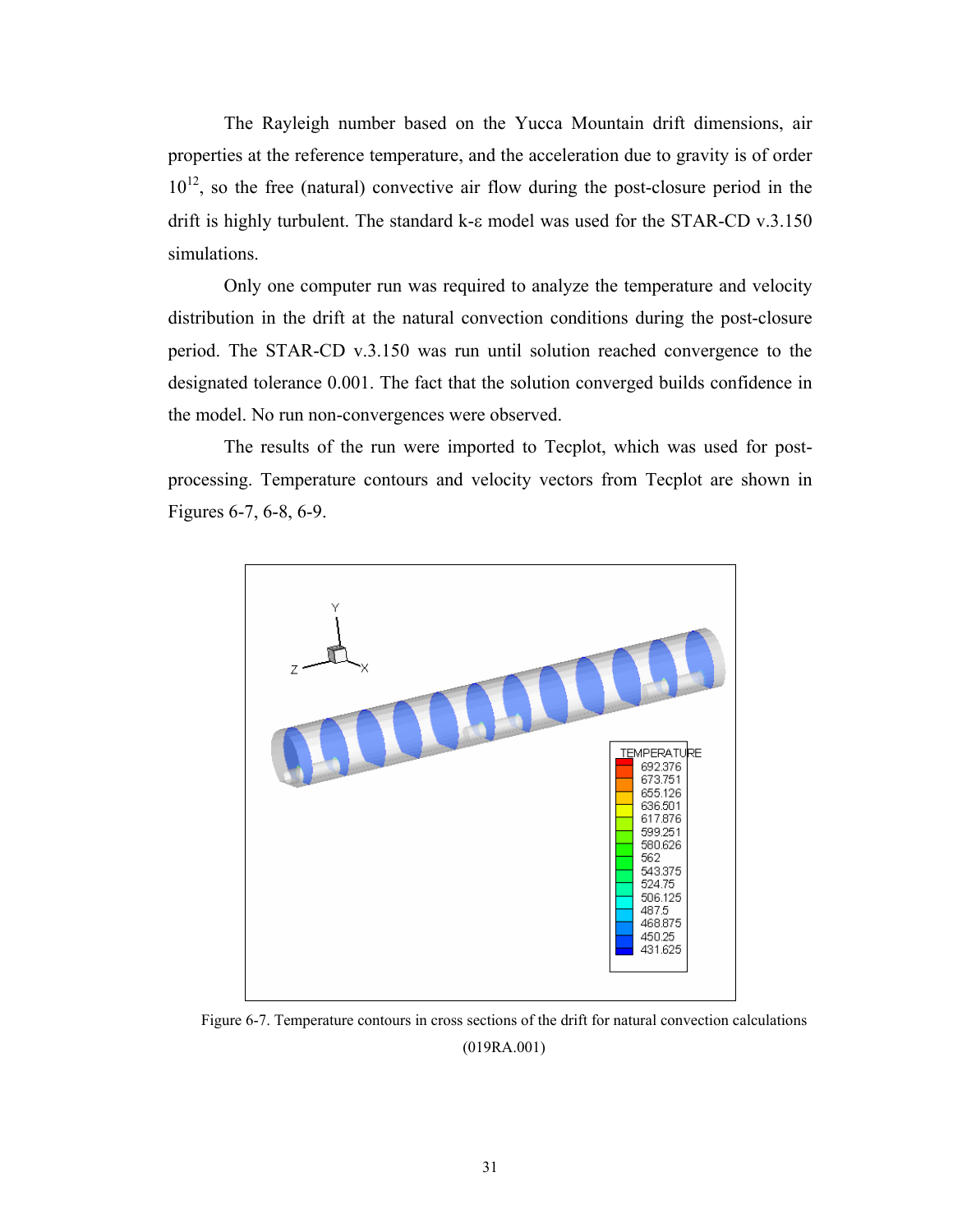

Figure 6-8. Velocity vectors in cross sections of the drift for natural convection calculations (019RA.001)



Figure 6-9. Velocity vectors in the longitudinal section passing through the drift axis for natural convection calculations (019RA.001)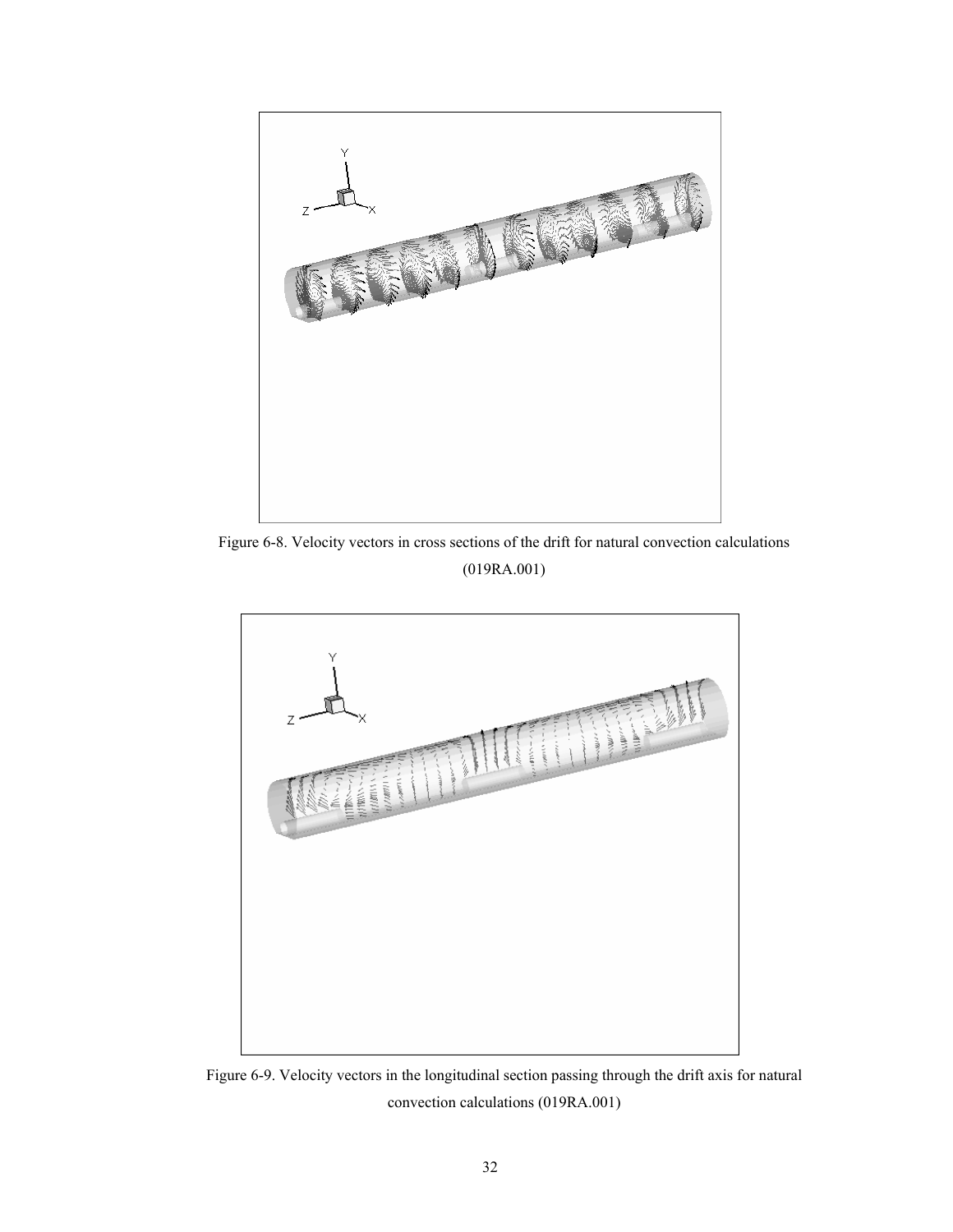Only one computer run was required to analyze the temperature distribution in the rock during the post-closure period. The CFDHT v.1.0 was run until solution reached convergence to the designated tolerance  $1\times10^{-9}$ . The fact that the solution converged builds confidence in the model. No run non-convergences were observed.

In Figure 6-10 the dimensionless temperature in the rock contours obtained using the CFDHT v.1.0 code for the heat conduction through the rock calculations are given. The values on the legend must be multiplied by 298 to get the dimensional temperature values. The plots are performed using the Tecplot software.



Figure 6-10. The temperature distribution in the mountain rock during the post-closure period (019RA.001)

### **6.3 Validation of the CFDHT model**

Model validation has been accomplished following guidelines cited in QAP 3.3 procedure (section 4.2). Validation of model means the model can account for all available data. In this model report, published data available from the open scientific literature [6-8] have been used to validate mathematical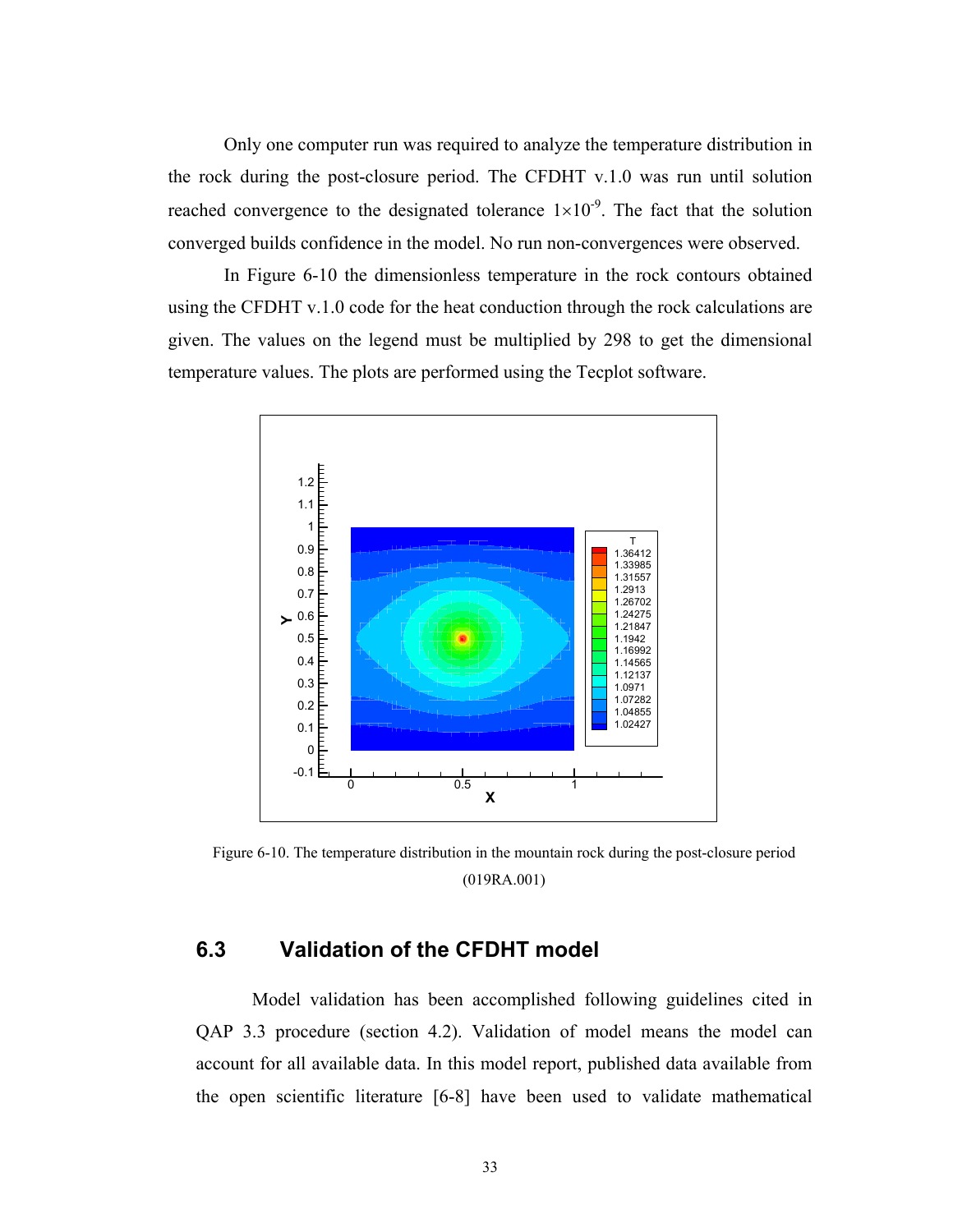models to predict velocity and temperature distribution inside the drift during the pre-closure and post-closure periods. The model predicted values showed satisfactory agreement with the experimental data. Alternative approach such as comparing model predicted values with analytical solutions for the heat conduction calculations (section 6.3.2.2) helped improve the level of confidence in the model. Discussion of potential sources of error and the impacts of input uncertainties to model results is given in Section 7 of this report. References to the supporting information needed to substantiate the model validation are given in section 8 of this report under numbers [6-8, 11-14].

The criteria used to establish the adequacy of the scientific basis for the CFDHT model are 25% for comparisons of the model output with experimental data, and 5% for comparisons of the model output with analytical solutions. The quantitative criteria of 25% for comparisons with experimental data are based on the fact that experimental data themselves are not accurate, and the uncertainty of the experimental data is usually taken as 25%. For comparisons with analytical solutions, where the uncertainty is 0%, the quantitative criteria must be stricter, and the allowable discrepancy of numerical results and analytical solutions is usually taken as 5% to allow minor discretization errors in the numerical analysis to be accounted. Consequently, the model is sufficiently accurate for its intended use, which is to determine the velocity and temperature distribution in the drift along with the highest temperature, and consistent with parameter uncertainties, if the output from the model satisfies criteria described above.

The post-development validation of the mathematical model is corroborated by using specified pre-test model predictions (available in the open literature experimental data for forced convection [6] and natural convection [7,8] and analytical estimates for the heat conduction) to specified data collected during the associated testing. Details of the testing are described in sections 6.3.1.1, 6.3.2.1 and 6.3.2.1.

### **6.3.1 Pre-Closure Period**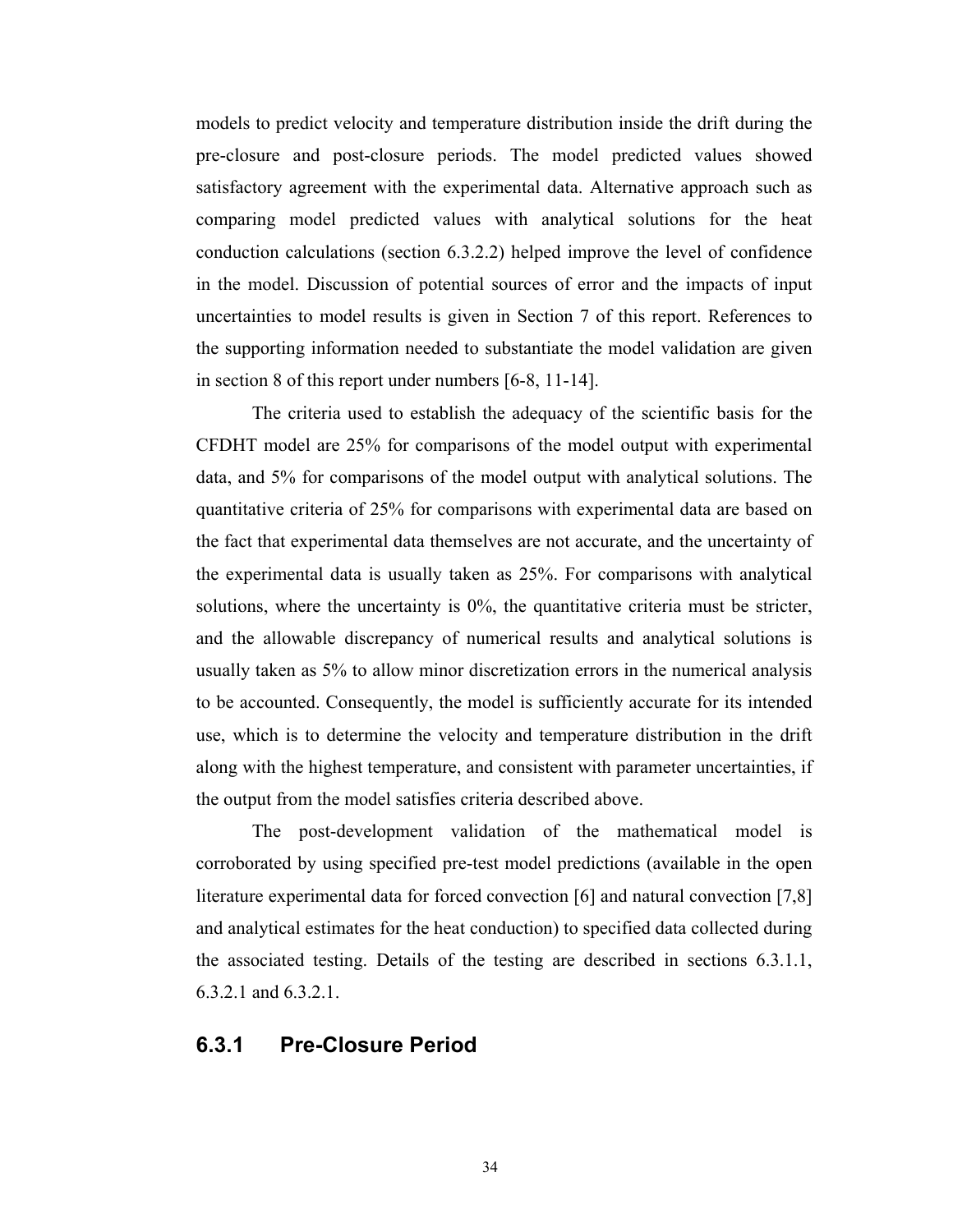### **6.3.1.1 Forced Convection**

The STAR-CD v.3.150 software was used to perform an analysis of the turbulent forced convection phenomenon during the pre-closure period. The software was benchmarked for Yucca Mountain work. The description of the test case of forced convection is given in Section 3 of the Software Definition Report (SDR) with the Software Baseline Documentation Number UCCSN-SDR-002. The results of the validation could be found in section 2 of the Software Implementation Report (SIR) with the Software Baseline Documentation Number UCCSN-SIR-002. Numerical results for the test are attached on a CD-ROM disk to the UCCSN-SIR-002 as appendix 1. Here is the short description of the test and numerical results

#### **Test (Heat Transfer in a Pipe Expansion)**

This problem involves two-dimensional turbulent flow with convective heat transfer. In this problem, a fluid is injected into an axisymmetric pipe that has a downstream expansion. The fluid in the pipe is heated through the expansion pipe walls. The main purpose of this test is to test the ability of STAR-CD v. 3.150 and the CFDHT model to accurately predict heat transfer and turbulence. The test problem provides a test of STAR-CD v. 3.150's ability to transport heat convectively. During the repository's pre-closure period, heat will be transported principally by forced convection. Thus, this test problem provides a useful test for STAR-CD v. 3.150 and the CFDHT ventilation model. Baughn et al. (1984) provides experimental data for this test.

Here are some details of the test. The left end of the pipe, which is the pipe inlet, has a diameter of 1.33 m. At 1 m downstream from the pipe inlet the pipe diameter instantaneously expands to 3.33 m. The length of this expanded section of the pipe is 40 m. The fluid properties are constant. The fluid density is 1 kg/m<sup>3</sup>, the fluid dynamic viscosity is  $1\times10^{-05}$  Pa⋅s, the fluid thermal conductivity is  $1\times10^{-04}$  W/m⋅K, and the fluid specific heat is 0.7 J/kg⋅K. The inlet fluid velocity and turbulence parameters (k-ε) are calculated from profiles of fully developed turbulent flow in a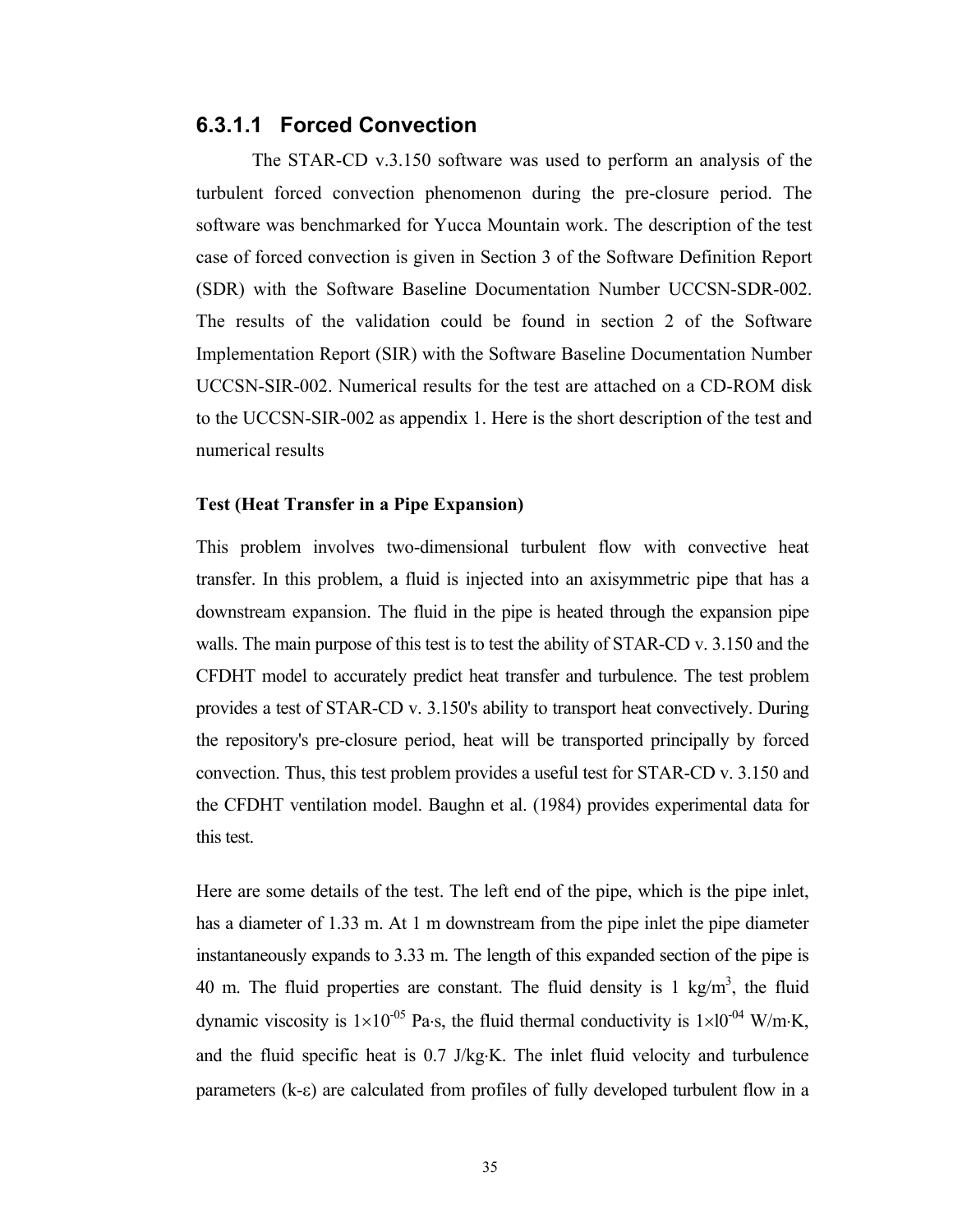pipe. A pressure outlet boundary condition is used at the expanded pipe outlet on the right side of the pipe. The boundary condition along the expanded section of the pipe is a uniform heat flux of 0.3  $W/m<sup>3</sup>$ . The smaller section of pipe and the left face of the expanded section are fully insulated. The fluid temperature at the pipe inlet is 273 K. Standard k-ε model of turbulence was used.

Plots of a normalized Nusselt number along the expanded pipe wall are required for this problem. The normalized Nusselt number is calculated as follows:

$$
Nu_N(x) = \frac{Nu(x)}{Nu_{DB}}
$$

$$
Nu(x) = \frac{h(x)D}{1}
$$

*k*

$$
Nu_{DB} = 0.023 \text{Re}^{0.8} \text{Pr}^{0.4} = 97.24
$$

$$
\text{Re} = \frac{4 \, \text{m}}{\pi \mu \text{D}} \approx 40750
$$

$$
Pr = \frac{C_p \mu}{k} = 0.7
$$

$$
h(x) = \frac{q^{n}}{T_{wall}(x) - T_{B}(x)}
$$

$$
T_B(x) = \frac{4q^{\degree}x}{\text{Re }\mu C_p} + 273
$$

where  $Nu_N$  is the normalized Nusselt number,  $Nu$  is the local Nusselt number,  $Nu_{DB}$  is the fully-developed Nusselt number as defined by the Dittus-Bolter formula, *Re* is the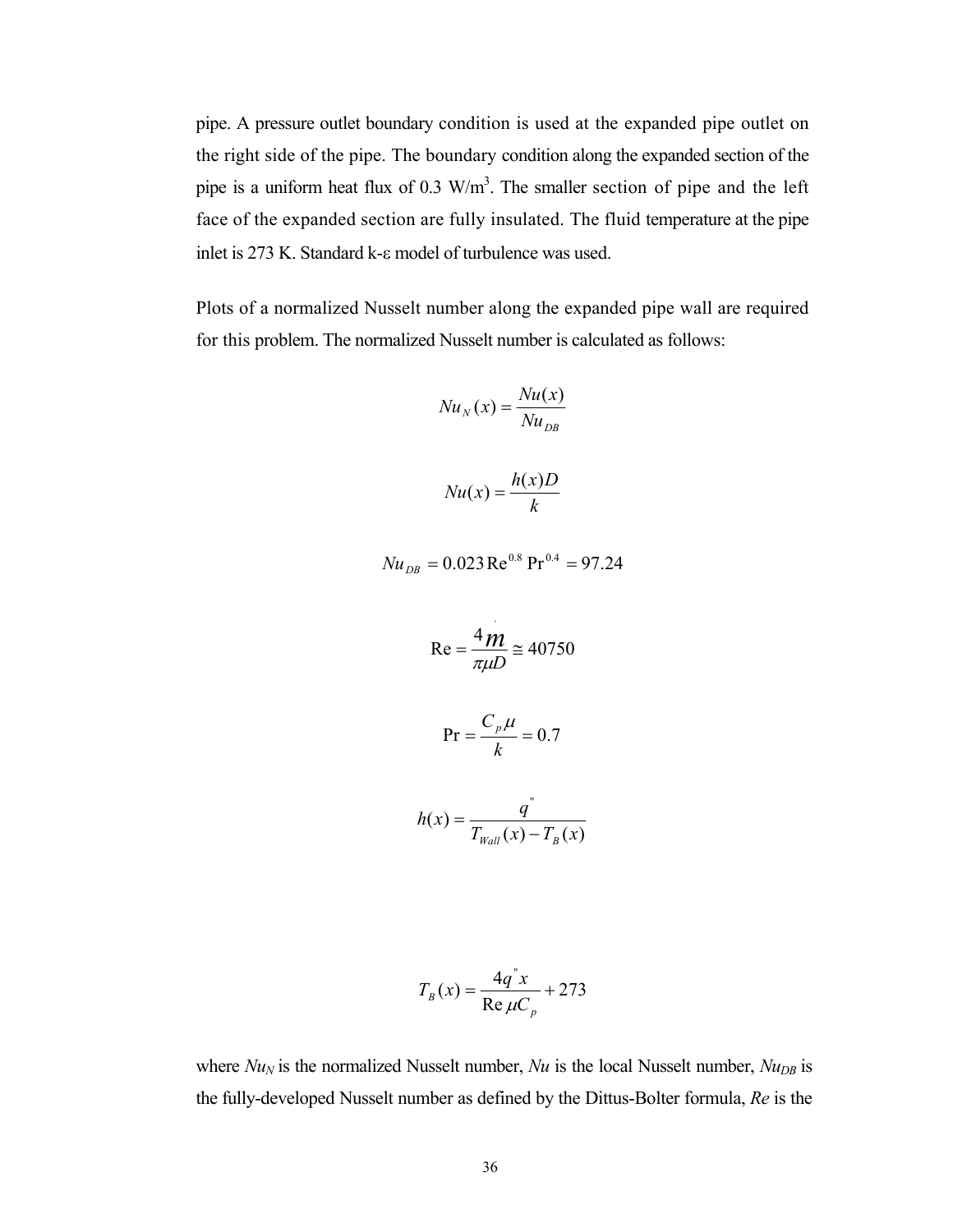Reynolds number, *Pr* is the Prandtl number, *D* is the diameter of the expanded pipe section,  $T_{wall}$  is the temperature along the expanded pipe wall,  $T_B$  is the bulk temperature,  $c_p$  is the specific heat of the fluid,  $k$  is thermal conductivity of the fluid,  $h$ is the heat transfer coefficient, *m*&is the mass injection rate (10.64 kg/s), *q"* is the heat flux along the expanded pipe wall, c is distance along the expanded pipe,  $\rho$  is the fluid density, and  $\mu$  is the fluid dynamic viscosity. The results should be compared to the normalized Nusselt number from experimental data as provided for the Reynolds number curve of 40,750 presented in Figure 4 of Baughn's article (1984) and summarized in Table 6 of the same article. For acceptance, the difference between the STAR-CD v. 3.150 calculated normalized Nusselt numbers and the experimental values must be within 25 percent of the range.

Input and output files are lengthy and are stored on the validation test CD-ROM that is attached to the SIR report as Attachment 1. The files are listed in Section 2.5 of this SDR report. Acceptance criteria for this part of the test case are based on STAR-CD v. 3.150 results being within specified range of the experimental values for the normalized Nusselt number downstream from the pipe expansion, as established in Table 6 of the STAR-CD v. 3.150 Software Definition Report. Because it is difficult to grid computational fluid dynamics problems to correspond with points of experimental values, the experimental results were converted to curves in the figures below. Upper and lower bounds of the acceptance bands, as based on the acceptance criteria, are also shown in the figures. If the STAR-CD v. 3.150 results plot between the upper and lower acceptance bands, then STAR-CD v. 3.150 passes that particular test.

Figure 6-11 shows a plot of the normalized Nusselt number downstream from the pipe expansion for the standard k-ε turbulence-model. The acceptance band criterion is based on Table 6 of the STAR-CD v. 3.150 SDR. The figure shows the STAR-CD v. 3.150 results along with the experimental results and the acceptance band. The STAR-CD v. 3.150 results are within the acceptance band at all points with experimental data.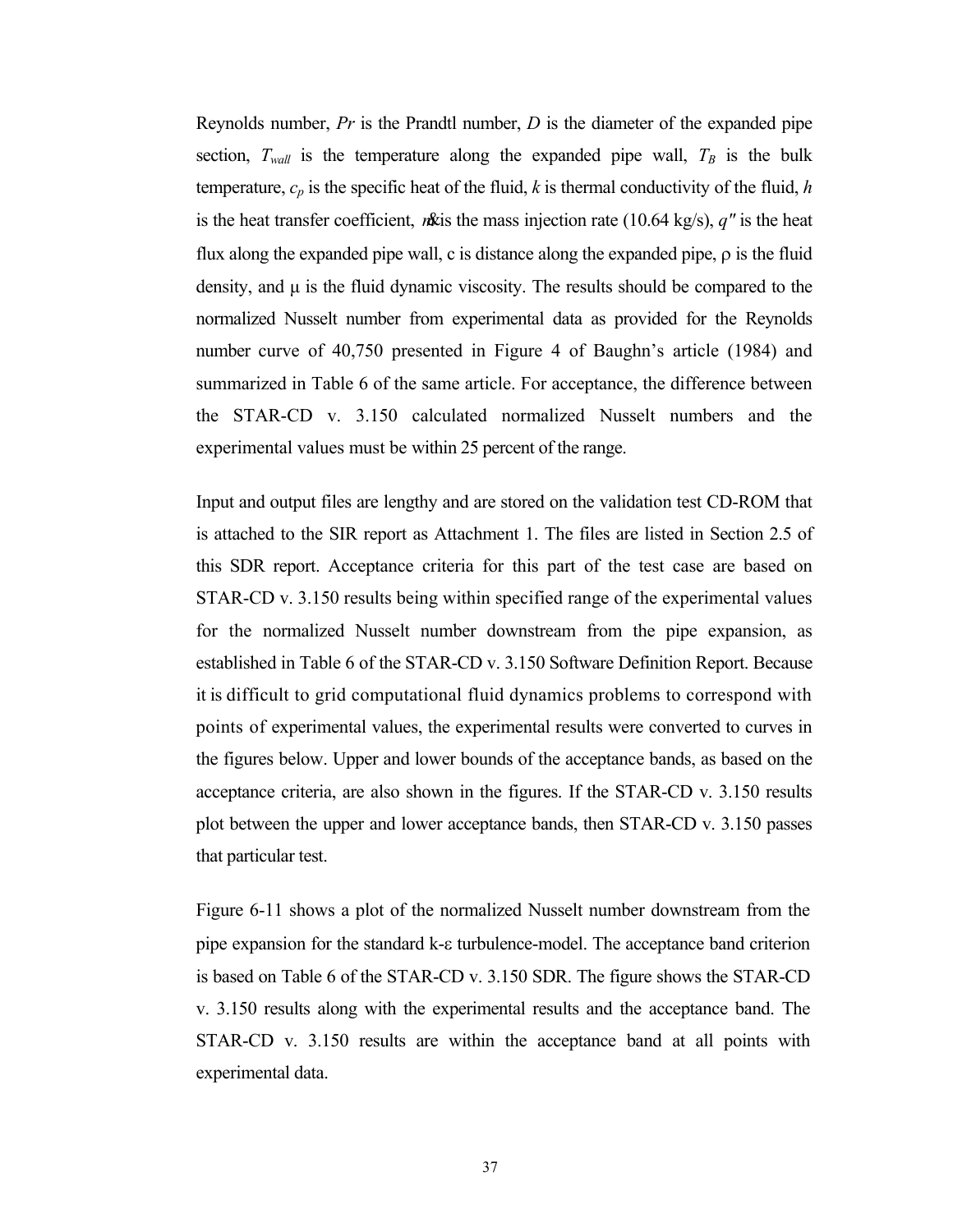The figure shows that the STAR-CD v. 3.150 results are within the acceptance bands. Therefore, STAR-CD v. 3.150 passes the acceptance criterion for this test case as defined in Section 3.4.6 of the STAR-CD v. 3.150 SDR.



Figure 6-11. Normalized Nusselt Number vs Distance from the Expansion (UCCSN-SIR-002)

### **6.3.2 Post-Closure Period**

### **6.3.2.1 Natural Convection**

The STAR-CD v.3.150 software was used to perform an analysis of the natural convection phenomenon during the post-closure period. The software was benchmarked for Yucca Mountain work. The description of the test case of natural convection is given in Section 3 of the Software Definition Report (SDR) with the Software Baseline Documentation Number UCCSN-SDR-002. The results of the validation could be found in section 2 of the Software Implementation Report (SIR) with the Software Baseline Documentation Number UCCSN-SIR-002. Numerical results for the test are attached on a CD-ROM disk to the UCCSN-SIR-002 as appendix 1. Here is the short description of the test and numerical results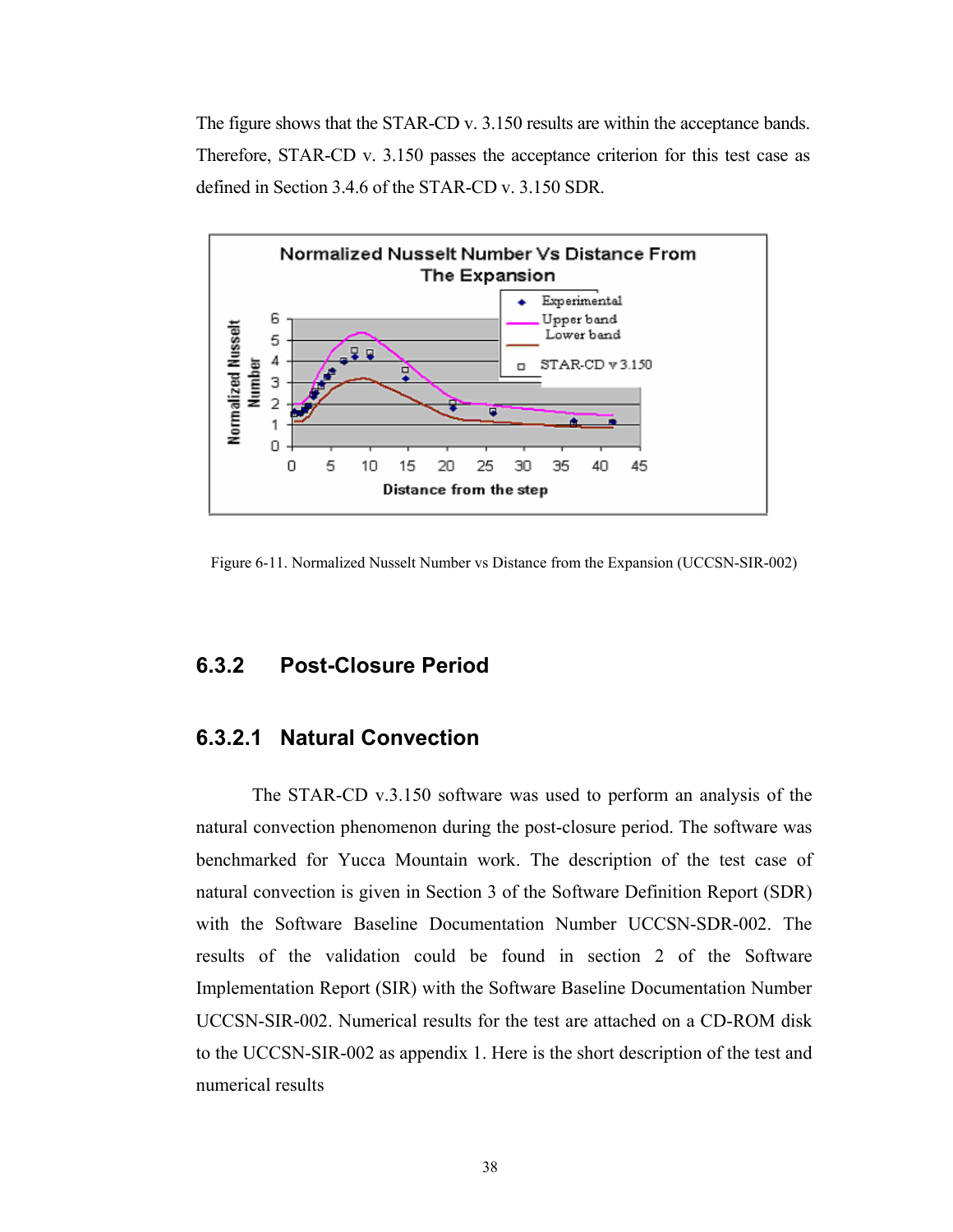#### **Test (Natural Convection in an Annulus)**

This is a test of heat-induced two-dimensional, natural convection in a hollow cylindrical annulus. This test provides a good test of STAR-CD v. 3.150's ability to convect heat under natural convection. In a crude sense, this test problem simulates natural convection of a two-dimensional cross-section of a heated waste canister in a drift. The test problem is described in Kuehn and Goldstein (1976, 1978).

A solid cylinder of radius 17.8 mm is located in the center of a hollow cylinder of radius 46.3 mm. The cylinders are located in the horizontal plane so that gravity can have an impact on the flow field. The cylinder's cross-sections are modeled in two-dimensions. The surface temperature of the inner cylinder is held at 373 K and the surface temperature of the outer cylinder is held at 327 K. No-slip velocity boundary conditions are applied at the cylinder surfaces. Air is the fluid in the annulus. Except for density, the air's properties are constant with the following values: dynamic viscosity =  $2.081 \times 10^{-5}$  Pa⋅s, thermal conductivity = 0.02967 W/m⋅K, specific heat = 1008 J/kg⋅K and molecular weight = 28.966. The ideal gas law provides the air density. Gravitational acceleration is 9.81 m/s<sup>2</sup>, pointing downward. The test problem is run to steady-state conditions and a steadystate solution is desired. The origin of the axes is at the center of the larger cylinder.

For comparison purposes, the following are desired:

- Temperature profile along the vertical axis of symmetry below inner cylinder
- Temperature profile along the vertical axis of symmetry above inner cylinder.

The temperature results for this case shall be compared with the experimental results presented in dimensionless form of Figure 15 of Kuehn and Goldstein's article (1976). The distance and temperature results from Kuehn and Goldstein are converted from the dimensionless distances and temperature and summarized in Table 1 and Table 2 below for the  $\theta$ =0 and  $\theta$ =180 curves, respectively, of Figure 15 of Kuehn and Goldstein's article (1976).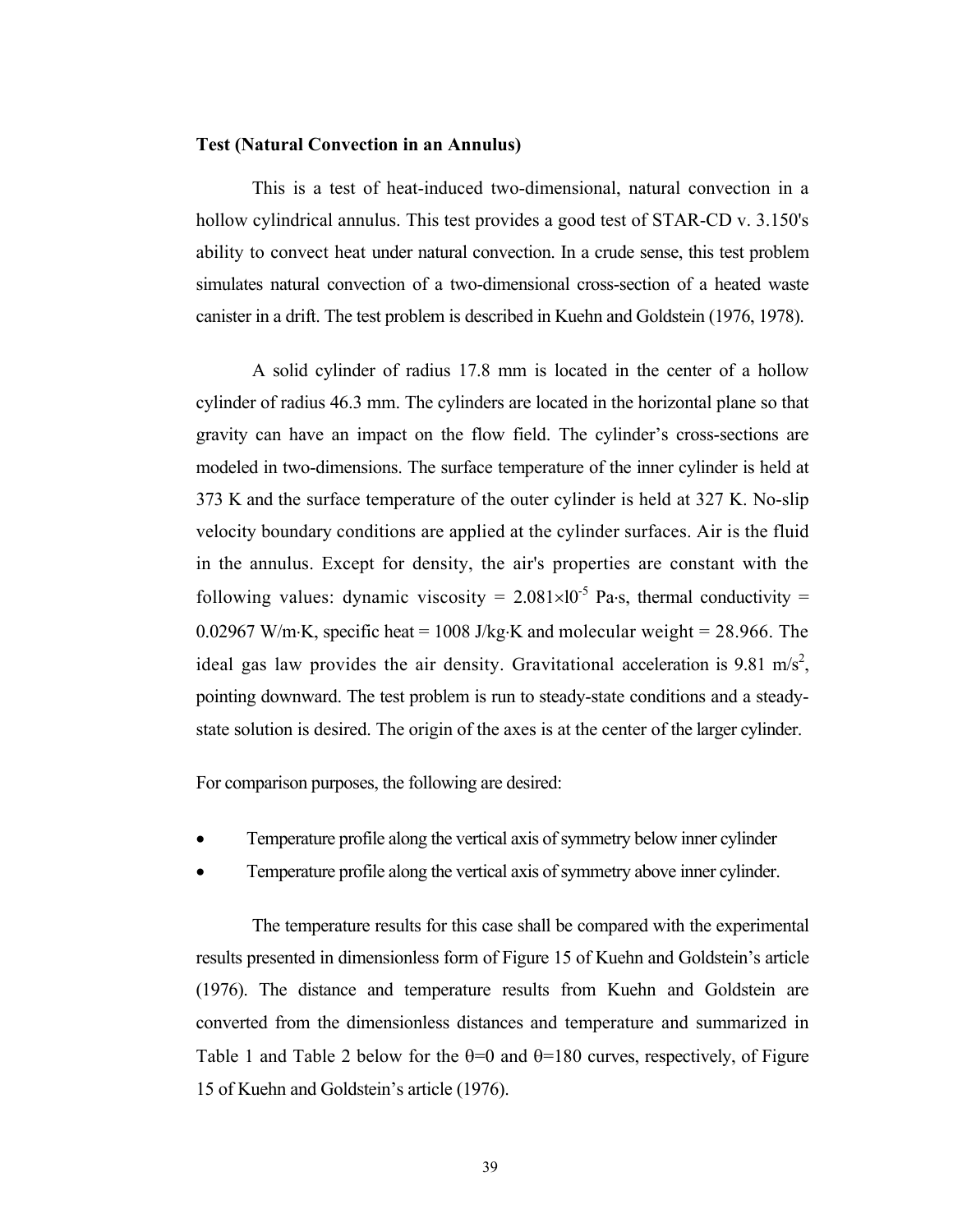For acceptance, the difference between the calculated temperatures and the measured temperatures should be within 10 percent of the expected range of the temperatures, i.e.,

$$
\left|T_p - T_m\right| < 0.25 \left|T_{\text{max}} - T_{\text{min}}\right|
$$

Where,  $T_m$ ,  $T_{max}$ ,  $T_{min}$ , and  $T_p$  are the measured, maximum, minimum and predicted temperatures, respectively. The maximum and minimum temperatures are the temperatures assigned as boundary conditions, 373 K and 327 K on the inner and outer cylinders, respectively. All temperatures should be within this range.

## **Table 1 Temperatures along Vertical Line of Symmetry below Inner Cylinder (UCCSN-SDR-002)**

| <b>Vertical Distance From</b> | Temperature $(K)$ | Location            |
|-------------------------------|-------------------|---------------------|
| Center Of Outer               |                   |                     |
| Cylinder (mm)                 |                   |                     |
| $-18.5$                       | 365.3             | <b>Below bottom</b> |
| $-19.1$                       | 358.6             |                     |
| $-19.9$                       | 352.0             |                     |
| $-20.6$                       | 345.7             |                     |
| $-21.7$                       | 339.6             |                     |
| $-23.6$                       | 333.8             |                     |
| $-26.2$                       | 330.8             |                     |
| $-30.1$                       | 329.2             |                     |
| $-34.6$                       | 328.1             |                     |
| $-38.6$                       | 327.6             | Above bottom        |

## **Table 2 Temperatures along Vertical Line of Symmetry above Inner Cylinder (UCCSN-SDR-002)**

| <b>Vertical Distance</b> | Temperature $(K)$ | Location  |
|--------------------------|-------------------|-----------|
| From Center Of           |                   |           |
| Outer Cylinder (mm)      |                   |           |
| -9 X                     | 3712              | Above top |
| 22.5                     | 367.3             |           |
| 26.9                     | 363.4             |           |
|                          | 359 1             |           |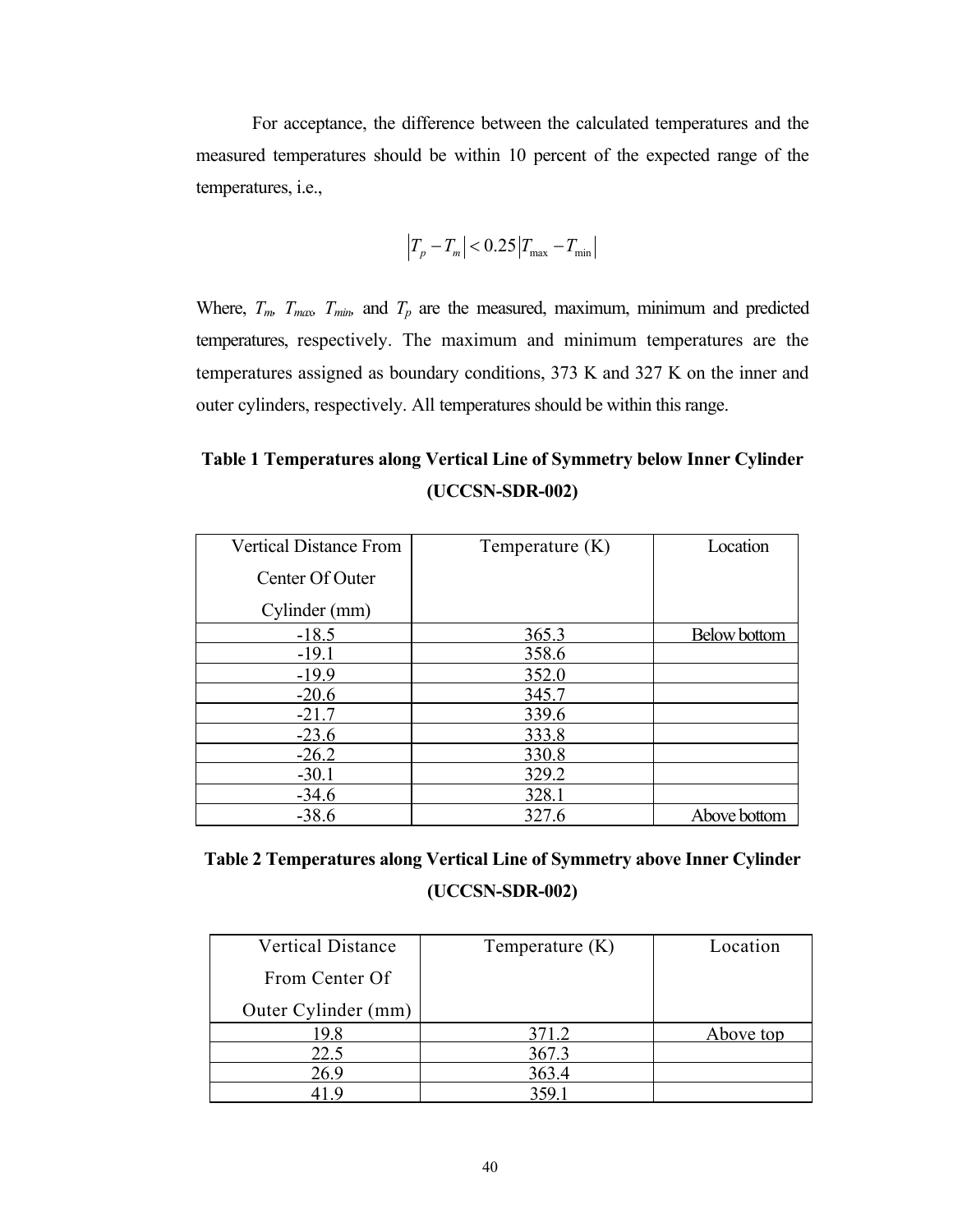| 43.3 | 355.5 |                 |
|------|-------|-----------------|
| 43.9 | 351.8 |                 |
| 44.4 | 348.3 |                 |
| 44.7 | 344.8 |                 |
| 45.1 | 341.4 |                 |
| 45.4 | 338.3 |                 |
| 45 9 | 331.3 | Below top outer |

Since this test is a validation of the models in STAR-CD v. 3.150, the STAR-CD v. 3.150 results should be qualitatively similar to the experimental results. Thus, temperature comparisons between the STAR-CD v. 3.150 results and the experimental results should be similar; the trends in temperature with the respect to distance should be similar. This test shows the adequacy of the models implemented in STAR-CD v. 3.150. Because it is difficult to account for all physics in a real system, the tester should not expect the STAR-CD v. 3.150 results to reproduce the experimental results perfectly.

Since it is difficult to grid computational fluid dynamics problems to correspond with points of experimental values, the experimental results were converted to curves in the figures below. Upper and lower bounds of the acceptance bands, as based on the acceptance criteria, are also shown in the figures. If the STAR-CD v. 3.150 results plot between the upper and lower acceptance bands, then STAR-CD v. 3.150 passes that particular test.

Figure 6-12 shows a plot of the temperature along the vertical line of symmetry below the inner cylinder. The acceptance band criterion is based on Table 4 of the STAR-CD v. 3.150 Software Definition Report. The figure shows the STAR-CD v. 3.150 results along with the experimental results and the acceptance band. The STAR-CD v. 3.150 results are located within the acceptance band at all points with experimental data. Therefore, STAR-CD v. 3.150 and the CFDHT model passes this part of the acceptance criteria. Figure 6-13 shows a plot of the temperature along the vertical line of symmetry above the inner cylinder. The acceptance band criterion is based on Table 5 of the STAR-CD v. 3.150 Software Definition Report. The figure shows the STAR-CD v. 3.150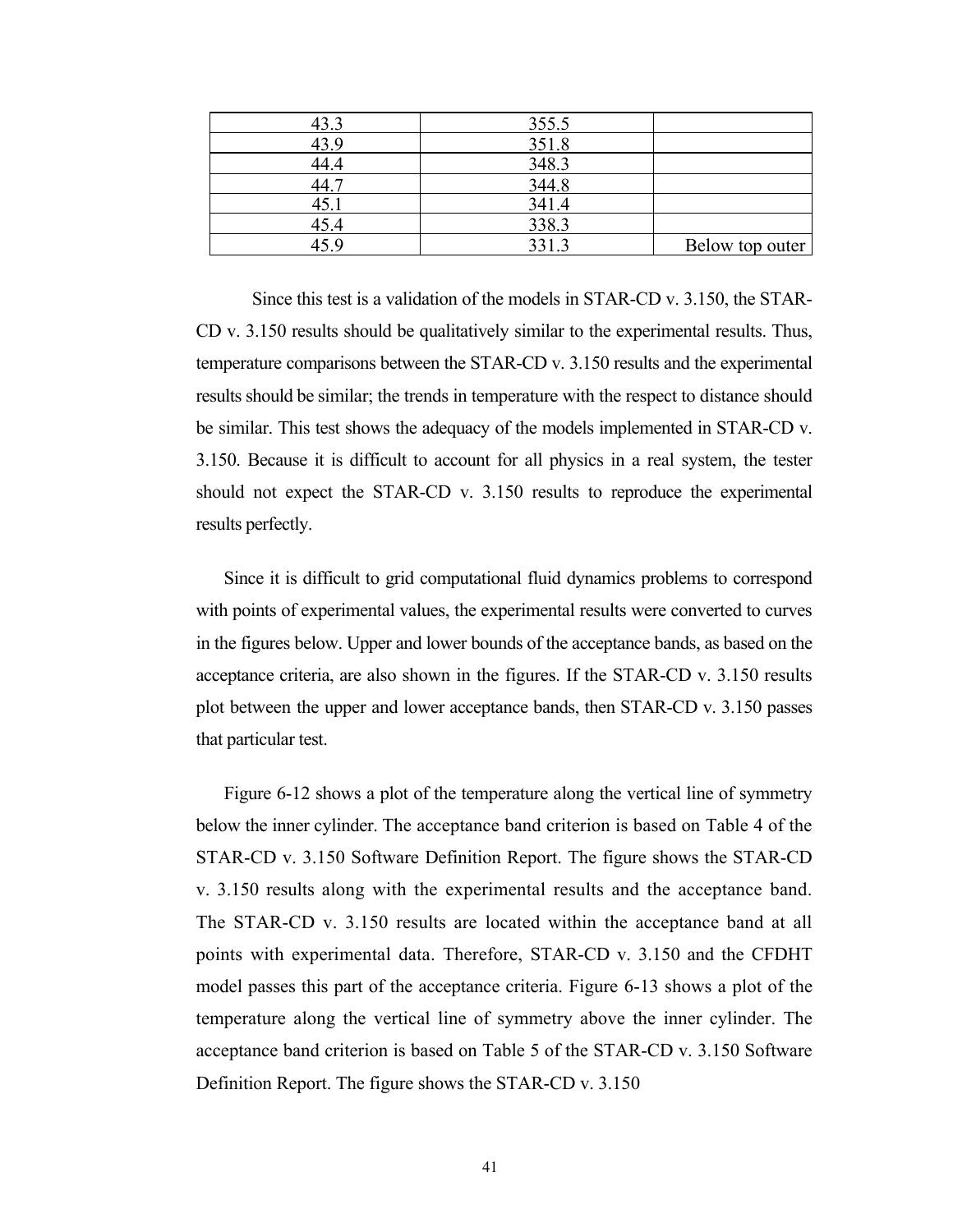

Figure 6-12. Temperature along the vertical line of symmetry below inner cylinder (UCCSN-SIR-002)



Figure 6-13. Temperature along the vertical line of symmetry above inner cylinder (UCCSN-SIR-002)

results along with the experimental results and the acceptance band. The STAR-CD v. 3.150 results are located within the acceptance band at all points with experimental data. Therefore, STAR-CD v. 3.150 passes the acceptance criterion for this test case as defined in Section 3.4.6 of the STAR-CD v. 3.150 Software Definition Report.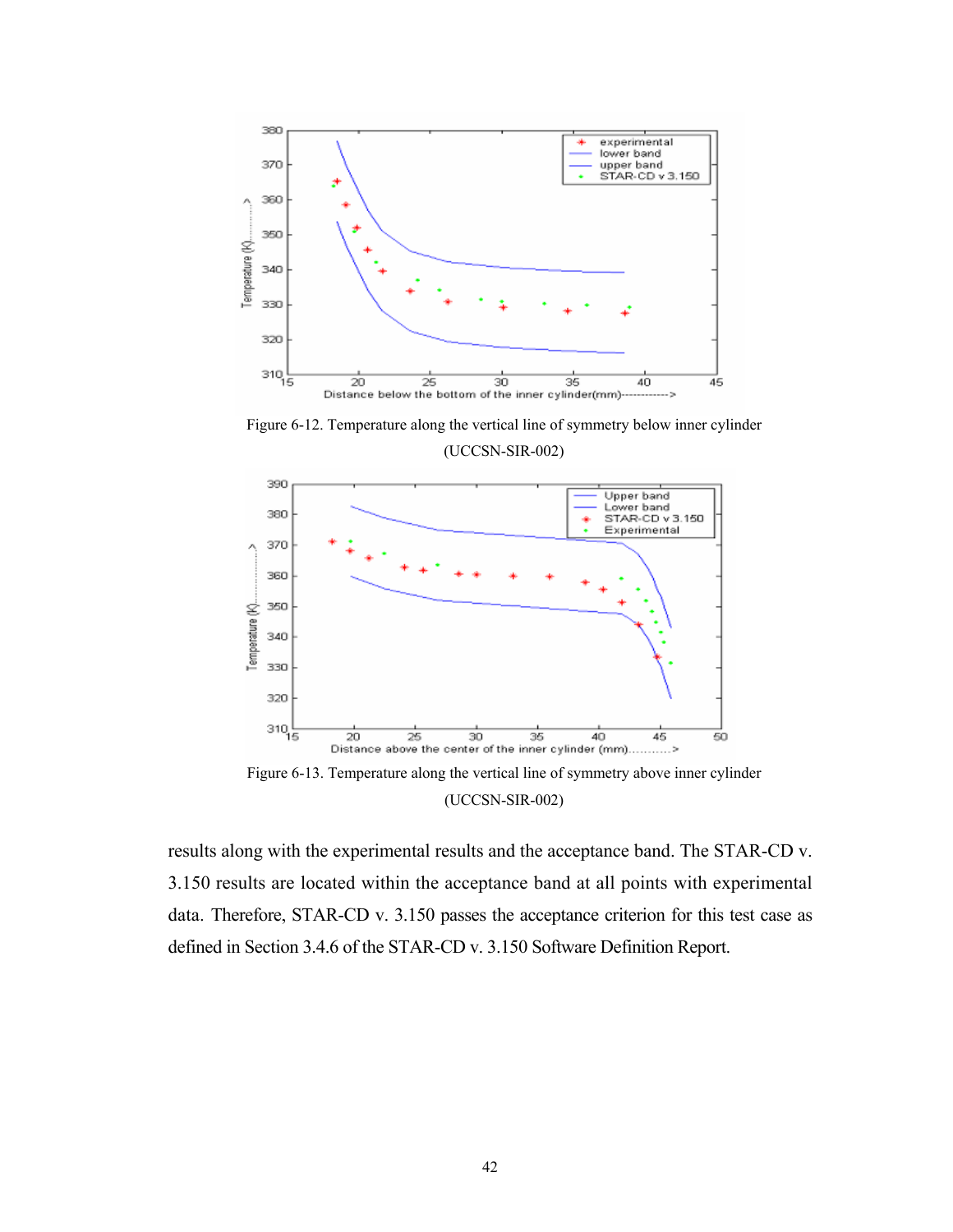### **6.3.2.2 Heat Conduction**

The CFDHT v.1.0 software was used to calculate the heat conduction through rock problem. The software was benchmarked for Yucca Mountain work. The description of the test case for the heat conduction problem is given in Section 3 of the Software Definition Report (SDR) with the Software Baseline Documentation Number UCCSN-SDR-001. The results of the validation could be found in section 2 of the Software Implementation Report (SIR) with the Software Baseline Documentation Number UCCSN-SIR-001. Numerical results for the test are attached on a CD-ROM disk to the UCCSN-SIR-001 as appendix 1. Here is the short description of the test and numerical results

#### **Test (Pure heat conduction in the square domain with constant heat flux boundary condition given on the wall)**

The CHDHT v. 1.0 code does not have a capability of explicit modeling of the pure heat conduction problem but the pure heat conduction equation can be derived from the energy equation that CFDHT v.1.0 can solve. The pure heat conduction equation can be obtained in the code from the energy equation during the forced convection mode in case, velocities on the boundary are taken equal to zero when the forced convection type of heat transfer is activated through the input parameter file for the CFDHT v.1.0 software. As a result, the velocity values in the internal computational nodes will become equal to zero too. The energy equation becomes a simple heat conduction equation that has an analytical solution.

For the forced convection problem the dimensionless energy equation employed in the CFDHT v.1.0 has the form

$$
\frac{\partial T}{\partial t} + u \frac{\partial T}{\partial x} + v \frac{\partial T}{\partial y} = \frac{1}{Pe} \left( \frac{\partial^2 T}{\partial x^2} + \frac{\partial^2 T}{\partial y^2} \right)
$$

If the Peclet number is taken equal to  $1 \cdot 10^{-5}$  by selecting the Prandtl number equal to 1.0 and the Reynolds number equal to  $1 \cdot 10^{-5}$ , then the diffusion terms will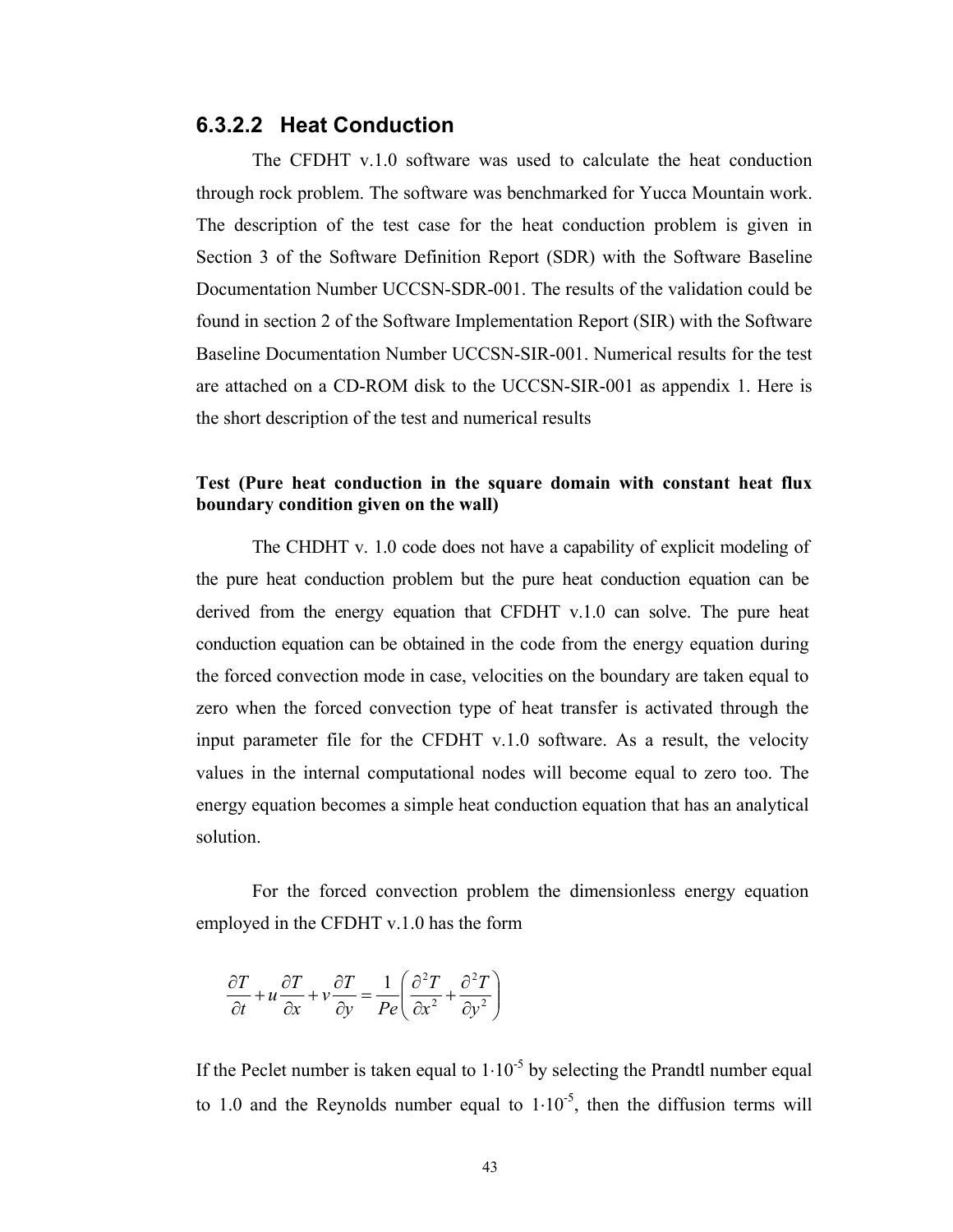dominate over the convection terms, and the latter terms could be neglected. Then the equation above can be reduced to a simple heat conduction equation

$$
\frac{\partial T}{\partial t} = 1 \cdot 10^5 \left( \frac{\partial^2 T}{\partial x^2} + \frac{\partial^2 T}{\partial y^2} \right)
$$

The problem description is shown in the Figure below.



Figure 6-14 Computational domain with boundary conditions (UCCSN-SDR-001)

Here boundary conditions on the upper and lower walls are given as adiabatic or no flux boundary conditions, dimensionless temperature is equal to unity on the left boundary and dimensionless heat flux is equal to unity on the right boundary.

The analytical solution for this problem will be

$$
T(x) = 1.0 + x
$$

For acceptance, the difference between the analytical solution and the CFDHT v. 1.0 calculated temperatures shall be within 5 percent of the analytical results. This test case is a comparison with an analytical solution.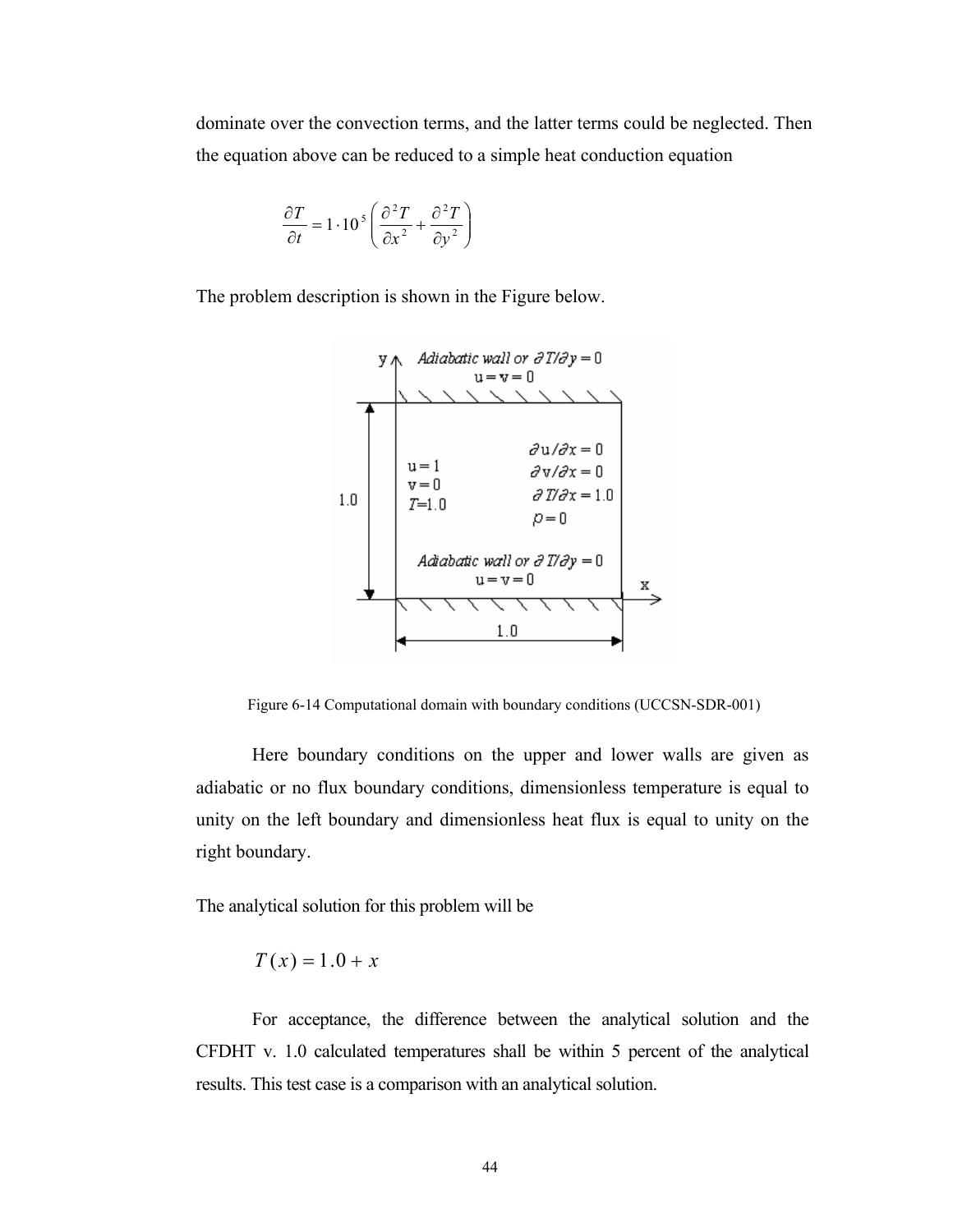Results from the simulation are presented in Figure 1 for dimensionless static temperature.



Figure 6-15. The square domain with isotherms and labels (UCCSN-SIR-001)

The acceptance criteria for this test case are based on CFDHT v. 1.0 results being within 0.05 of analytical values based on the solution  $T(x) = 1 + x$ , as established in Section 3.3.4 of the CFDHT v. 1.0 Software Definition Report. If the error between the results from CFDHT v. 1.0 and analytical values is within 5%, then the CFDHT model and the CFDHT v. 1.0 software passes that particular test.

This figure above shows that the CFDHT v. 1.0 results for the temperature at different distances from the left boundary meets the acceptance criteria as established in Section 3.3.4 of the CFDHT v. 1.0 Software Definition Report. The error in this case for different distances from the left boundary is 0%. Therefore, the CFDHT model as well as the CFDHT v. 1.0 software passes the acceptance criterion for this test case as defined in Section 3.3.4 of the CFDHT v. 1.0 Software Definition Report.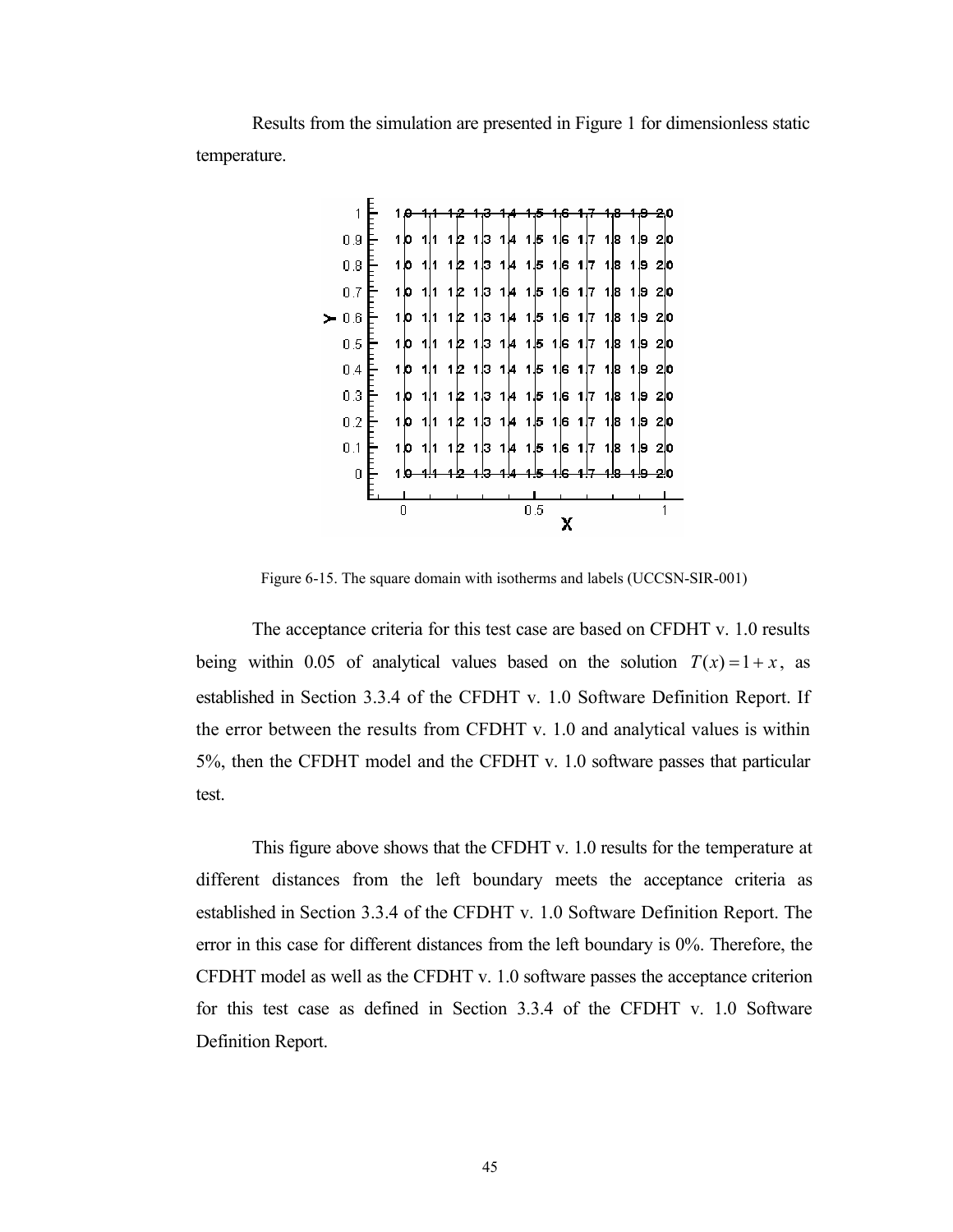## **7 Conclusions**

A new CFDHT model for thermal-fluid analyses of the Yucca Mountain drift for both pre-closure and post-closure periods has been developed. For the pre-closure period, the drift is considered isolated from the surrounding rock, and the only allowable path for heat removal from the drift is through the ventilating air. The 3-D analysis performed using STAR-CD v.3.150 for two speeds of the ventilating air, i.e. 1 m/s and 1.5 m/s showed that the speed 1 m/s is sufficient to reduce the temperature of the canister surface up to the value 154°C which is below the thermal goal of 350°*C* for the zirconium alloy cladding. However, to ensure a reliable reduction of temperature, the inlet speed of the ventilating air should be higher, and the speed 1.5 m/s results in better conditions for storing nuclear wastes during the pre-closure period with the maximum temperature on the canister surface being only 120°C. The maximum found temperature values in the domain are those on the last canister surfaces, i.e.154 $\degree$ C for the speed 1 m/s and 120°C for 1.5 m/s. However, since the computer model included just a part of the domain with 46 canisters instead of 67, the maximum temperature must be larger than 120°C for the speed 1.5 m/s and larger than 154°C for the speed 1 m/s. But the pattern of maximum temperatures is expected to remain similar so that the maximum temperature for both speeds is still expected to be on the last canister surface, and the temperature will not exceed 350°C, since the thermal loading of all canisters in the drift is considered identical. The found hot spots are behind the canisters downstream from the airflow.

For the pre-closure period, the thermal-fluid analyses of the drift are coupled with the calculation of heat conduction from the drift wall to the rock. The heat conduction problem solved using a 2-D finite-element code CFDHT v.1.0 provided the drift wall temperature boundary condition for the 3-D STAR-CD v.3.150 simulation of natural convection during the post-closure period. For the thermal loading of canisters equal to the thermal loading at the time of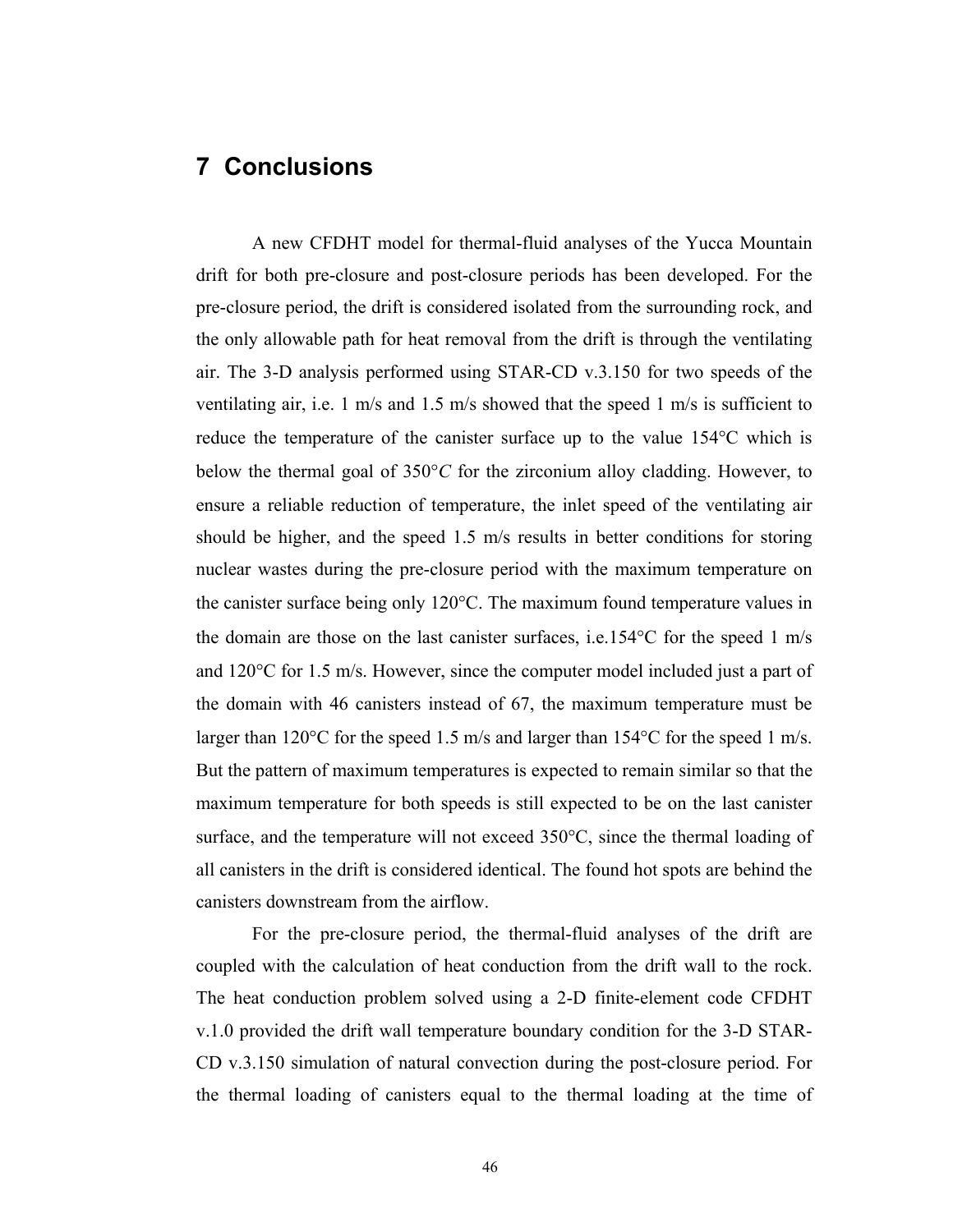emplacement, the found drift wall temperature was 140°C, the maximum temperature of the central canisters surface was 438°C which is above the thermal goal of 350°*C* for the zirconium alloy cladding. This high temperature is seemingly due to the fact that the value of the thermal loading of canisters used for calculations of natural convection in the post-closure period is somewhat higher than the actual thermal loading during the post-closure. The CFDHT model does not account for decaying the thermal loading with time. One more reason could be that, the CFDHT model does not account for the loss of heat from the canister surfaces by means of radiation, which is expected to be one of the major modes of heat transfer from the canister surfaces. The CFDHT model considers only the worst scenario in which the temperature on the canister surfaces at the described conditions will be 438°C.

The main potential sources of errors may include (1) Yucca Mountain site specific thermal and hydrothermal rock properties, (2) model configuration simplifications, (3) waste package/nuclear waste characteristics, (4) numerical discretization errors as well as iteration and successive approximation convergence errors. Within this complex system, the precision of overall model was objectively evaluated in section 6 of this report, independently from the input parameters and properties or the configuration of the model itself. Since the software STAR-CD v.3.150 and CFDHT v.1.0 were benchmarked using a set of verification test exercises, the precision of STAR-CD v.3.150 and CFDHT v.1.0 was maintained, therefore, the quality of the work specified in the current project was assured.

Uncertainty due to error propagation originated from all the factors described above, i.e. the input parameters, model configuration, simplifications, etc. is another major issue that is not routinely addressed in the current research and may lead to a separate research project using sensitivity analysis.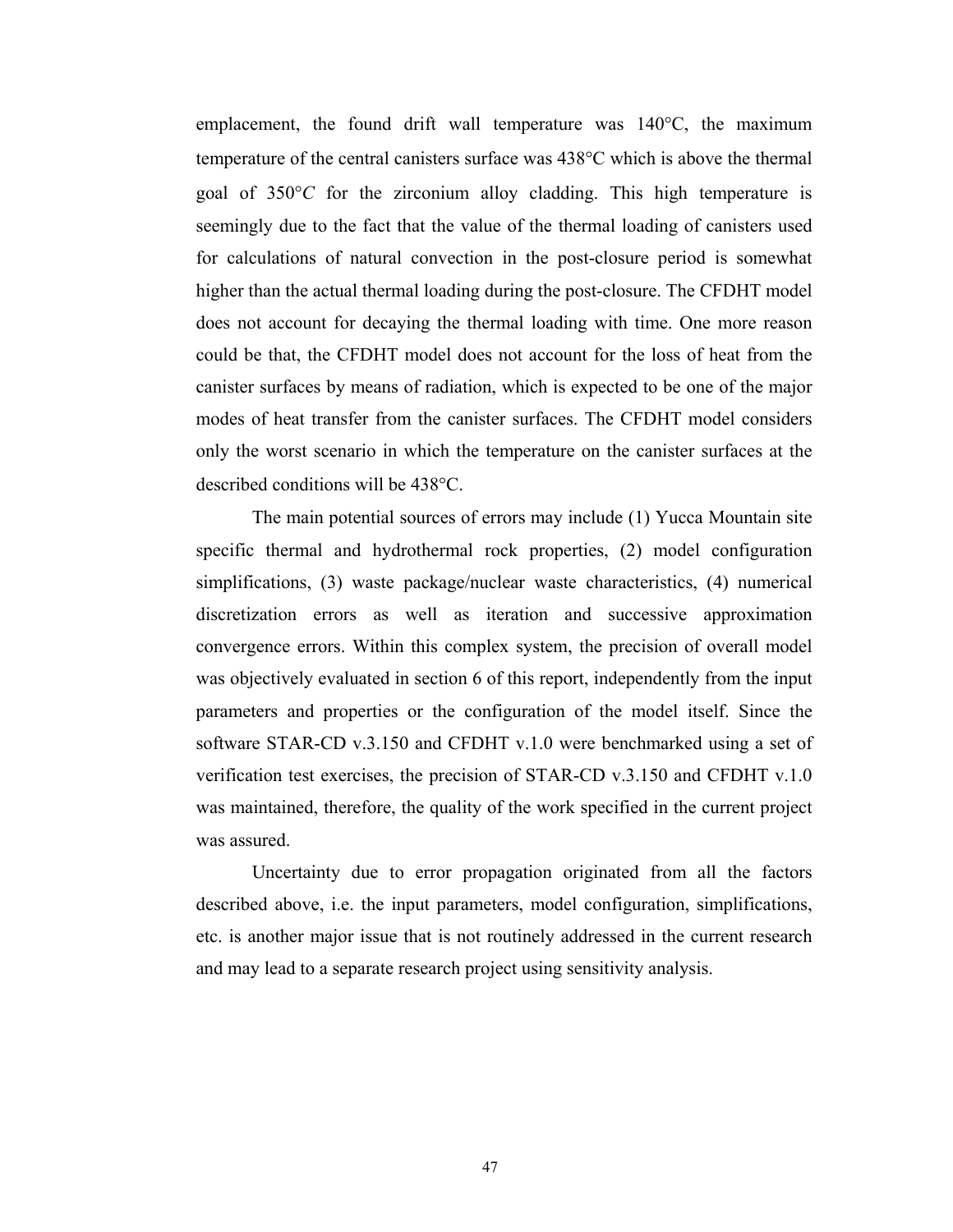## **8 Inputs and References**

1. Danko, G., Buscheck, T.A., Nitao, J.J. and Saterlie, S., "Analysis of Near-Field and Psychometric Waste Package Environment Using Ventilation," Proc. Intl. Conf. High Level Radioactive Waste Management, Las Vegas, Nevada, April 30–May 5, 1995, pp.323-330.

2. Akberov, R., Pepper, D.W., Chen, Y., Ponyavin V. and Hsieh, H., "Simulation of Convective Heat Transfer in the Yucca Mountain Repository," Proc. Intl. Conf. High Level Radioactive Waste Management, Las Vegas, Nevada, April 30–May 2, 2003, pp.661-666.

3. Moujaes, S. and Bhargava, A., "Simulation of Heat Transfer around a Canister Placed Horizontally in a Drift," Proc. Intl. Conf. High Level Radioactive Waste Management, Las Vegas, Nevada, May 22-26, 1994, pp.801-808.

4. Culbreth, W.G. and Pattisam, S., "Experimental Heat Transfer and Fluid Flow over Drift-Emplaced Canisters," Proc. Intl. Conf. High Level Radioactive Waste Management, Las Vegas, Nevada, May 22-26, 1994, pp. 772-779.

5. Launder, B.E. and Spalding, D.B., "Mathematical models of turbulence," London, Academic Press, 1972.

6. Baughn, J.W.; Hoflman, M.A.; Takahashi, R.K.; and Launder, B.E. 1984. "Local Heat Transfer Downstream of an Abrupt Expansion in a Circular Channel with Constant Wall Heat Flux", Journal of Heat Transfer, 106(4), 789- 796. New York, New York: The American Society of Mechanical Engineers. TIC: 251949.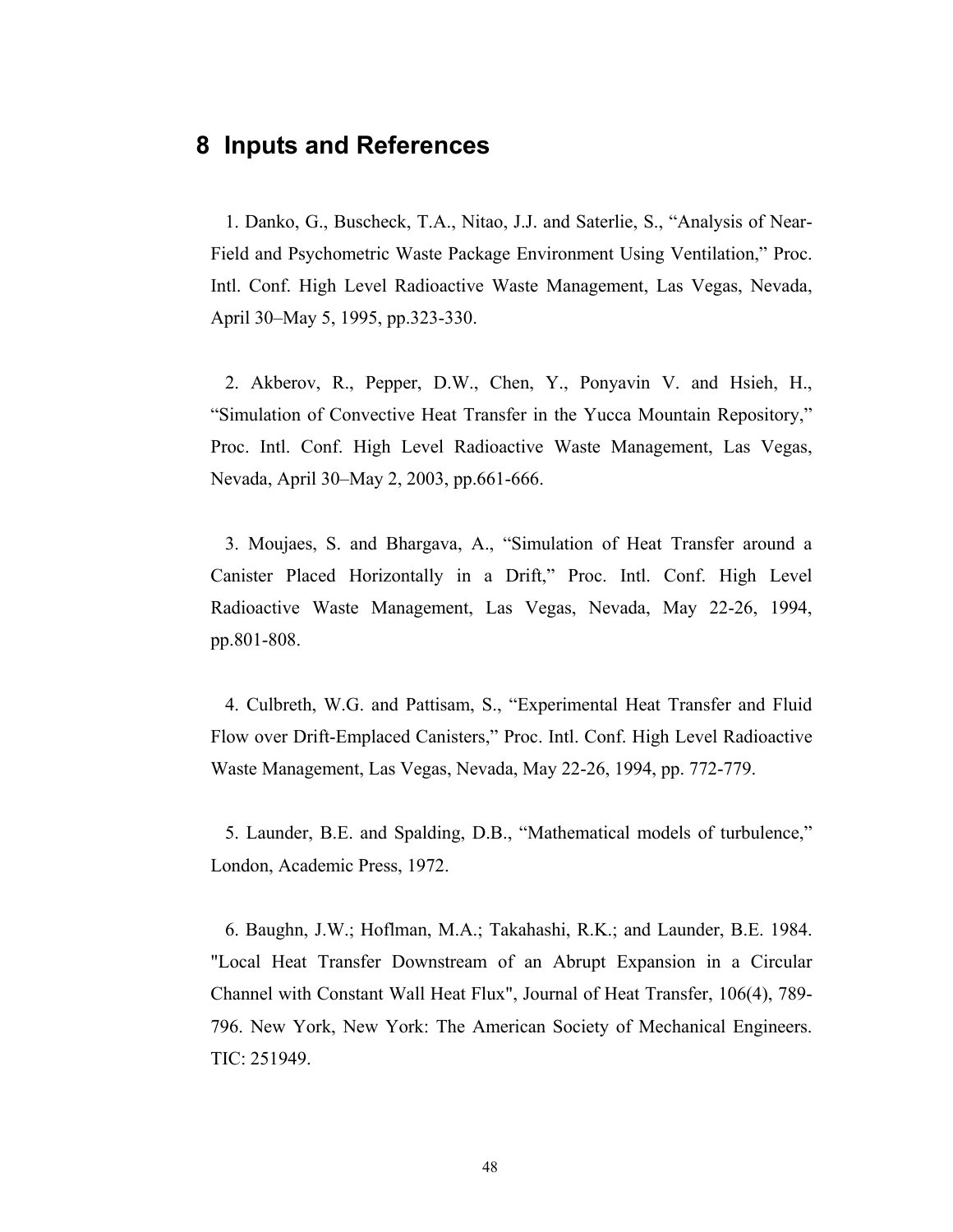7. Kuehn, T.H. and Goldstein, R.J., "An Experimental and Theoretical Study of Natural Convection in the Annulus between Horizontal Concentric Cylinders," Journal of Fluid Mechanics, 74(4), 1976, pp.695-719.

8. Kuehn, T.H. and Goldstein R.J., "An Experimental Study of Natural Convection Heat Transfer in Concentric and Eccentric Horizontal Cylindrical Annuli," Journal of Heat Transfer (ASME)*,* 100(4), 1978, pp. 635-640.

9. STAR-CD v. 3.150 Methodology, CD Adapco group, 2001.

10. CRWMS M&O 1999b Thermal Evaluation of Different Drift Diameter Sizes. BBA000000-01717-0210-00023 REV 00. Las Vegas, Nevada: CRWMS M&O. ACC: MOL.19981110.0001.

11. UCCSN-SDR-001.

12 UCCSN-SIR-001.

13 UCCSN-SDR-002.

14 UCCSN-SIR-002.